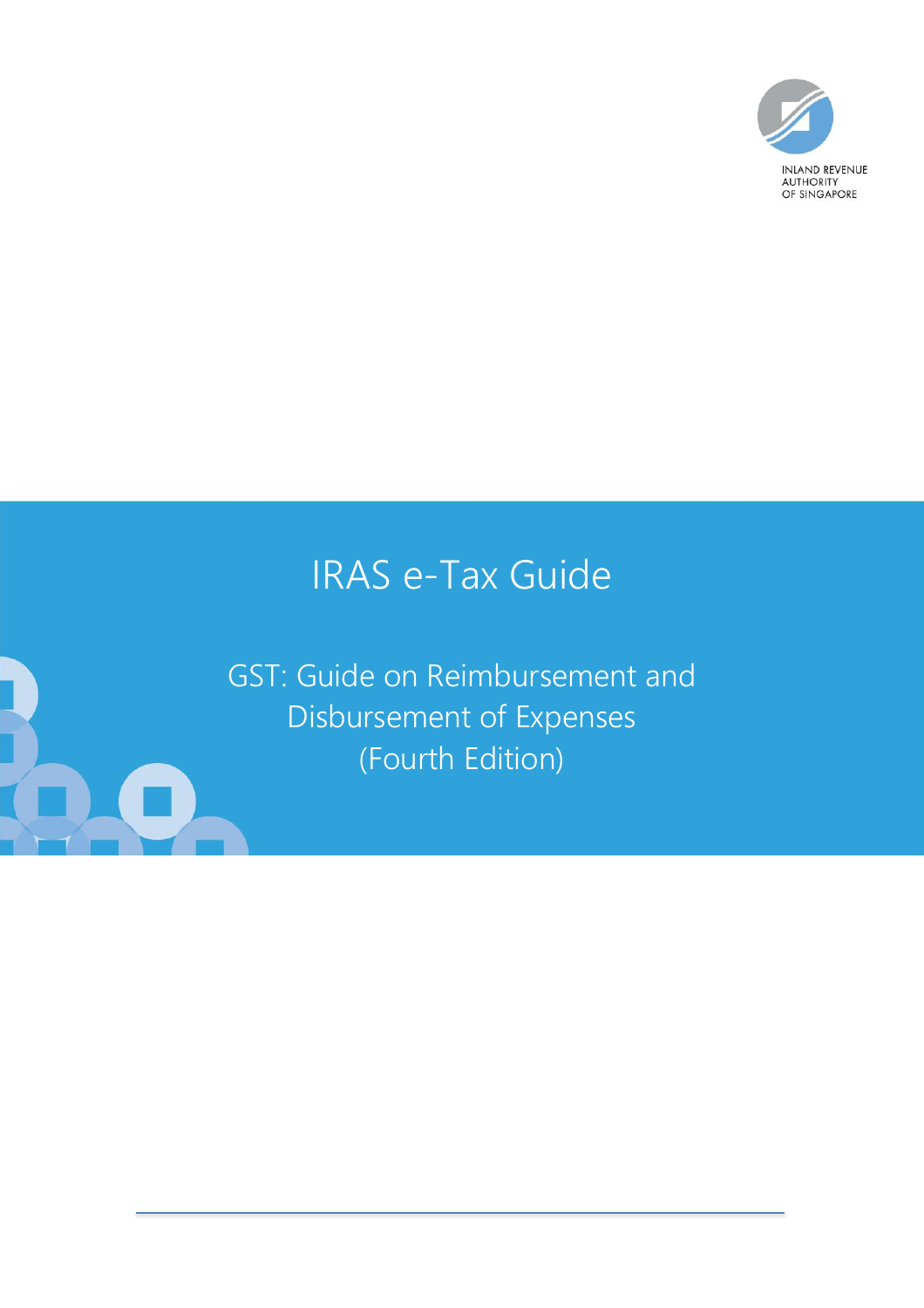Published by Inland Revenue Authority of Singapore

Published on 30 Dec 2019

First edition on 31 May 2013 Second edition on 9 Feb 2018 Third edition on 18 Oct 2019

> Disclaimers: IRAS shall not be responsible or held accountable in any way for any damage, loss or expense whatsoever, arising directly or indirectly from any inaccuracy or incompleteness in the Contents of this e-Tax Guide, or errors or omissions in the transmission of the Contents. IRAS shall not be responsible or held accountable in any way for any decision made or action taken by you or any third party in reliance upon the Contents in this e-Tax Guide. This information aims to provide a better general understanding of taxpayers' tax obligations and is not intended to comprehensively address all possible tax issues that may arise. While every effort has been made to ensure that this information is consistent with existing law and practice, should there be any changes, IRAS reserves the right to vary its position accordingly.

© Inland Revenue Authority of Singapore

All rights reserved. No part of this publication may be reproduced or transmitted in any form or by any means, including photocopying and recording without the written permission of the copyright holder, application for which should be addressed to the publisher. Such written permission must also be obtained before any part of this publication is stored in a retrieval system of any nature.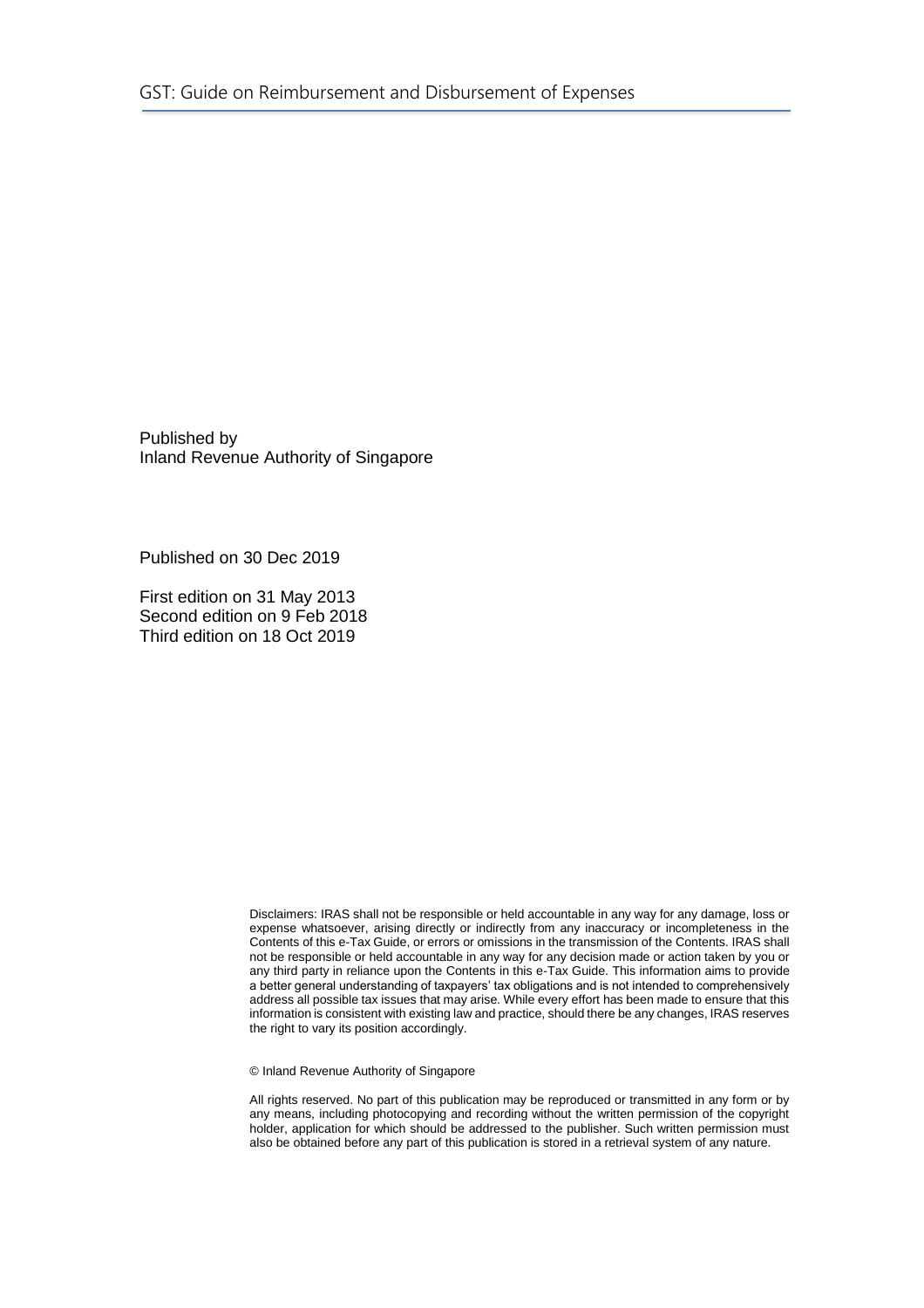### **Table of Contents**

## **Page**

| $\mathbf{1}$    |                                                                   |  |
|-----------------|-------------------------------------------------------------------|--|
| $\overline{2}$  |                                                                   |  |
| 3               |                                                                   |  |
| 4               | Examples differentiating between reimbursement and disbursement 3 |  |
| 5               |                                                                   |  |
| 6               |                                                                   |  |
| $\overline{7}$  | Concession on claiming input tax on disallowed expenses which are |  |
| 8               |                                                                   |  |
| 9               |                                                                   |  |
| 10 <sup>°</sup> |                                                                   |  |
| 11              |                                                                   |  |
|                 | Annex 1 - Flowchart on GST treatment for recovery of expenses 30  |  |
|                 |                                                                   |  |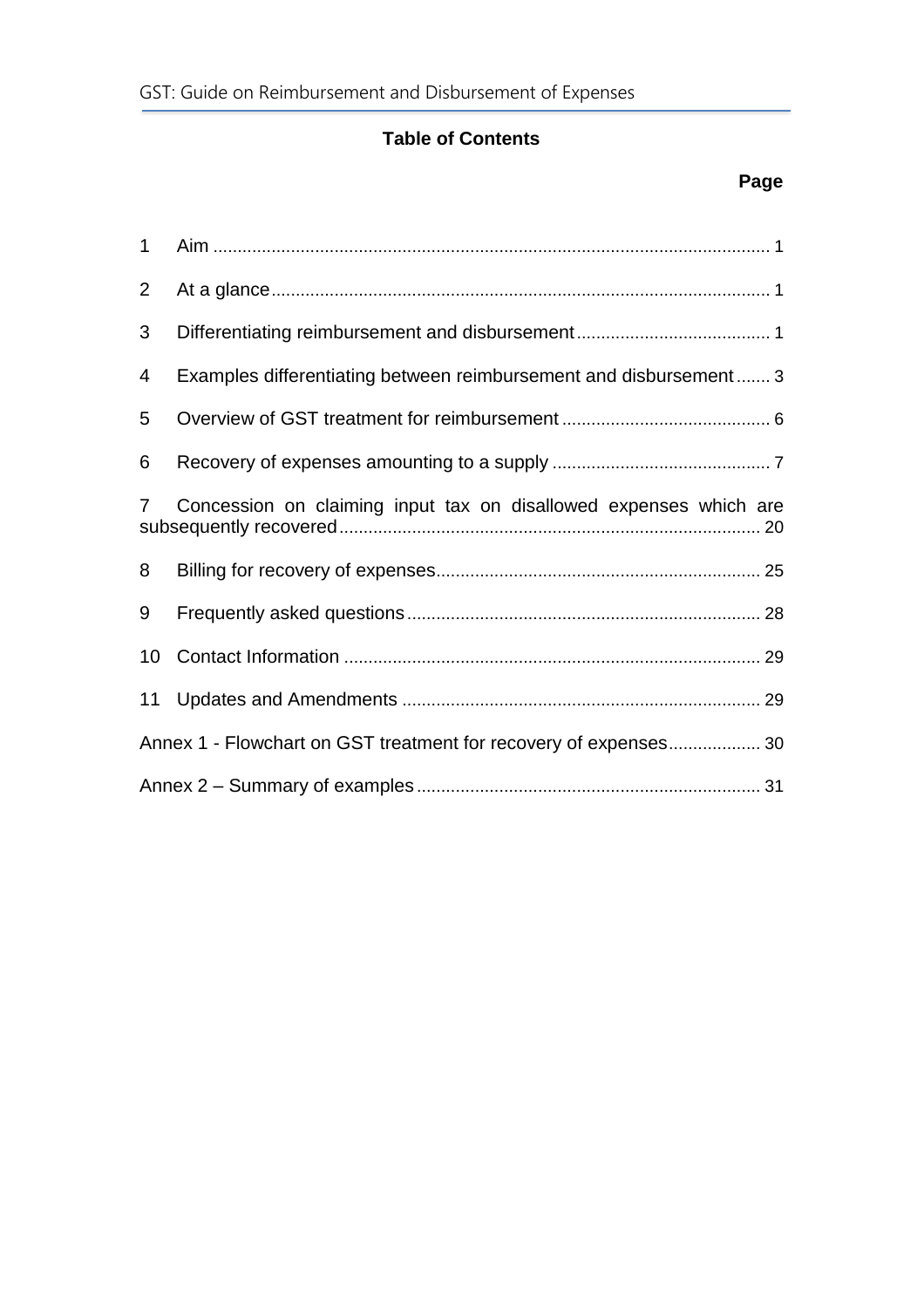#### <span id="page-3-0"></span>**1 Aim**

- 1.1 This e-Tax Guide is relevant to all GST-registered businesses that incur expenses and subsequently recover the expenses from another party such as their employees, customers, related corporations or suppliers. It provides clarification on the following:
	- a) The GST principles for differentiating between a reimbursement and disbursement;
	- b) The GST treatment for reimbursement of expenses; and
	- c) The concession on claiming of input tax on disallowed expenses where such expenses are recovered from another business.

It also illustrates the application of these principles on some common business examples.

#### <span id="page-3-1"></span>**2 At a glance**

- 2.1 The GST treatment for the recovery of expenses depends on whether the expenses are incurred by you as a principal or an agent (i.e. incurred on behalf of another party). The manner of invoicing alone (e.g. showing such expenses as a separate item on the invoice) is insufficient to determine the GST treatment of these items.
- 2.2 For the purpose of GST, the term "reimbursement" refers to the recovery of an expense that you incur as a principal from another party. On the other hand, the recovery of a payment made on behalf of another party by you as an agent is termed as a "disbursement". A disbursement does not constitute a supply and hence, is not subject to GST. A reimbursement, on the other hand, may be subject to GST if it is consideration for a supply of goods or services.
- 2.3 The flowchart in Annex 1 gives an overview of the GST treatment for the recovery of expenses.

#### <span id="page-3-2"></span>**3 Differentiating reimbursement and disbursement**

3.1 For any recovery of expenses, you will first have to establish whether the recovery is a reimbursement or disbursement. To determine this, you should look at whether you have acted as a principal or agent in purchasing the goods or services and incurring the expenses in the first place.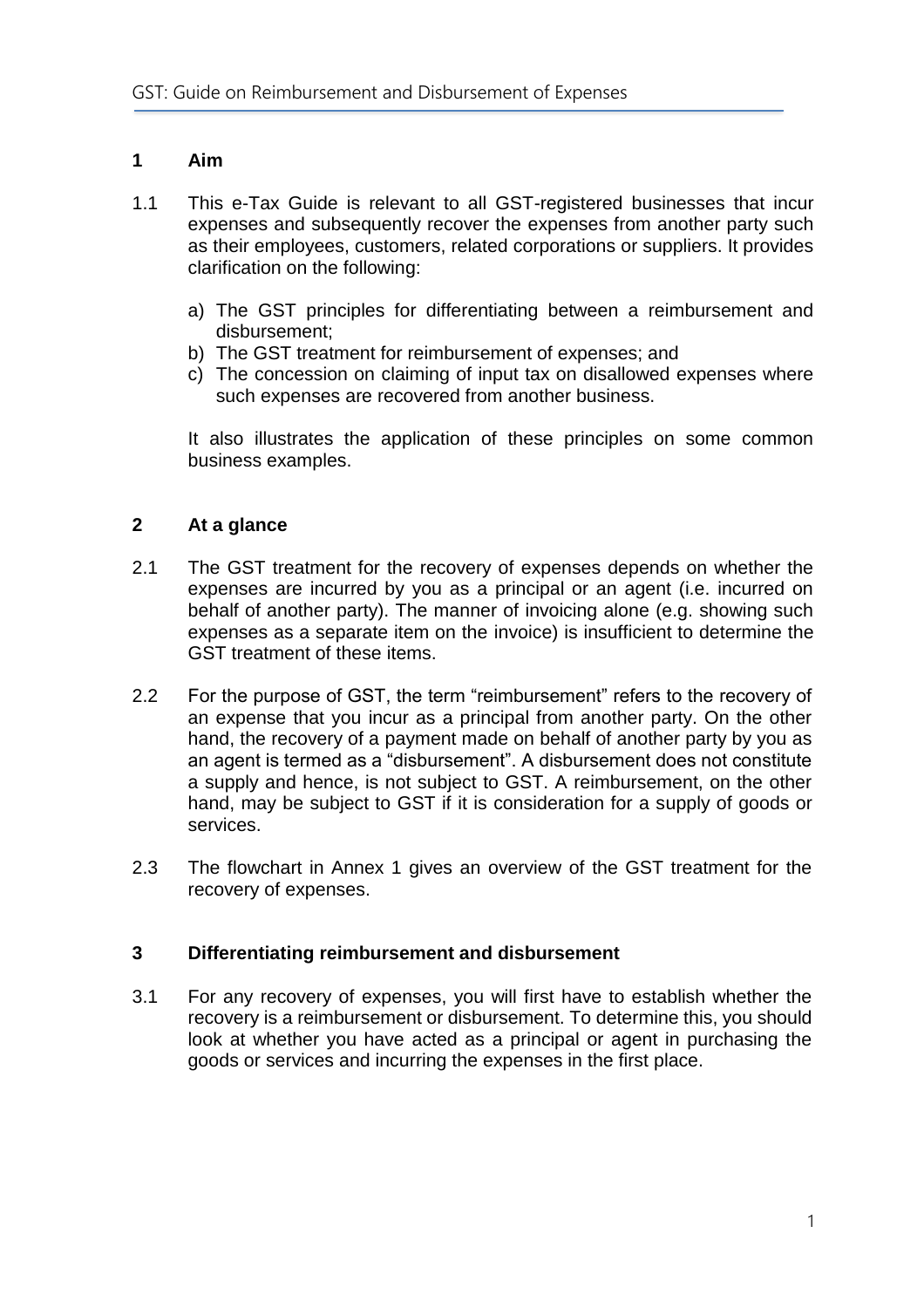|                                | If you incur the expenses<br>as a principal                                                                                                                                | If you pay the expenses<br>as an agent                                                                                             |
|--------------------------------|----------------------------------------------------------------------------------------------------------------------------------------------------------------------------|------------------------------------------------------------------------------------------------------------------------------------|
| The recovery of<br>expenses is | a reimbursement                                                                                                                                                            | a disbursement                                                                                                                     |
| <b>GST</b> treatment           | The recovery<br>the<br>0f<br>expenses from another<br>party may amount to a<br>supply and may be subject<br>to GST or exempt from<br>GST, as the case may be.              | The recovery of expenses<br>does not constitute<br>- a<br>supply and hence will not<br>be subject to GST.                          |
| Input tax claim                | You are entitled to claim<br>input tax incurred on goods<br>or services procured by you<br>if the subsequent recovery of<br>such expenses constitutes a<br>taxable supply. | You are not entitled to any<br>input tax claim since the<br>goods or services are not<br>supplied to you but to your<br>principal. |

- 3.2 Generally, you are acting as a principal in procuring the goods or services if you contract with the supplier in your own name or capacity.
- 3.3 In the event that the contractual relationship is not clear, the following set of indicators can be used as a guide to establish if you are acting as a principal or agent in procuring the goods or services. You should apply all the indicators objectively, where applicable, to your transaction. You do not need to satisfy all the indicators, however, based on the indicators applicable to your transaction, you should determine on balance whether they point towards you acting as a principal or agent.

| <b>Indicators</b>                                                           | You are a principal if                                                                                                                                                           | You are an agent if                                                                                                                                                                                                                                                                     |
|-----------------------------------------------------------------------------|----------------------------------------------------------------------------------------------------------------------------------------------------------------------------------|-----------------------------------------------------------------------------------------------------------------------------------------------------------------------------------------------------------------------------------------------------------------------------------------|
| Contractual liability<br>and assumption of<br>responsibilities and<br>risks | You have contracted for the<br>supply of goods or services<br>in<br>your<br>own<br>name<br>or<br>capacity.                                                                       | You have arranged for the<br>supply of goods or services<br>on behalf of another party<br>and you are not a party to<br>the contract.                                                                                                                                                   |
| Legal obligations<br>to make payment/<br>payment<br>arrangement             | You have the<br>legal<br>obligation to make payment<br>for the goods or services.<br>For example, the third party<br>supplier's tax invoice<br><b>is</b><br>issued in your name. | You do not have the legal<br>obligation to pay for the<br>goods or services but is<br>authorised by another party<br>to make payment to the third<br>party supplier on his behalf.<br>For example, the third party<br>supplier's tax invoice is<br>issued in the other party's<br>name. |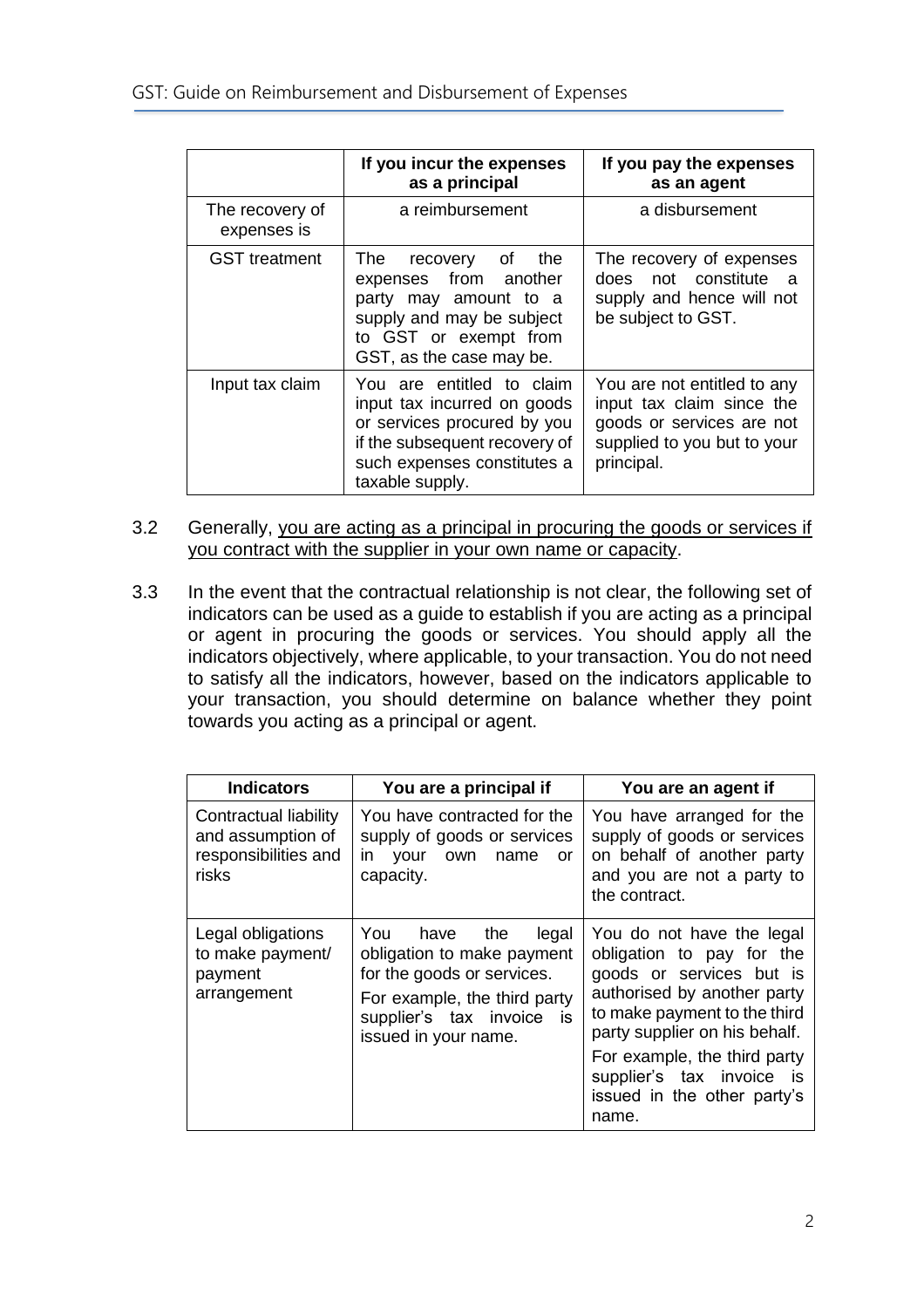GST: Guide on Reimbursement and Disbursement of Expenses

| Alteration to the<br>nature and value<br>of supplies           | You can alter the nature or<br>value of the supplies and<br>make decision on the value<br>of expense to recover.                       | Unless authorised to do so<br>by the other party, you<br>cannot alter the nature or<br>value of supplies made<br>between the other party and<br>the third party supplier. |
|----------------------------------------------------------------|----------------------------------------------------------------------------------------------------------------------------------------|---------------------------------------------------------------------------------------------------------------------------------------------------------------------------|
| Identities of parties<br>and transaction<br>involved           | You are the<br>only<br>party<br>known to the third<br>party<br>supplier; and                                                           | The third<br>party supplier<br>knows the identity of the<br>other party; and                                                                                              |
|                                                                | The other party does not<br>know the cost incurred by<br>you on the purchase of<br>goods or services from the<br>third party supplier. | The other party knows the<br>exact cost incurred by you<br>on the purchase of goods or<br>services from the third party<br>supplier.                                      |
| Ownership of<br>goods (If the<br>recovery relates to<br>goods) | You own the goods.                                                                                                                     | You do not own the goods<br>as the goods are for the<br>other party.                                                                                                      |

#### <span id="page-5-0"></span>**4 Examples differentiating between reimbursement and disbursement**

4.1 The following business examples illustrate the application of the principles in section 3 above in deciding whether a recovery of expenses is a reimbursement (may or may not be subject to GST) or disbursement (not subject to GST). In cases where treatment of the recovery is not clear, you will need to examine the facts of the case, contractual obligations of all parties involved in the arrangement and relevant GST principles to determine the GST treatment.

#### Examples of disbursement

Example 1 – Recovery of costs of door gifts by events company

Company A engages an event organiser B to help organise its annual Dinner and Dance. On the day of the event, door gifts are given away to the participants to thank them for their support.

A ordered the gifts from Company C and instructed C to deliver them to B due to logistical reasons. C invoiced A and requires cash on delivery. Upon receipt of the goods, B makes the payment for the gifts and subsequently recovers the amount from A.

4.2 In Example 1, A contracts with C for the gifts and hence, is the principal in purchasing the gifts. B merely receives and pays for the gifts on behalf of A. Therefore, B's recovery of the costs of the gifts from A is a disbursement and not subject to GST.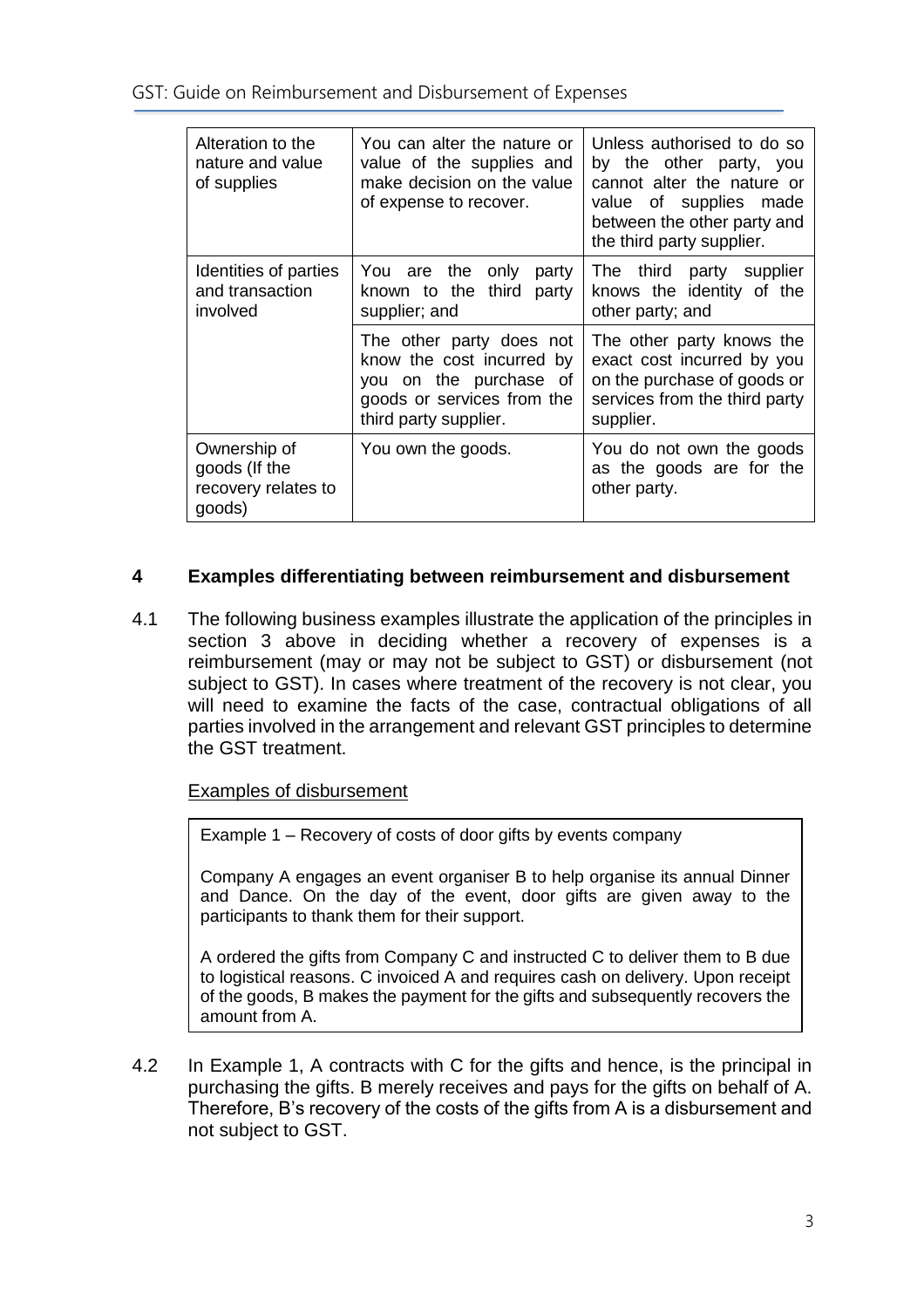Example 2 – Recovery of company's incorporation expenses

Corporate services firm D is engaged to handle the legal work pertaining to the incorporation of Company E. Other than its service fees, D also recovers from E a company registration fee and company name approval fee paid to Accounting & Corporate Regulatory Authority ("ACRA") on behalf of E.

4.3 In Example 2, the fees charged by ACRA for company registration and company name approval are compulsorily levied on E. D is merely acting as an agent in the payment of those fees. Therefore, D's recovery of such expenses is a disbursement and not subject to GST.

Example 3 – Recovery of fees for updating corporate particulars

Corporate services firm F is engaged by Company G to handle the firm's obligation to file annual returns, change company name, registered address and office operating hours with ACRA.

4.4 In Example 3, G is the one required under the law to file annual returns and inform ACRA of any changes to its corporate particulars. The fees are legally imposed by ACRA on G and it is G's obligation to pay. F is merely acting as an agent in the payment of those fees and hence, F's recovery of such fees is a disbursement and not subject to GST.

Example 4 – Recovery of import GST paid on behalf of importers by freight forwarding or logistics companies

Import GST is levied on goods imported into Singapore. In the course of clearance, freight forwarder H who is engaged by importer I to pick up its goods from Customs paid the import GST.

4.5 In Example 4, the goods are owned and imported by I. The import permit is also issued in I's name. As it is I's obligation to pay tax on its imports, H is merely acting as an agent in making the payment on I's behalf. Hence, H's recovery from I for the tax paid is a disbursement and not subject to GST.

Example 5 – Recovery of property tax on sale of property

Company J owns several properties in Singapore. J sold one of the properties to buyer K. On top of the property sale price, J also recovers from K a pro-rated portion of the property tax it had already paid in advance for the entire year.

4.6 In Example 5, having purchased the property from J, K is the one liable to pay the property tax to the authority as property tax is levied on the owner of the property. Hence, the recovery of the pro-rated portion of property tax paid by J for the period is a disbursement and not subject to GST.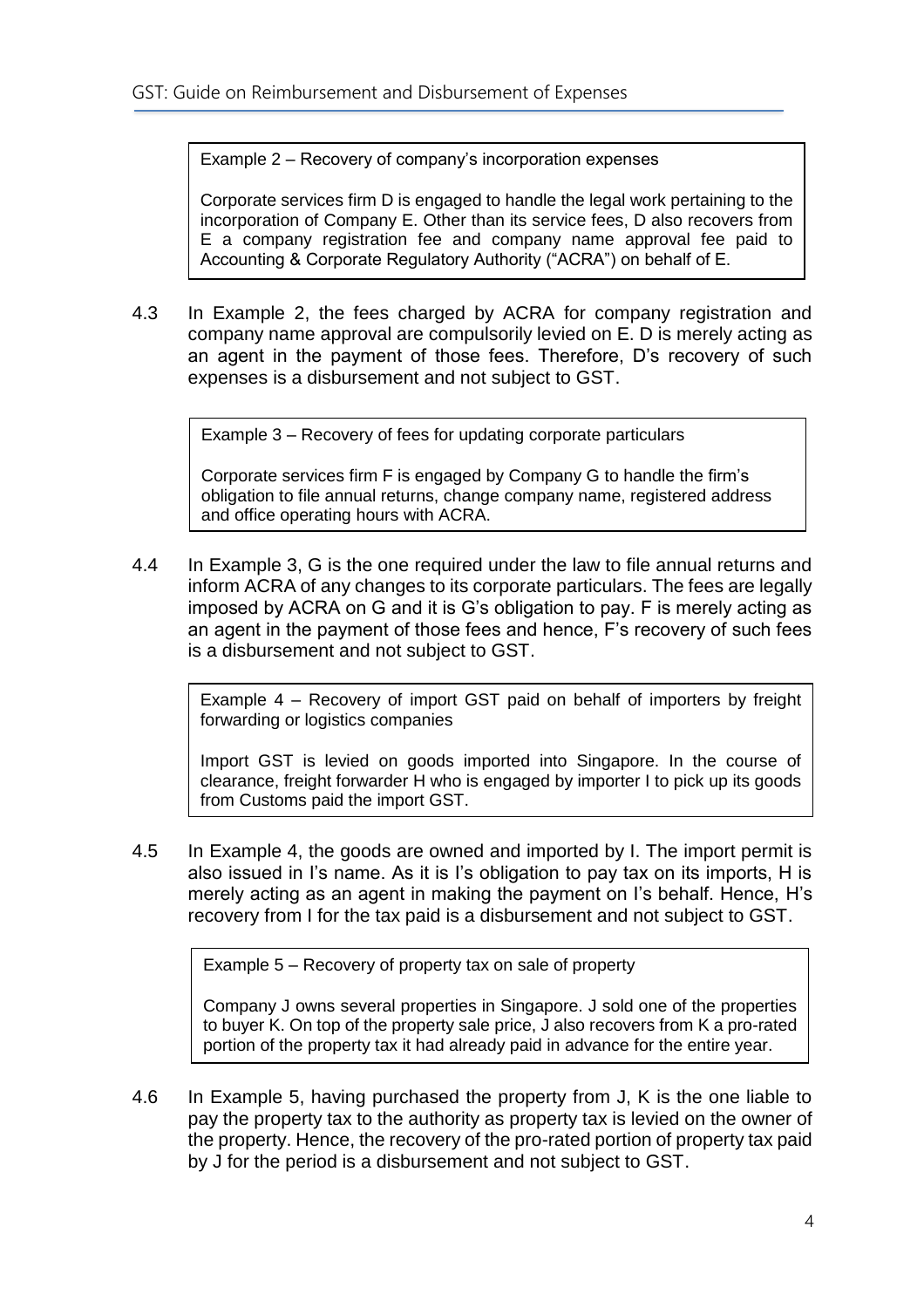Example 6 – Recovery of parking fine

An employee of Company L is fined for illegal parking of the company's truck and the fine is issued to L. Firm M, being the secretariat of L, makes payment for the fine and recovers it from L.

4.7 In Example 6, L is the one liable to pay the fine to the authority as illegal parking is an offence imposed on the owner of the vehicle. Hence, the recovery of the fine paid by M is a disbursement and not subject to GST.

Examples of reimbursement

Example 7 – Recovery of transport expenses

In the course of performing their audit work, auditors from N Associates & Co. incur transport fares. These expenses will be included in N's billing to their clients.

4.8 In Example 7, the auditors from N acquire the transport services as a principal in their own capacity and are legally obliged to pay the transport service providers. They receive and use the transport services directly in the course of performing their work. Hence, the recovery of these expenses by N from their clients is a reimbursement.

Example 8 – Recovery of property tax on lease of property

Company O leases two properties to earn rental income. The tenancy agreements include a clause that allows O recovery of property tax from its tenants.

- 4.9 In Example 8, the obligation to pay the property tax to the authority remains with O as the property owner and hence, the recovery of the property tax from the tenant is a reimbursement. In this case, the property tax recovered forms part and parcel of the rental consideration. Hence, the property tax recovered in relation to the lease of a commercial property is subject to GST whereas property tax recovered in relation to the lease of a residential property is exempt from GST.
- <span id="page-7-0"></span>4.10 More examples of reimbursement are provided in the following paragraphs.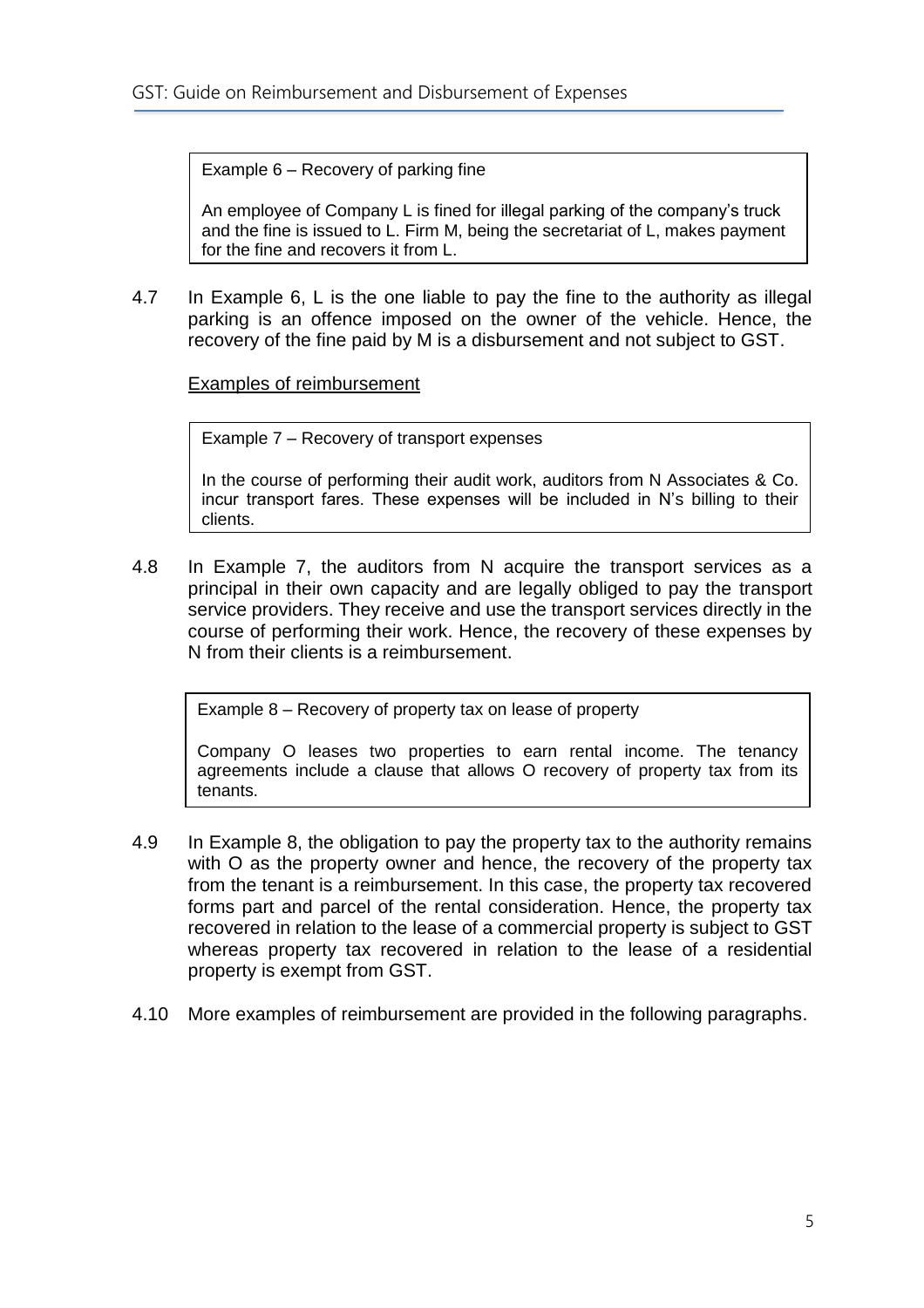#### **5 Overview of GST treatment for reimbursement**

- 5.1 For a reimbursement to be taxable, there must be an underlying supply of goods or services. The word "supply" in its ordinary sense means "to furnish or to serve"<sup>1</sup> . Therefore, a supply exists when there is another party to whom the goods or services are furnished or served and when there is an agreement to supply between that other party and the supplier, or consent given by the other party for the goods or services, in return for a consideration $2$ .
- 5.2 Where you recover expenses incurred on goods or services which are supplied to you to enable you to make a supply to your customer, the reimbursement of the expenses is considered to be part of the consideration payable by your customer for the services or goods supplied by you.
- 5.3 Similarly, when you are reimbursed by another party for procuring goods or services for him, the reimbursement will constitute a supply for GST purposes. This is notwithstanding that the reimbursement may be at cost. Section 6 of this guide provides guidelines and clarifies the GST treatment for reimbursements which constitute a supply.
- 5.4 However, there may also be situations where you seek payment from another party for certain costs you have incurred as a principal but you are not providing any goods or services to that party in return for the payment. Examples of such scenarios would include recovery of payment as compensation or recovery of regulatory penalties. A payment is considered a compensation if for example, it results from a unilateral breach by the party who is required to pay the compensation. If there is a written contract, you should examine the contract to determine whether a payment is compensatory in nature. For a payment to be considered as compensation, the receiver of the compensation must not provide any goods or services in return to the paying party.

Examples of recovery not amounting to a supply for GST purposes

Example 9 – Recovery of fine for illegal parking

Car rental Company P was fined by the traffic police for illegal parking of a car hired to its customer. As the offence was committed during the period which the customer hired the car, P will recover the fine from him.

5.5 In Example 9, the fine for illegal parking is levied on P as the owner of the vehicle and P is legally liable to pay the fine. When P subsequently recovers the fine from its customer, P is regarded as seeking compensation. Since the

<sup>1</sup> <sup>1</sup> Derived from UK case law *Carlton Lodge Club v C & E Comrs* [1974] STC 507, cited with approval in *Eastbourne Town Radio Cars Association v C & E Comrs* [1998] STC 669.

<sup>2</sup> See Charles Lim Aeng Cheng, Leung Yew Kwong and Chia-Tern Huey Min's *Goods and Services Tax - The Law and Practice* (First edition, 2002), LexisNexis, p 60 and 61.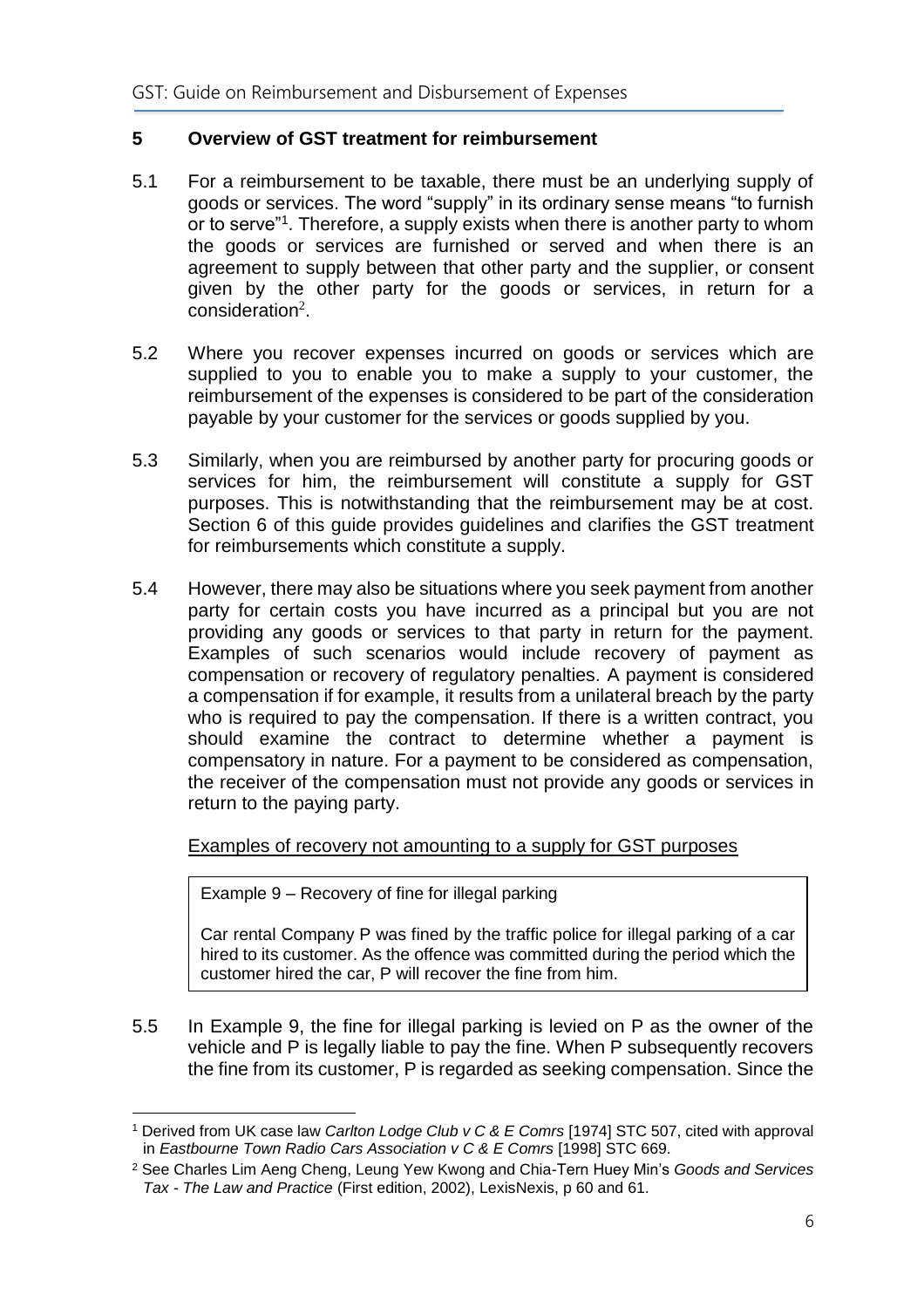recovery is compensatory in nature and no goods or services are supplied by P to the customer in return for it, the recovery of the fine is not a supply for GST purposes. P does not have to account for GST on the recovery.

Example 10 – Recovery of debt collection fees

Company Q defaulted on the payment for the goods supplied by Company R. R engaged the services of a debt collector, to help recover the debt owed by Q. Q eventually settled the debt owed to R. Additionally, R also recovered the debt collection fees charged by the debt collector from Q.

5.6 In Example 10, engaging the debt collector to recover the debt outstanding is an "enforcement action" taken by R; R did not supply any goods or services to Q in return for recovering the debt collection fees payment. Accordingly, the recovery of the debt collection fees is compensatory in nature and is not a supply for GST purposes and R does not need to charge GST on the recovery.

Example 11 – Recovery of damage charges

Company S rents an office space from the landlord and sublets half the space to Company T. Under the contract, S is allowed to sublet the office space to a third party but will be held liable for any damage to office furniture or equipment. On one occasion, T's employee accidentally damages one of the office projectors and S has to pay the landlord for the damage. S subsequently recovers the amount from T.

5.7 In Example 11, S has to pay the landlord the damage charges as S is the party held legally liable for any damage to office equipment pursuant to the contract. When S subsequently recovers the damage charges from T, it is considered as compensatory in nature and is not a supply for GST purposes since S does not supply any goods or services to T in return for the damage charges recovered. S does not need to charge GST on the recovery.

#### <span id="page-9-0"></span>**6 Recovery of expenses amounting to a supply**

- 6.1 When you seek reimbursement for the expenses incurred by you from another party who will receive goods or services, the reimbursement will be treated as a supply for GST purposes. You should determine, based on your contractual agreement with them, which of the following categories your reimbursement falls under:
	- a) Recovery of expense is ancillary to or form inputs to a primary supply of goods or services; or
	- b) Recovery of expense is separate and not ancillary to or forming inputs to any primary supply of goods or services.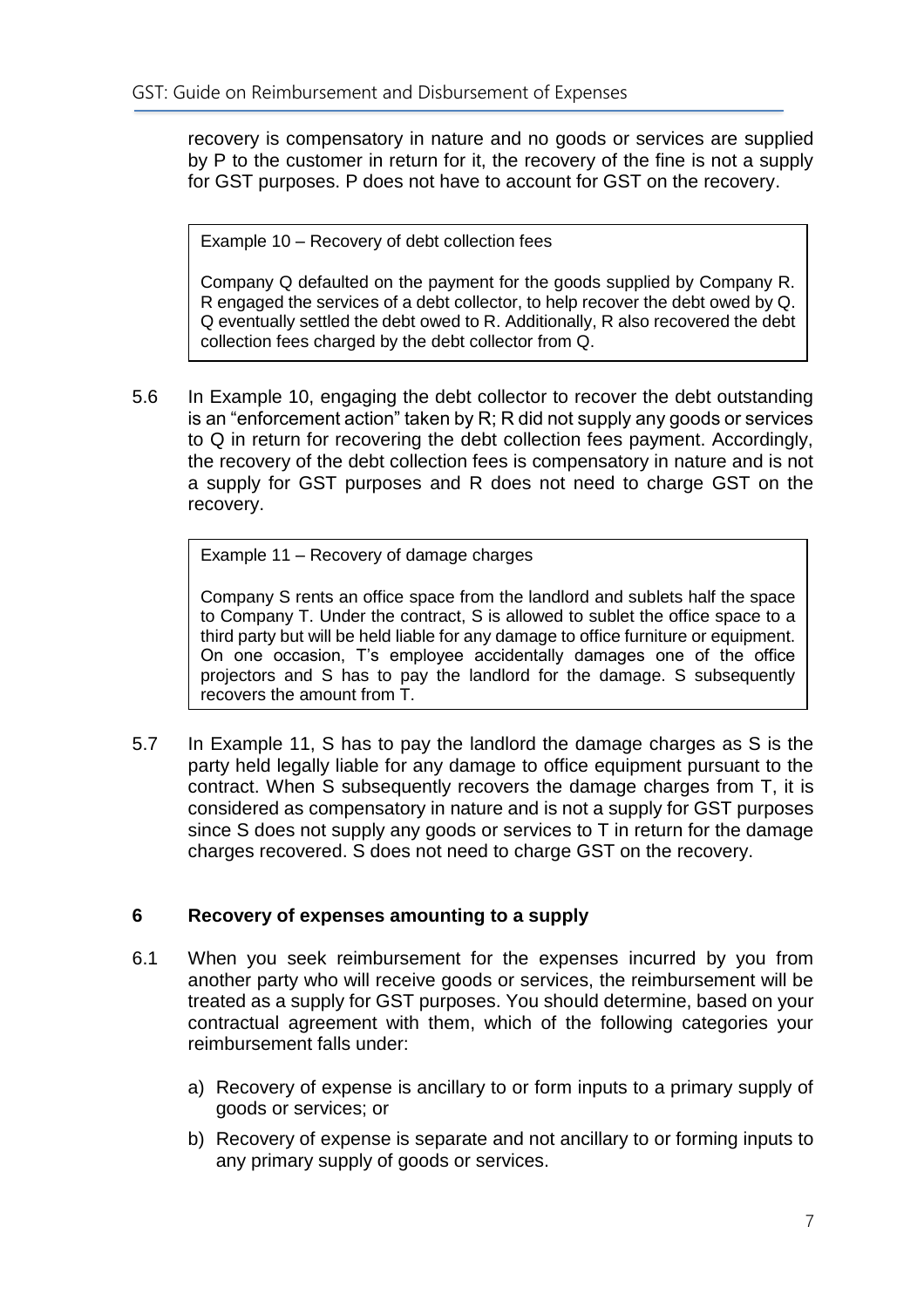#### 6.2 The GST treatment for reimbursement amounting to a supply is summarised as follows:



#### **(A) Recovery of expenses is ancillary to or form inputs to a primary supply**

6.3 You are contracted to supply goods or services (hereafter referred to as "the primary supply") to your customer at an agreed consideration. You may then incur expenses in your own capacity in the course of providing the primary supply. Ordinarily, you would not have incurred and recovered such expenses if you are not making the primary supply. You would also have agreed with your customer on the recovery of such expenses and such recoveries form part of the overall price you are charging for the primary supply.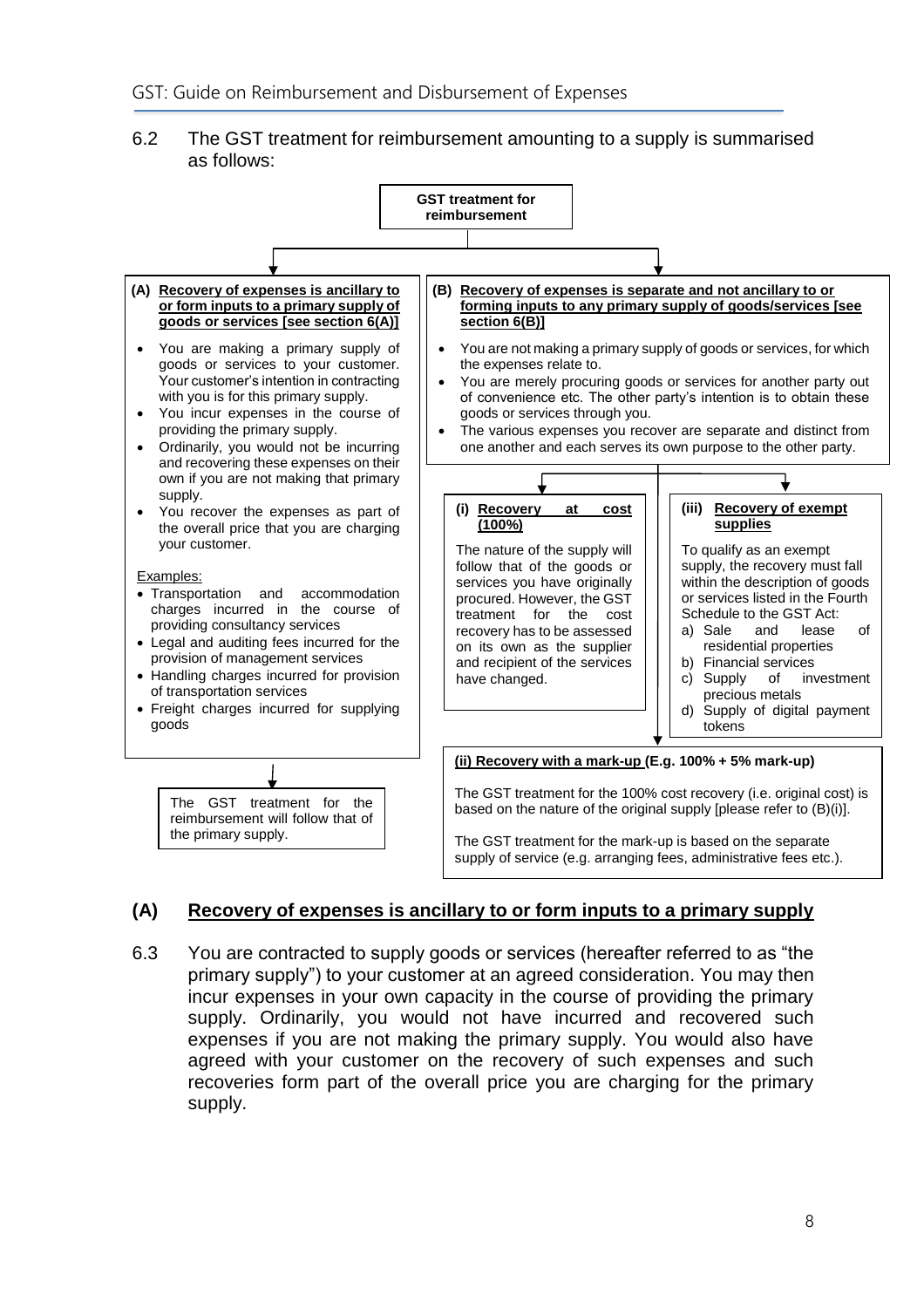- 6.4 In such instances, the recovery of the expenses is ancillary to or form inputs to your primary supply of goods or services to your customer. The value of your supply to your customer will be the sum of the consideration received for the primary supply and the costs recovered. The GST treatment for the recovery of the expenses will generally follow that of the primary supply.
- 6.5 There may be scenarios where the primary supply qualifies for zero-rating under section 21(3) of the GST Act but the recovery of the expense ancillary to the supply has to be standard-rated as the GST law specifically excludes the expense from zero-rating. For example, when you recover entertainment and/or accommodation expenses incurred by the employees of your overseas customer in Singapore as part of your primary supply of services to your overseas customer, while the primary supply may qualify for zero-rating under section 21(3)(j) or 21(3)(k)<sup>3</sup>, the recovery of the expenses has to be standard-rated as such expenses are specifically excluded from zero-rating under the provisions.
- 6.6 The manner of invoicing (e.g. expense is separately invoiced) or the invoicing format (e.g. expense is separately itemised in the same invoice) does not affect the GST treatment of the reimbursement.

Examples of recovery of expenses which is ancillary to or form inputs to a primary supply

Example 12 – Recovery of overseas counsel fees

<u>.</u>

A lawyer from U Associates provides legal advice to a local client on an Indonesian company acquisition case. U seeks counsel with an Indonesian law firm V who provided the necessary information concerning Indonesian law and business regulations. U includes V's counsel fees in its billing to the client.

- 6.7 In Example 12, U contracts with V directly and works with the latter to obtain the required information in order to perform its legal services to the client. In other words, U is the principal in acquiring the services from V.
- 6.8 The subsequent recovery of overseas counsel fees by U from its local client is a reimbursement. The counsel fee recovered forms inputs to U's legal services to the local client and is subject to GST. This is so, even if no GST is charged by V to U as V is an overseas company and is not GST-registered.

<sup>3</sup> Before 1 Jan 2020, a supply of services must "directly benefit" a person belonging outside Singapore before zero-rating can apply under section 21(3)(j) and (k). From 1 Jan 2020, with the introduction of reverse charge on imported services, you can also zero-rate your services supplied to an overseas person where the services directly benefit GST-registered persons belonging in Singapore. Services that directly benefit non-GST registered local persons continue to be standardrated. The local beneficiary who is GST-registered will be required to apply reverse charge on imported services procured from the overseas person if he is not entitled to full input tax credit or he belongs to a GST group that is not entitled to full input tax credit.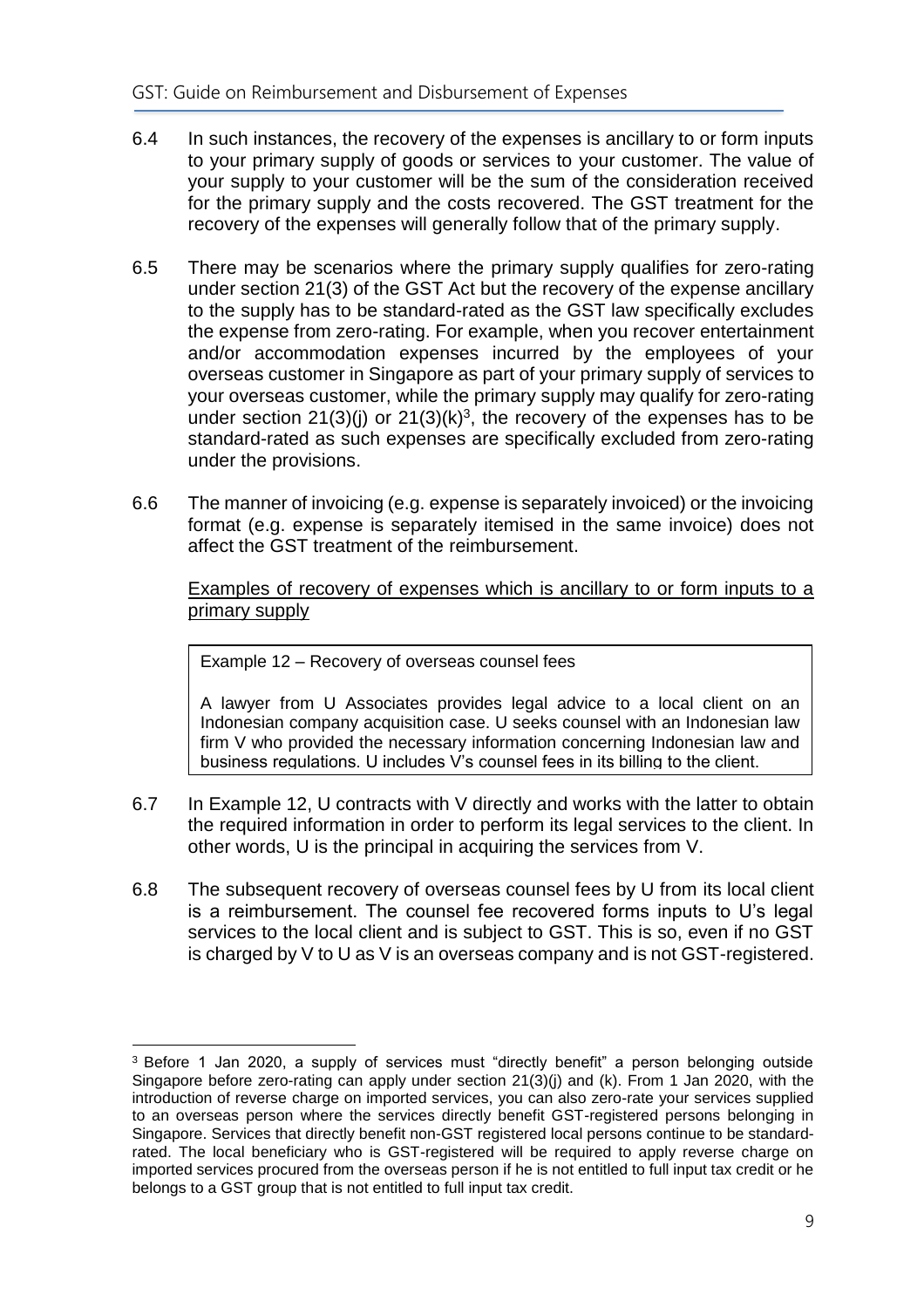Example 13 – Recovery of medical certification fees

Medical certification of victim W is required for a litigation. Lawyer X arranges for W to be examined by a doctor, and requests the clinic to issue a medical certification for this purpose. The doctor will invoice X for the medical check-up fee. X will recover this fee along with his legal fees from W.

6.9 In Example 13, the recovery of the medical fee is a reimbursement as the medical service is contracted for by X. The recovery is ancillary to X's legal services since X receives and uses the medical report in the course of performing his services to W. Accordingly, the GST treatment for the recovery follows that of the legal service provided by X to W.

Example 14 – Recovery of plan fees

Civil and structural engineer Y is engaged by a local developer to provide engineering design and consultancy works on the construction of a building in Singapore. As part of his work, Y is required to make submissions to the various government agencies to obtain relevant planning approvals. The applications require payment of plan fees to statutory boards such as the Building Control Authority and the Urban Redevelopment Authority.

6.10 In Example 14, Y is contracted to design the plan for the construction of the building and the submissions and payment of the plan fees are part of his scope of work. As Y acquired the supplies from the authorities as a principal, his subsequent recovery of plan fees is a reimbursement<sup>4</sup>. Following the GST treatment of Y's primary supply of design and consultancy services, which is directly in connection with land in Singapore, the reimbursement is subject to 7% GST.

Example 15 – Recovery of handling costs incurred for the provision of transportation services.

Z is engaged by a local wholesaler to provide international transportation services to import goods from overseas into Singapore. The service agreement also provides that Z may recover costs incurred in relation to the transportation services, e.g. handling costs. Z thus recovers from the wholesaler the handling costs incurred in importing the goods into Singapore.

6.11 In Example 15, Z's recovery of the handling costs from the wholesaler is a reimbursement since Z has incurred the expenses as a principal. As the expenses are incurred in the course of making the primary supply of international transportation services, the GST treatment for the reimbursement will follow that of the primary supply - both the reimbursement

<sup>1</sup> <sup>4</sup> The recovery of plan fees by Y from the local developer is regarded as a reimbursement if Y is legally liable to pay the plan fees to the authorities. However, if the developer is legally liable to pay for the plan fees, then Y's recovery of such fees would be regarded as a disbursement.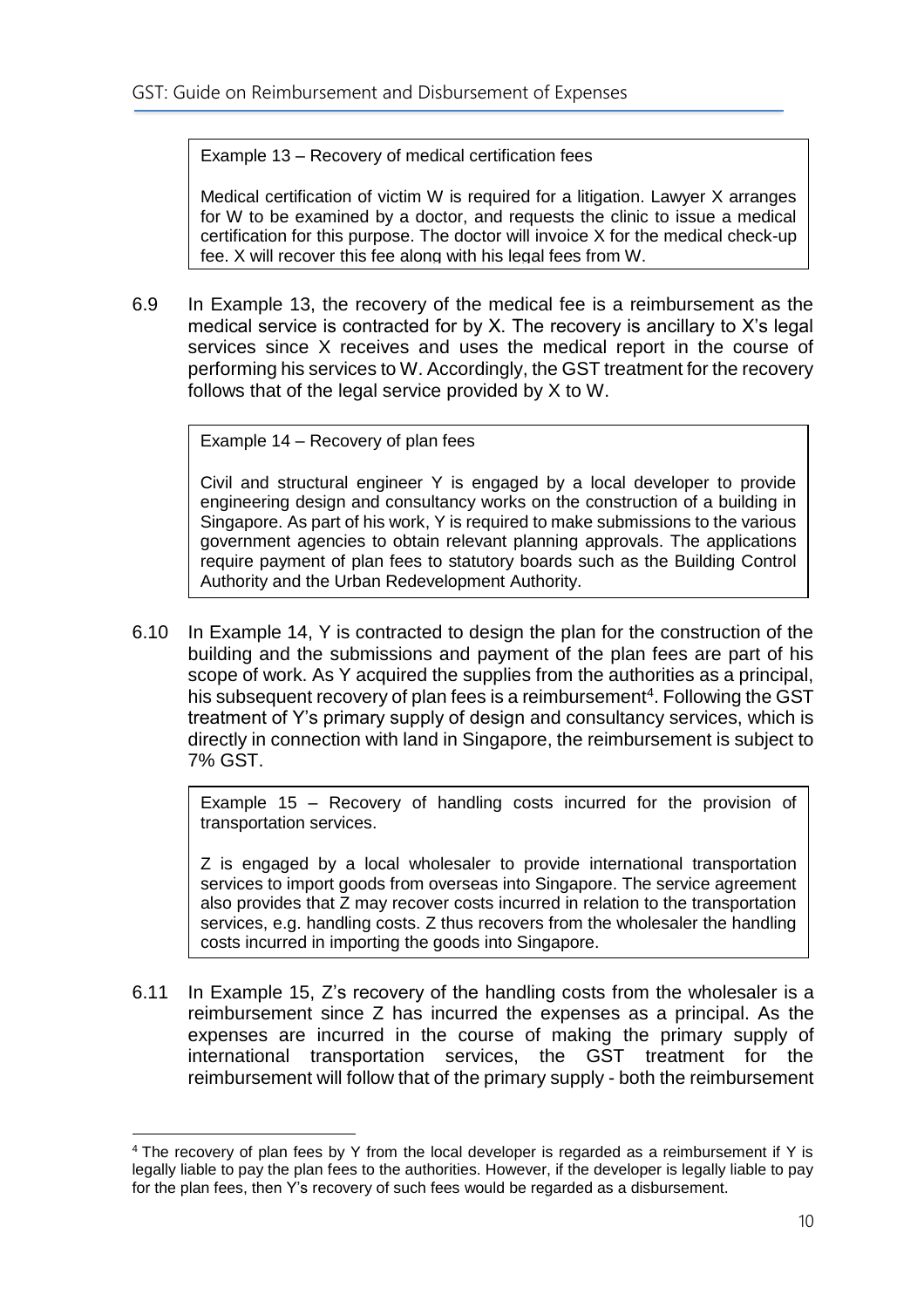and the primary supply will be zero-rated under section 21(3)(a) of the GST Act.

Example 16 – Recovery of freight, handling and insurance charges incurred for the sale of goods

B enters into a sale agreement which includes the delivery of goods to a customer. The sale agreement provides that B may recover the costs it incurs for making the delivery. B thus recovers from the customer, the international freight, handling and insurance costs incurred in importing the goods into Singapore for the sale.

6.12 In Example 16, B's recovery of the expenses from his customer is a reimbursement since B has incurred the freight, handling and insurance charges as a principal. Ordinarily, B does not provide freight services. In this case B has provided the service to facilitate its sale of goods to the customer. That is, the freight service is ancillary to its supply of goods to the customer. Hence, the GST treatment for the reimbursement will follow that of the sale of goods. If the goods are sold locally, the recovery of the expenses together with the supply of goods, is subject to 7% GST. This is even though some of the expenses, such as the international freight, could have been zero-rated if supplied on its own by the freight forwarder directly.

> Example 17 – Recovery of costs incurred in the provision of consultancy services

> Consultancy Company C contracts with an overseas Company D to provide consultancy services to the latter. C engages the help of two staff from its overseas subsidiary, for their industry expertise. C paid for the air fares, hotel accommodation, transport, wages and entertainment expenses of the staff during their stay in Singapore. C then recovers these expenses from D in addition to a consultancy fee.

6.13 In Example 17, C's recovery of the staff expenses from D is a reimbursement since C engaged the services of its overseas subsidiary and incurred the staff expenses as a principal. These expenses are inputs for C to provide consultancy services to D and thus form part of the overall consideration for the service. For this reason, the reimbursement of staff expenses should follow that of C's primary supply of consultancy services to D. The services can be zero-rated under section  $21(3)(j)$  or  $(k)<sup>3</sup>$  of the GST Act since the consultancy services is contracted with and directly benefitting D, an overseas company, wholly in its business capacity, who is not in Singapore at the time the services are performed.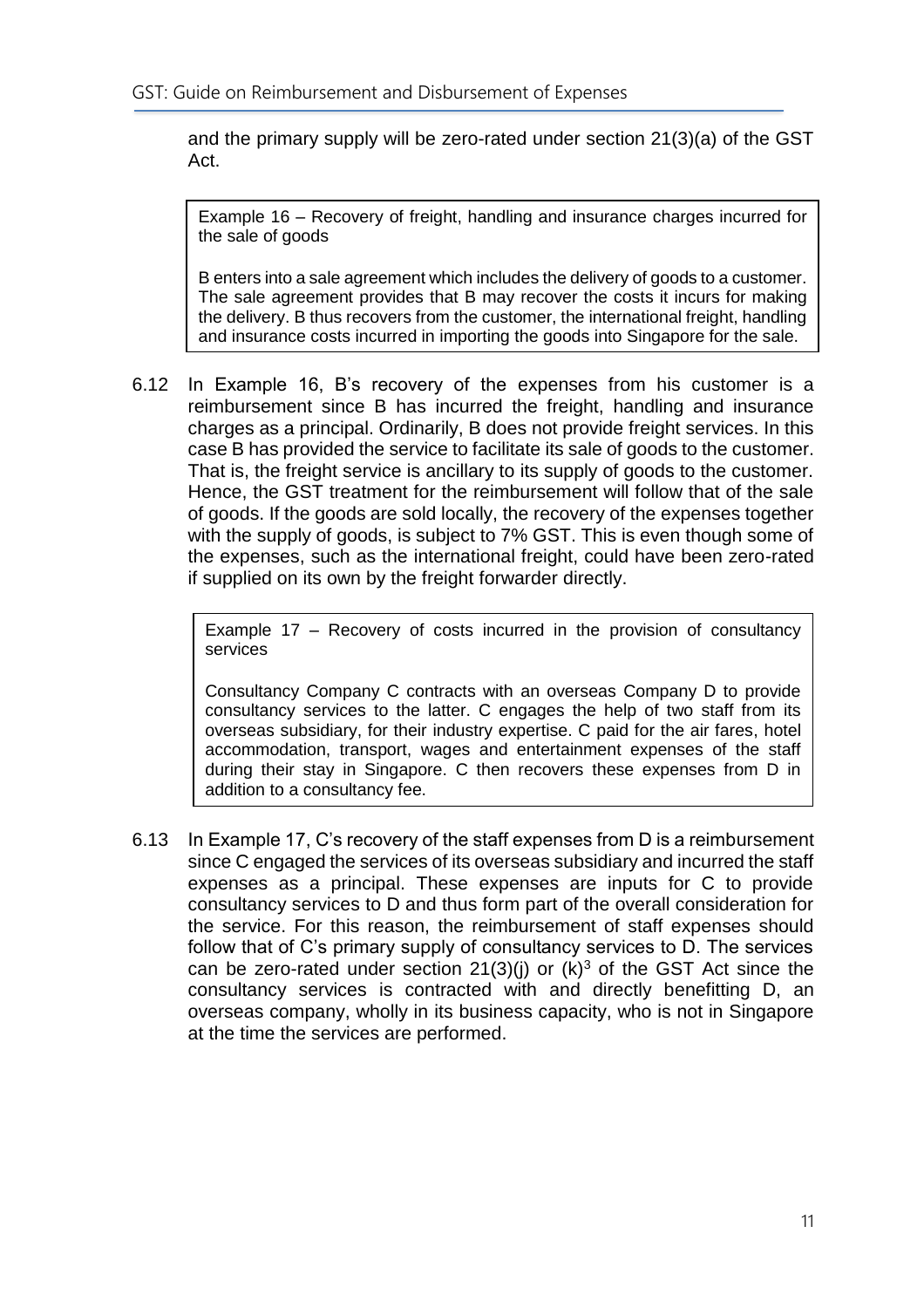Example of recovery of expenses which is ancillary to a primary supply but subject to specific exclusion in the GST law

Example 18 – Recovery of costs incurred in the provision of training services

Company E provides training services to employees of an overseas Company F and the employees are sent to Singapore to attend the training. E helps F to book hotel accommodations for the employees when they are in Singapore. The hotel bills E and E in turn recovers the hotel charges from F.

6.14 In Example 18, the primary supply of training services can be zero-rated under section  $21(3)(k)^3$  since the training services is contracted with F, an overseas company, wholly in its business capacity and the services benefits its employees, being persons belonging outside Singapore, wholly in their business capacity. E's recovery of accommodation expenses from F is a reimbursement since E has incurred the hotel charges as a principal. Although the hotel accommodation is ancillary to E's supply of training service to F, accommodation expenses incurred in Singapore are specifically excluded<sup>5</sup> from the zero-rating relief provided under section 21(3)(k). As such, the recovery of hotel charges from F is subject to 7% GST.

#### **(B) Recovery of expenses is separate and not ancillary to or forming inputs to any primary supply**

- 6.15 There may also be situations where you are not making a primary supply of goods or services but you merely help to procure goods or services for another party's use out of convenience, cost savings etc. In such situations, the various expenses you recover are separate and distinct from one another and each serves its own purpose to the other party, i.e. they are not provided to make, better enhance or facilitate a primary supply (if any).
- 6.16 In such instances, the Comptroller is prepared to treat the reimbursement as a separate recovery of expenses and the GST treatment will depend on whether you are recovering the expenses at cost or with a mark-up.

#### **(i) Separate recovery of expenses at cost**

- 6.17 If you are recovering each expense **at cost**, the nature of your supply to the third party will follow that of the goods or services you originally procured. For example, if you procure freight services for a related corporation, the nature of your subsequent recovery of the expense at cost from the latter will still be regarded as freight services.
- 6.18 Though the nature of supply remains unchanged in such reimbursement situations, you still need to assess the GST treatment for the supply on its

<sup>1</sup> <sup>5</sup> Paragraph 6 of Second Schedule of the GST (International Services) Order specifically excludes "*any part* of a supply comprising services relating to accommodation and entertainment" from prescribed services which qualify for zero-rating under section 21(3)(k).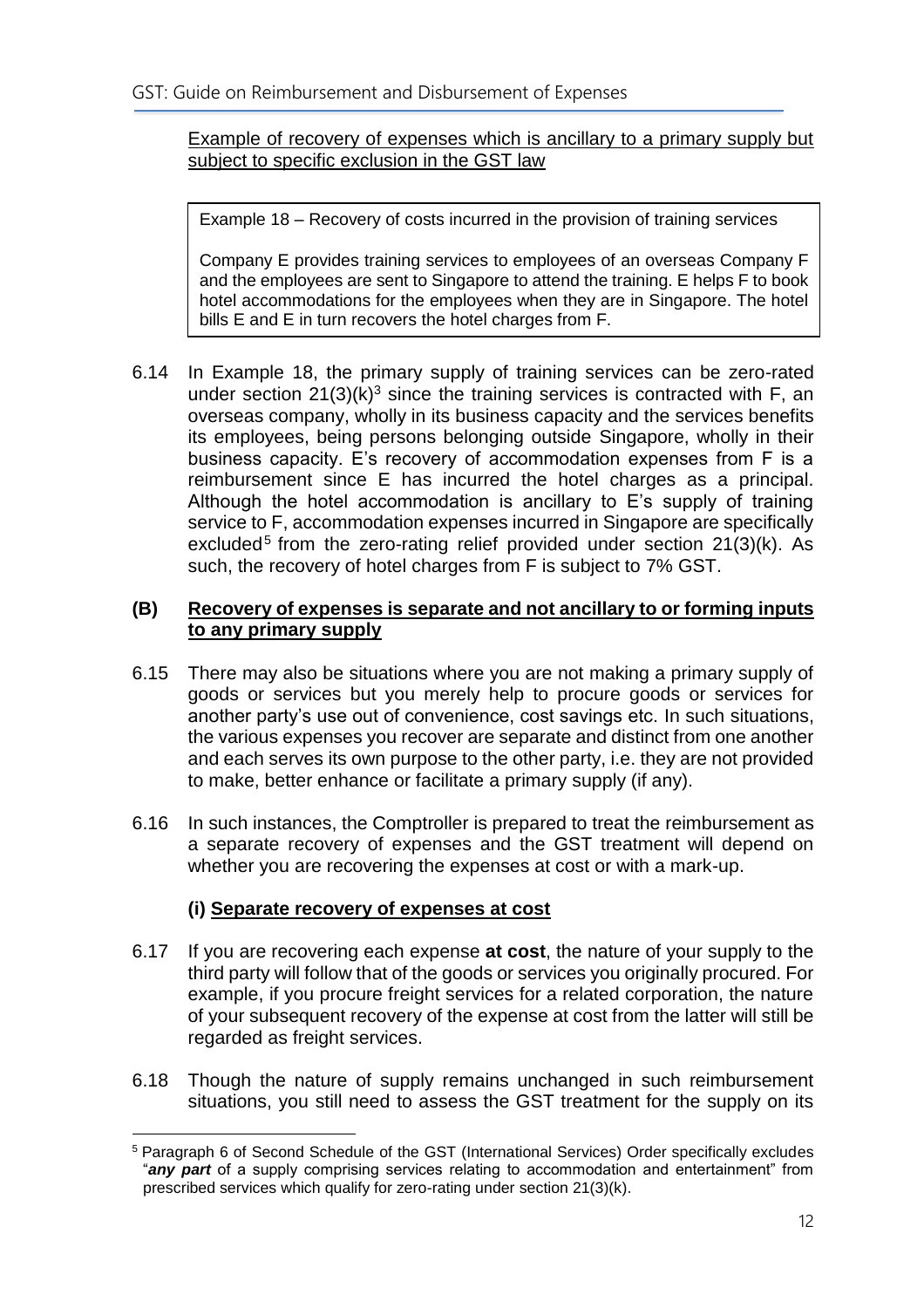own as the GST treatment may not always mirror that of the original supply. The GST treatment for the reimbursement may differ from the GST treatment for the original supply due to the change in supplier or recipient. In particular, please refer to paragraphs 6.33 to 6.43 for the GST treatment of recovery of costs relating to an exempt supply.

Examples of separate recovery of expenses at cost

Example 19 – Recovery of courier expenses at cost from related corporations

For cost savings purpose, G Holdings Ltd has an informal arrangement with its worldwide related corporations to procure international courier services for the entire group as and when required. Other than this, there is no other supply made by G to its related corporations. The courier company will provide the services directly to the corporations and bill G. G would then recover the courier expenses at cost from the respective corporations based on their usage.

6.19 In Example 19, as G contracts with the courier company for the courier services as a principal, its subsequent recovery of the expense from its related corporations is a reimbursement. The reimbursement is a separate recovery of expenses since it does not relate to any primary supply G makes to its related corporations. As the recovery is at cost, the nature of the supply remains as international courier services. Accordingly, G's recovery of the courier charges can be zero-rated under section 21(3)(a).

Example 20 – Recovery of market research expenses at cost from related corporations

H Holdings Ltd is the headquarters for the Asia Pacific region based in Singapore. H has an arrangement with its Asia Pacific related corporations to procure market research services for the entire group. Other than this, there is no other supply made by H to its related corporations. H contracts with a Singapore company I for the market research services and subsequently recovers the expenses at cost from the respective corporations in equal proportion. I charges H GST at 7% for the market services since H belongs in Singapore.

6.20 In Example 20, as H contracts with I as a principal, its subsequent recovery of the expenses from its related corporations is a reimbursement. The reimbursement is a separate recovery of expenses since it does not relate to any primary supply H makes to its related corporations. H is treated as supplying the same market research services procured from I to its related corporations as the recovery is at cost. However, when H recovers the market research expenses from its related corporations, the recovery qualifies for zero-rating under section  $21(3)(i)^3$  since H's related corporations belong outside Singapore.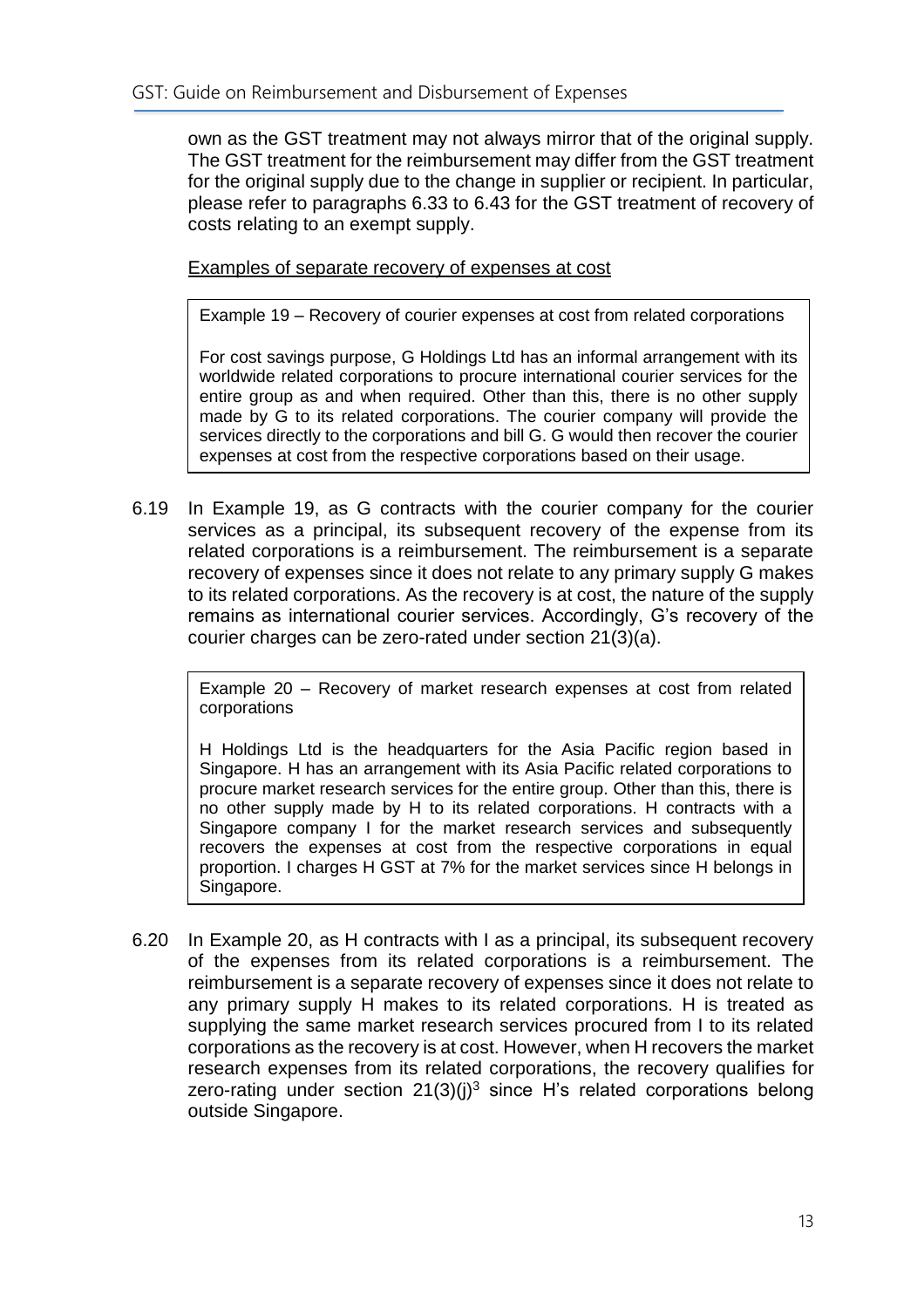Example 21 – Recovery of expenses incurred in Singapore by related corporation

An overseas company J organised a training in Singapore for 2 months and used its related corporation K's facilities in Singapore to conduct the training. K subsequently recovered at cost from J for the portion of the utilities, office rental and telecommunication services consumed by J during its training.

- 6.21 In Example 21, K has contracted for the rental of the office space, utilities and telecommunication services as a principal. K's subsequent recovery of the expenses from J is therefore a reimbursement. As K is merely recovering from J the cost of J's consumption of goods (utilities and office rental) and telecommunication services without providing anything else (i.e., there is no primary supply), K is treated as supplying the same goods and services as what it has procured to J.
- 6.22 K needs to examine the goods and services individually to determine the GST treatment of each of the expenses recovered. If the supply of telecommunication services relates to both local and international calls made by J, K is required to standard-rate the portion attributable to the local calls when it recovers the expense from J. The portion that relates to international transmission is an international service that can be zero-rated under section 21(3)(q) of the GST Act. The supply of office space and utilities are treated as goods in Singapore, hence, K has to standard-rate the recovery of these expenses.

#### Secondment of staff

- 6.23 Secondment of staff refers to a situation when a staff contractually employed by one company is supplied to another company to perform certain work specifically assigned to them.
- 6.24 The secondment of staff is considered to be a supply of services for GST purposes. Therefore, the company seconding the staff ("Seconding Company") has to charge GST on the value of the supply if it is GSTregistered; if it is not, it will need to assess its liability to register for GST. The value of the supply is the amount actually charged by the Seconding Company to the company receiving the seconded staff ("Recipient Company"). Where the Seconding Company does not charge the Recipient Company, the consideration for the supply is the amount of remuneration (money or otherwise) that the Seconding Company is obliged to pay the seconded staff but instead is paid by the Recipient Company.
- 6.25 In practice, it is not uncommon for a corporate group to have staff secondment arrangements to meet the operational needs of the companies in the group. The Recipient Company generally regards itself to have hired the seconded staff rather than buying the services of the staff from the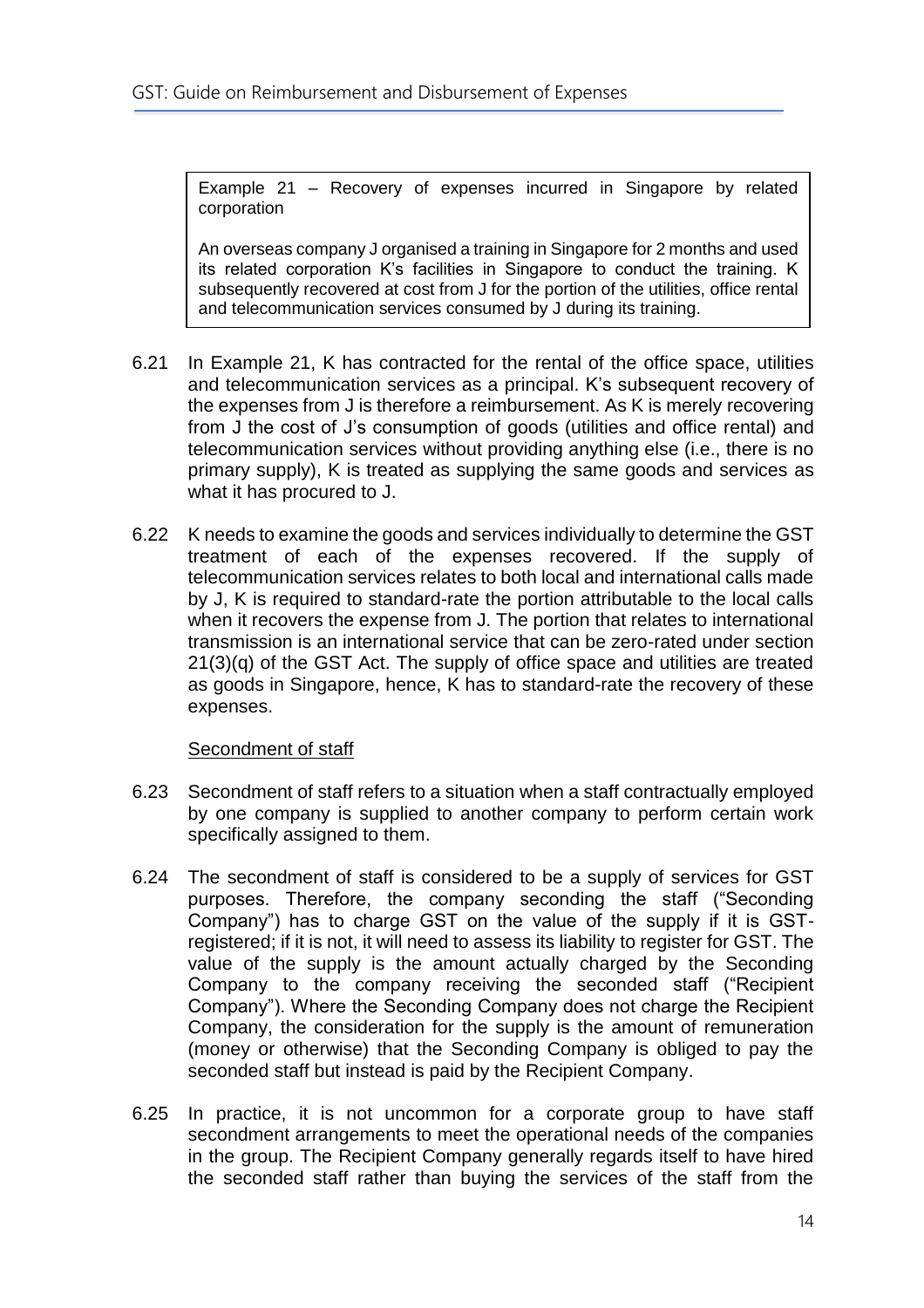Seconding Company. For such cases, the Comptroller of GST is prepared, as an administrative concession, to treat the secondment as not constituting a supply made by the Seconding Company and to waive the need for the Seconding Company to charge and account for GST on the recovery of staff costs if **all** of the following conditions are met:

- (i) No secondment fees, mark-up, handling charges or administrative fees are levied by the Seconding Company;
- (ii) Both the Seconding Company and Recipient Company are related within the meaning of section 6 of the Companies Act<sup>6</sup>;
- (iii) The staff is seconded to one company only at any one time<sup>7</sup>;
- (iv)The Recipient Company exercises exclusive control over the allocation and performance of the duties of the staff during the period of secondment<sup>8</sup>; and
- (v) The Seconding Company does not claim any input tax directly relating to the secondment of staff<sup>9</sup>.
- 6.26 On the other hand, if any of the above conditions are not satisfied, GST has to be charged on the full value of staff cost recoverable by the Seconding Company (e.g. salaries, CPF contribution, medical benefits and other related staff expenses) and any handling charges or administrative fees imposed by the Seconding Company.

<sup>&</sup>lt;u>.</u> <sup>6</sup> Under section 6 of the Company Act, "Where a corporation —

<sup>(</sup>*a*) is the holding company of another corporation;

<sup>(</sup>*b*) is a subsidiary of another corporation; or

<sup>(</sup>*c*) is a subsidiary of the holding company of another corporation,

that first-mentioned corporation and that other corporation shall for the purposes of this Act be deemed to be related to each other".

 $7$  The above administrative concession is not intended for a case where the staff is assigned to perform services for several companies and the staff cost is allocated to the various companies receiving the services. In such cases, the staff cannot be described as being on secondment.

<sup>&</sup>lt;sup>8</sup> In a secondment, the staff continues to be legally employed by the Seconding Company but reports to the Recipient Company. In some situations, the Recipient Company reimburses the Seconding Company the salaries and other related expenses of the staff. In other situations, the Recipient Company may pay the staff his salaries and related expenses directly. In substance, the Recipient Company becomes a substitute employer for the staff. Hence, the Recipient Company must have exclusive control over the allocation and performance of the duties of the staff during the period of secondment.

<sup>9</sup> Since the secondment of staff is treated as not a supply under the administrative concession, input tax that directly relates to the secondment of staff should not be claimed. Examples of input tax that should not be claimed would include tax incurred on fringe benefits for the seconded staff such as accommodation and course fees.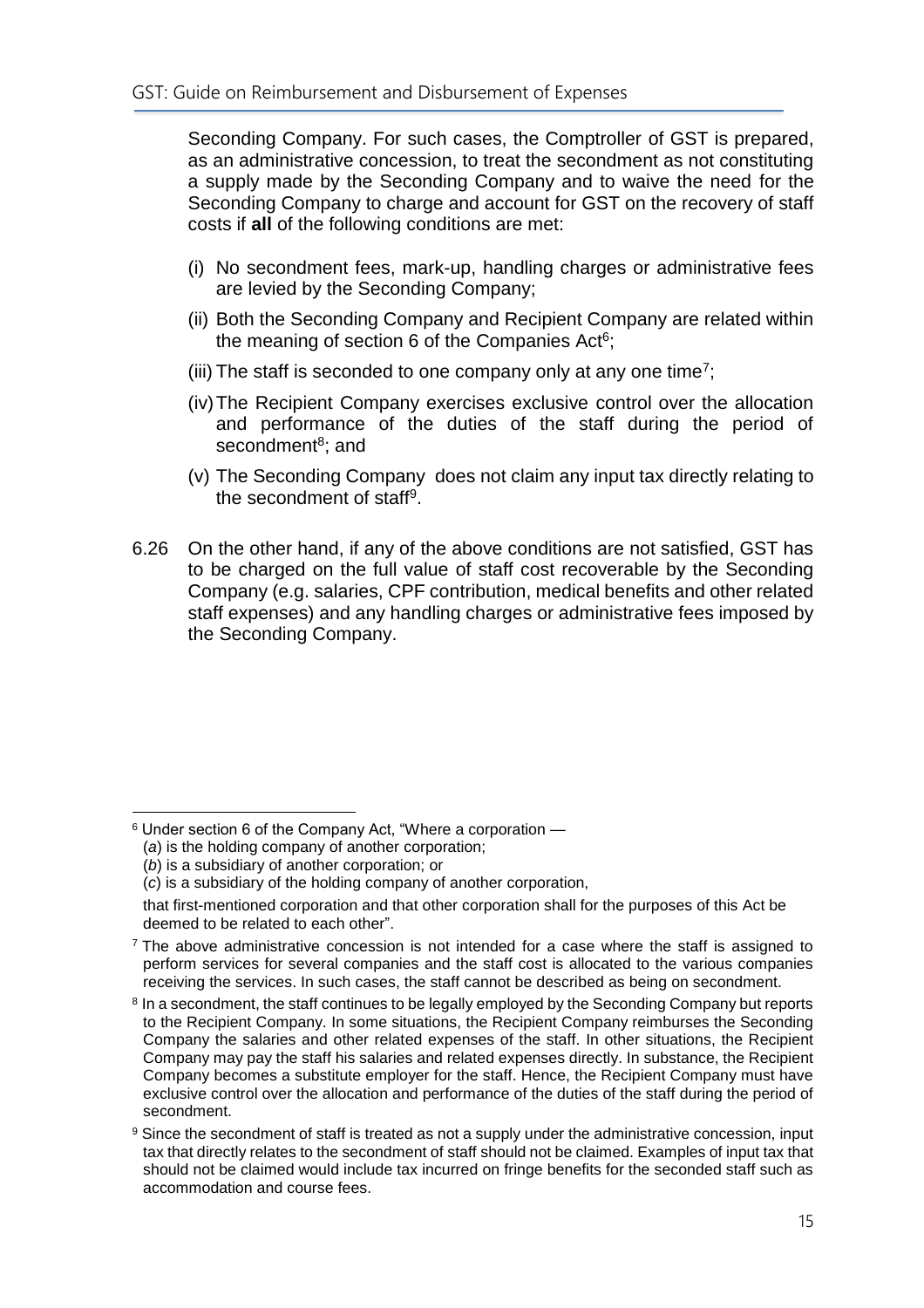#### Example 22 – Recovery of seconded staff cost

Company L seconded its staff to its subsidiary company N. L did not charge N any secondment fees; it merely recovered the seconded staff's salary and related fringe benefits (e.g. accommodation costs) at cost from N. L did not claim any input tax incurred on the accommodation provided to the staff.

6.27 In Example 22, L and N are related corporations and L did not claim any input tax directly relating to the secondment of staff (i.e. accommodation fee). If N also has exclusive control over the allocation and performance of the duties of the seconded staff during the period of secondment, L's recovery of seconded staff cost from N can qualify for the administrative concession and GST need not be charged on the recovery. The recovery will be treated as not a supply for GST purposes.

#### **(ii) Separate recovery of expenses with a mark-up**

- 6.28 If you impose a mark-up<sup>10</sup> for any additional service that you provide to the party whom you are recovering the expenses from, you are to segregate the mark-up from the recovery of the expenses and apply the appropriate GST treatment to each component.
- 6.29 For example, you recover from your customer, expenses incurred with a 5% mark-up:
	- (a) Cost recovery of the expenses (100%) GST treatment based on paragraphs 6.17 to 6.22; and
	- (b) Mark-up (5%) GST treatment based on the separate supply of administrative, arranging or facilitation service.

#### Examples of separate recovery of expenses with a mark-up

Example 23 – Recovery of freight charges from a local company

Company O used Company P's account with its freight forwarder to import some goods. The freight forwarder billed P for the international freight service, which P in turn recovered from O with an additional \$50 arranging fee.

6.30 In Example 23, the freight service is regarded as being contractually supplied to P as a principal since the standing account with the freight forwarder is P's. Hence, P's subsequent recovery of the expense from O is a reimbursement. In this case, P is regarded as making 2 separate supplies to O – international freight service (i.e. the 100% cost recovery) and arranging service (i.e. \$50 mark-up). The international freight service is zero-rated under section 21(3)(a) of the GST Act. Similarly, the arranging service for the

1

 $10$  The mark-up may be reflected as an administrative fee, arranging fee, facilitating fee etc. in the billing.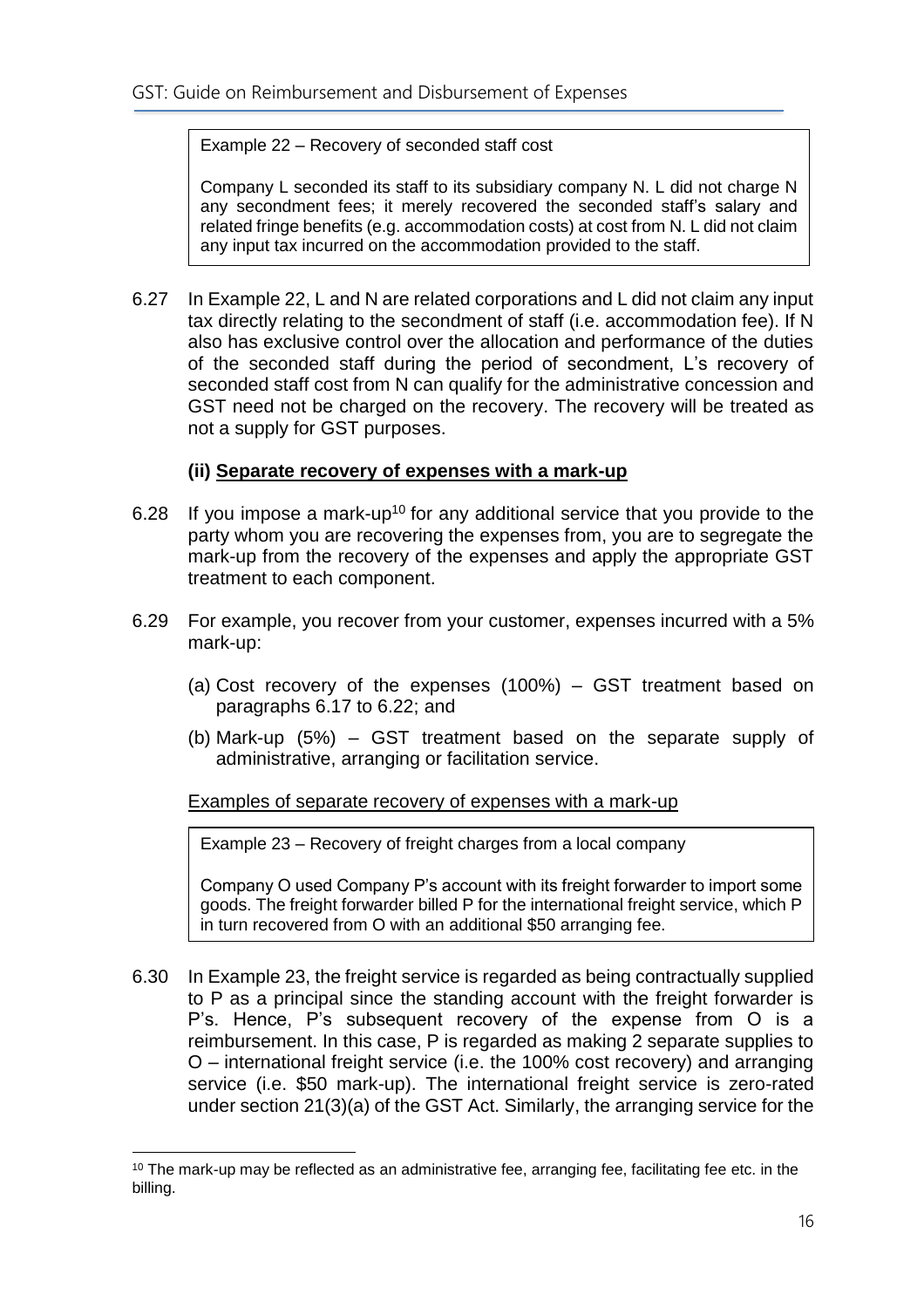international freight can also be zero-rated under section 21(3)(c) of the GST Act.

Example 24 – Recovery of expenses incurred in Singapore by overseas related corporation's staff

Overseas company Q's staff would be in Singapore for a business trip. For convenience, Q requested its local related corporation R to make the necessary arrangements. R contracted for and paid for various expenses for Q's staff (including air tickets, accommodation, local transportation, food and entertainment). R subsequently recovered the individual expenses from Q with a 5% mark-up.

- 6.31 In Example 24, R's subsequent recovery of the various expenses from Q is a reimbursement since R contracted for them as a principal. In this case, R is treated as making a cost recovery for the various expenses and supplying a separate arranging service (i.e. the 5% mark-up) to Q.
- 6.32 For the cost recovery, R needs to examine the individual goods and services supplied to determine the respective GST treatment. The supply of air tickets is an international service that is zero-rated under section 21(3)(a) of the GST Act. The accommodation is a supply of goods in Singapore and is thus subject to 7% GST. The local transportation, food and entertainment are also subject to 7% GST as the goods and services were consumed in Singapore by Q's staff and would not qualify for zero-rating. R's arranging service can be zero-rated under section  $21(3)(j)^3$ , since the arranging service directly benefits Q who belongs in a country outside Singapore and the arranging service itself is not supplied directly in connection with any land or goods in Singapore.

#### **(iii) Separate recovery of expenses which are originally exempt supplies**

6.33 The recovery of expenses which are originally exempt supplies may not be exempt. For the recovery to qualify as an exempt supply, the recovery of the expenses must fall within the description of goods or services listed in Part I of the Fourth Schedule to the GST Act. The four categories of exempt supplies are the sale and lease of residential properties, financial services, the supply of investment precious metals and the supply of digital payment tokens with effect from 1 Jan 2020.

#### Sale and lease of residential properties

6.34 The sale and lease of residential properties, specifically "the grant, assignment or surrender of any interest in or right over or any licence to occupy" such properties are exempt from GST under paragraph 2 of Part I of the Fourth Schedule. Hence, a separate recovery of costs in relation to supplies of residential properties would be exempt from GST if it qualifies under this provision, even in the absence of a formal sales contract or lease agreement.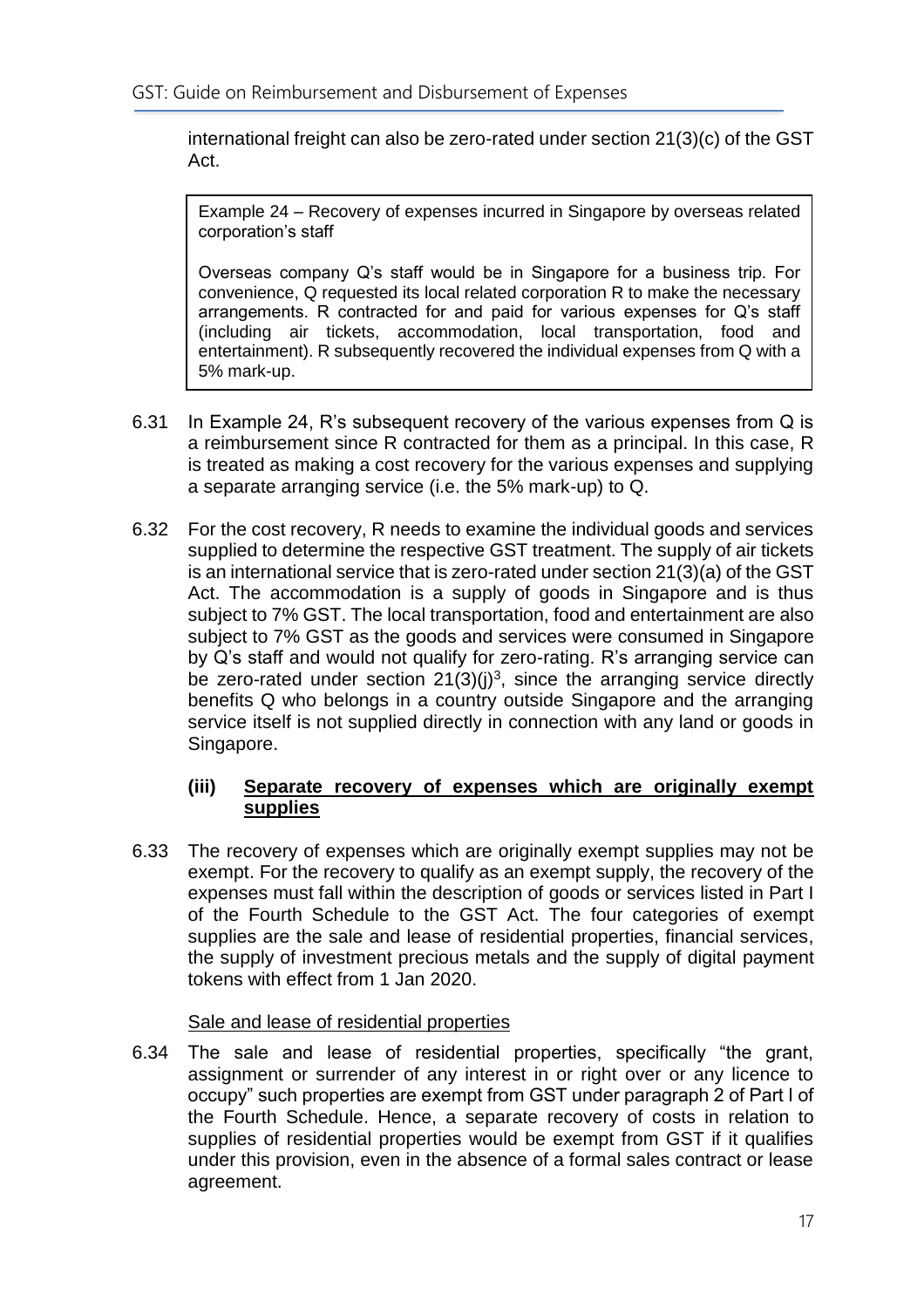Examples of separate recovery of rental costs of residential properties

Example 25 – Recovery of staff accommodation costs from a related corporation

Local Company S leases 10 unfurnished apartments in Singapore from a landlord to accommodate its own staff and the expatriate staff of its related corporation T. The landlord invoices S for rental of all the apartments on a monthly basis. S in turn recovers at cost from T the rental for the 6 apartments occupied by T's staff.

6.35 In Example 25, S contracts with the landlord directly as a principal for the rental of the 10 apartments and in turn, grants T a right for T's staff to occupy 6 apartments. Hence, S's recovery of costs from T in relation to the 6 apartments can be exempt from GST.

| Example 26 - Recovery of rental cost from employee                                                                                                 |                         |  |  |
|----------------------------------------------------------------------------------------------------------------------------------------------------|-------------------------|--|--|
| Landlord charges Company U the following on a monthly basis:                                                                                       |                         |  |  |
| Bare rent                                                                                                                                          | $= $3,000$              |  |  |
| Rental of furniture and fittings                                                                                                                   | $= $3,000$              |  |  |
| Total rental                                                                                                                                       | $=$ \$6,000             |  |  |
|                                                                                                                                                    |                         |  |  |
| Annual value in the valuation list                                                                                                                 | $=$ \$24,000            |  |  |
| Value of exempt supply per month                                                                                                                   | $= 1/12 \times $24,000$ |  |  |
|                                                                                                                                                    | $= $2,000$              |  |  |
| As U only subsidises its employee's rental up to a cap of \$5,000, U thus<br>recovers the balance amount of \$1,000 from its employee every month. |                         |  |  |

6.36 In Example 26, U contracts with the landlord directly as a principal for the rental of furnished residential apartment and in turn, grants its employees the right to use the apartment. U subsidises the rental which comprises both the rental of furniture and fittings and the apartment. When U recovers \$1,000, part of the recovery is attributable to the rental of the furniture and fittings (taxable) and part of it to the rental of apartment (exempt). U should use the following formula to arrive at the taxable portion of the subsidised rental:

Open Market Rental (i.e. total rental) – 1/12 OF AV  $= $6,000 - $2,000$ = \$4,000 -- *[A]*

*[A] - represents the taxable value of the furniture and fittings in a situation of open market rental (i.e. rental is not subsidised)*

*[A]/*Open Market Rental = \$4,000/\$6,000 = 2/3

6.37 Hence, when U recovers \$1,000 from its employee every month, 2/3 of \$1,000 should be taxable; with the remaining portion to be treated as an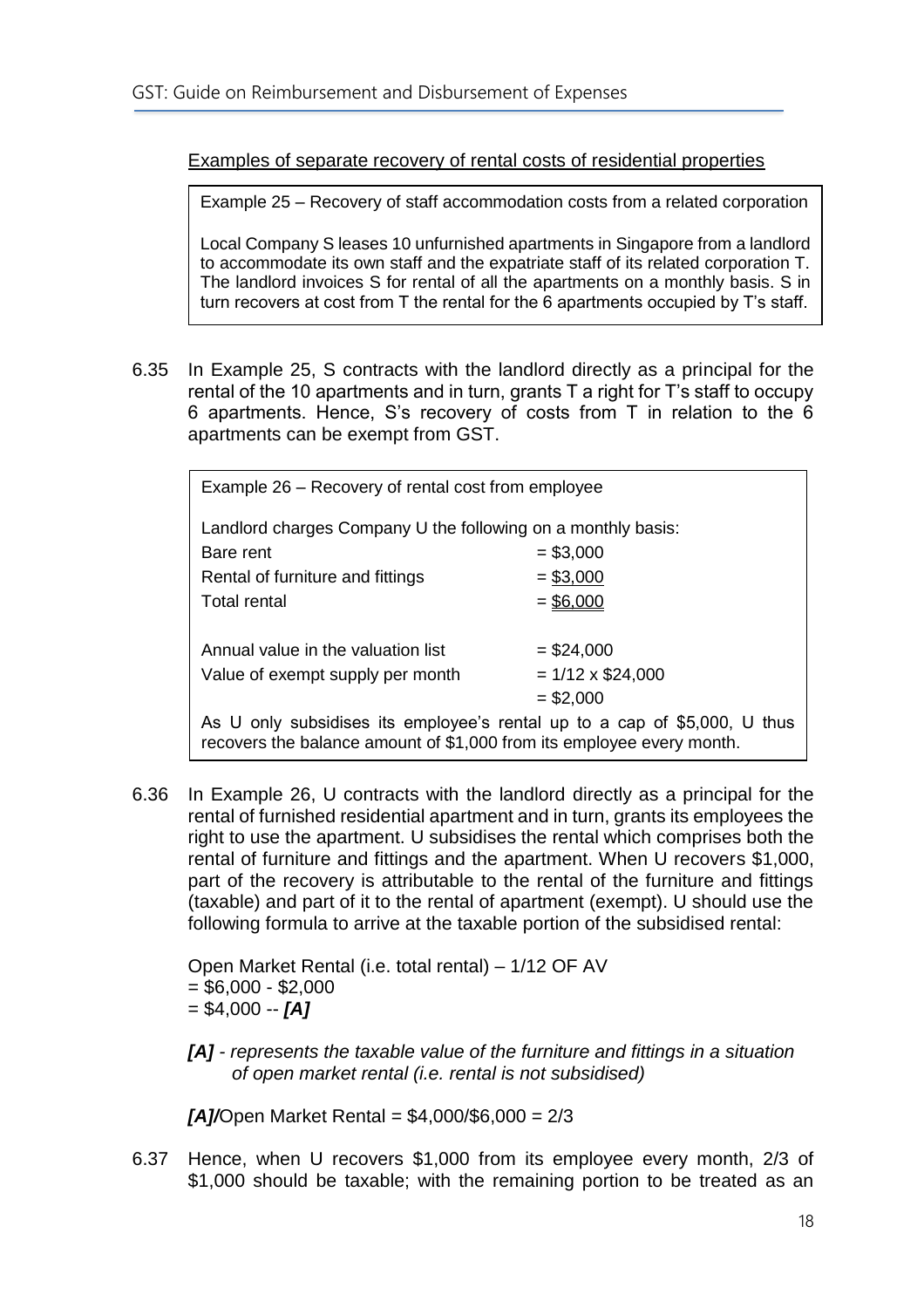exempt supply. U is thus required to charge and account for GST of \$666.67 (2/3 x \$1,000).

Provision of financial services

- 6.38 Most exempt financial services must be provided by the actual service provider in order to qualify for GST exemption. That being the case, when the originally exempt consideration charged by the actual service provider (e.g. the bank, life insurer, etc.) is subsequently recovered by its customer from the customer's related company, the recovery would become taxable.
- 6.39 Some examples are the recovery of:
	- Fee charged for the issuance of a letter of credit
	- Life insurance premium
	- Fees charged by a person carrying on the credit card operation

Examples of separate recovery of exempt financial services

Example 27 – Recovery of fee incurred on issuance of letter of credit

Local Company V used Company W's letter of credit facility with the bank due to the latter's better credit standing. The bank issued the letter of credit ("LC") and invoiced W for the fee on issuance of the LC. W recovered the fee from V at cost.

6.40 In Example 27, the fee charged by the bank to W for issuance of the LC is exempt under paragraph 1(d) of Part I of the Fourth Schedule to the GST Act. However, when W recovers the LC fee at cost from V, paragraph 1(d) cannot apply since W is not the one issuing the LC. Thus, W's recovery of the LC fee from V is subject to 7% GST.

Example 28 – Recovery of life insurance premium

Company X, a holding company, purchased a group life insurance policy from an insurance company for its own and its local subsidiaries' employees. X invoiced its subsidiaries for the portion of the insurance premium attributable to the employees under the subsidiaries headcount.

- 6.41 In Example 28, the insurance services are contractually supplied to X as a principal as X is the policyholder. Hence, X's recovery of the premiums from the respective subsidiaries is a reimbursement.
- 6.42 The premium charged by the insurance company to X is exempt under paragraph 1(l) of Part I of the Fourth Schedule. However, when X recovers the premiums from its local subsidiaries, paragraph 1(l) cannot apply since X is not making a "provision of life insurance contract". X's recovery of the premium from the local subsidiaries is thus subject to 7% GST.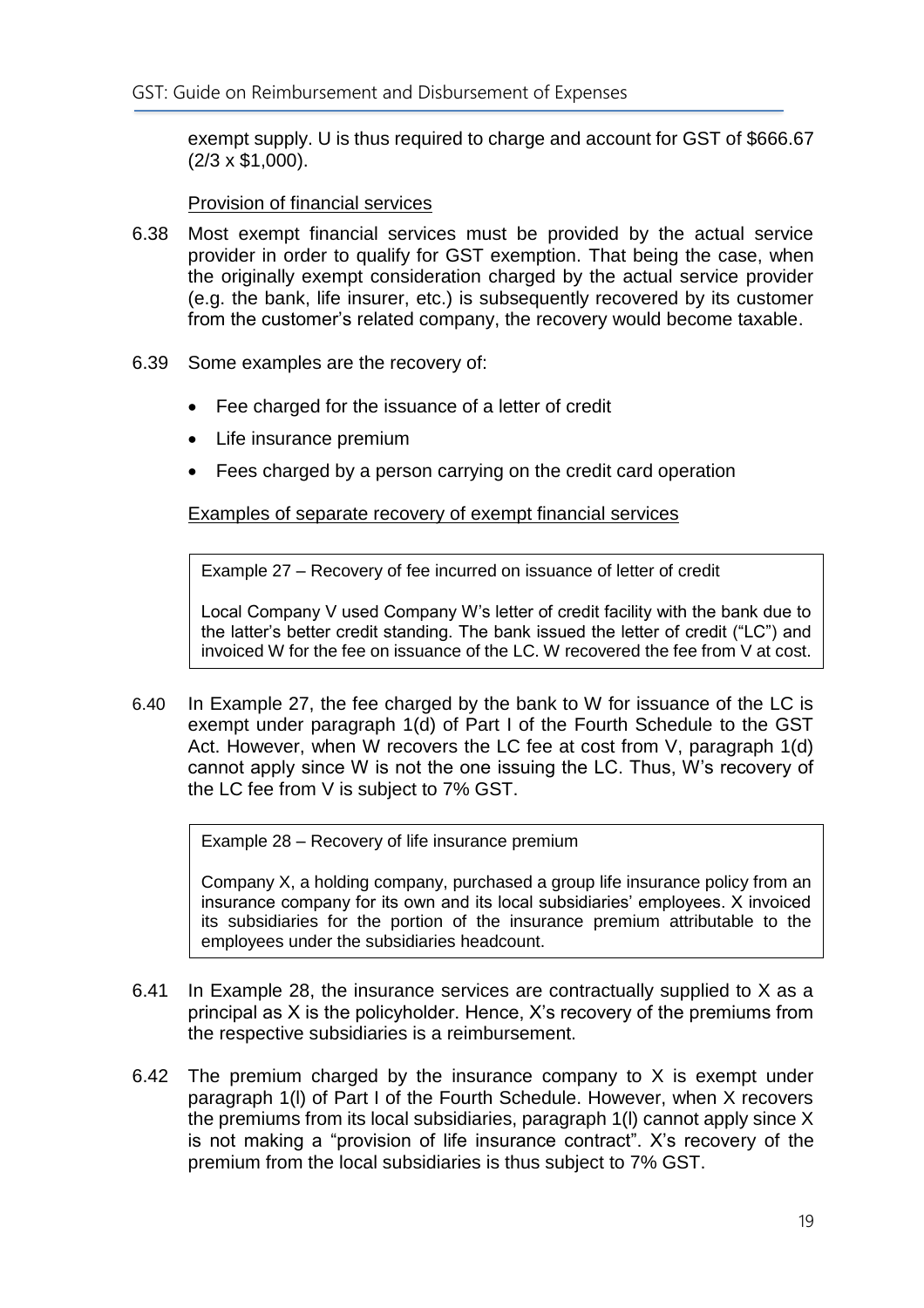#### <span id="page-22-0"></span>**7 Concession on claiming input tax on disallowed expenses which are subsequently recovered**

#### **(A) Claiming input tax on regulation 26 expenses incurred for related corporations**

- 7.1 Input tax incurred on expenses which fall within the description of regulation 26 of the GST (General) Regulations<sup>11</sup> are not allowable. Further, regulation 25(3) provides that input tax on:
	- (i) family benefits;
	- (ii) medical and accident insurance premium; and
	- (iii) medical expenses;

incurred for the directors and officer of the company, persons engaged in the management of the company, and the directors, officers or employees of a *related corporation* as defined in section 4 of the Companies Act<sup>12</sup> are also disallowable.

- 7.2 The above means that you cannot claim the input tax on the expenses incurred for your own employees and the employees of your related corporation. Even when you recover the expenses from your employees or related corporation and the recovery is subject to GST, strictly, you are not allowed to claim the GST incurred on those expenses<sup>13</sup>. In addition, your related corporation cannot claim the GST on-charged by you as they will similarly be blocked by regulation 26.
- 7.3 However, as a concession, the Comptroller will allow you to claim in full the input tax on the expenses incurred for your related corporation's employees if:

#### *(a) you recover the expenses in full from your related corporation;*

However, if you recover only a portion of the expenses incurred, you can only claim input tax to the extent of the portion recovered from your related corporation.

<u>.</u>

- (d) family benefits; and
- (e) any transaction involving betting, sweeptakes, lotteries, fruit machines or games of chance.

<sup>11</sup> Regulation 26 of GST (General) Regulations provides that input tax on the following expenses are disallowed:

<sup>(</sup>a) club subscription fee;

<sup>(</sup>b) medical and accident insurance;

<sup>(</sup>c) medical expenses;

<sup>&</sup>lt;sup>12</sup> Section 4 of the Companies Act makes reference to section 6 of the same Act for the meaning of "related corporation". Section 6 deems corporations which are a holding company of another, subsidiary of another and subsidiaries of the same holding company to be "related corporations" for the purpose of the Companies Act. See footnote 3.

<sup>&</sup>lt;sup>13</sup> If you are recovering from the employees the expenses relating to family benefits, you will be allowed to claim the GST incurred on such expenses (in proportion to the amount of expenses being recovered).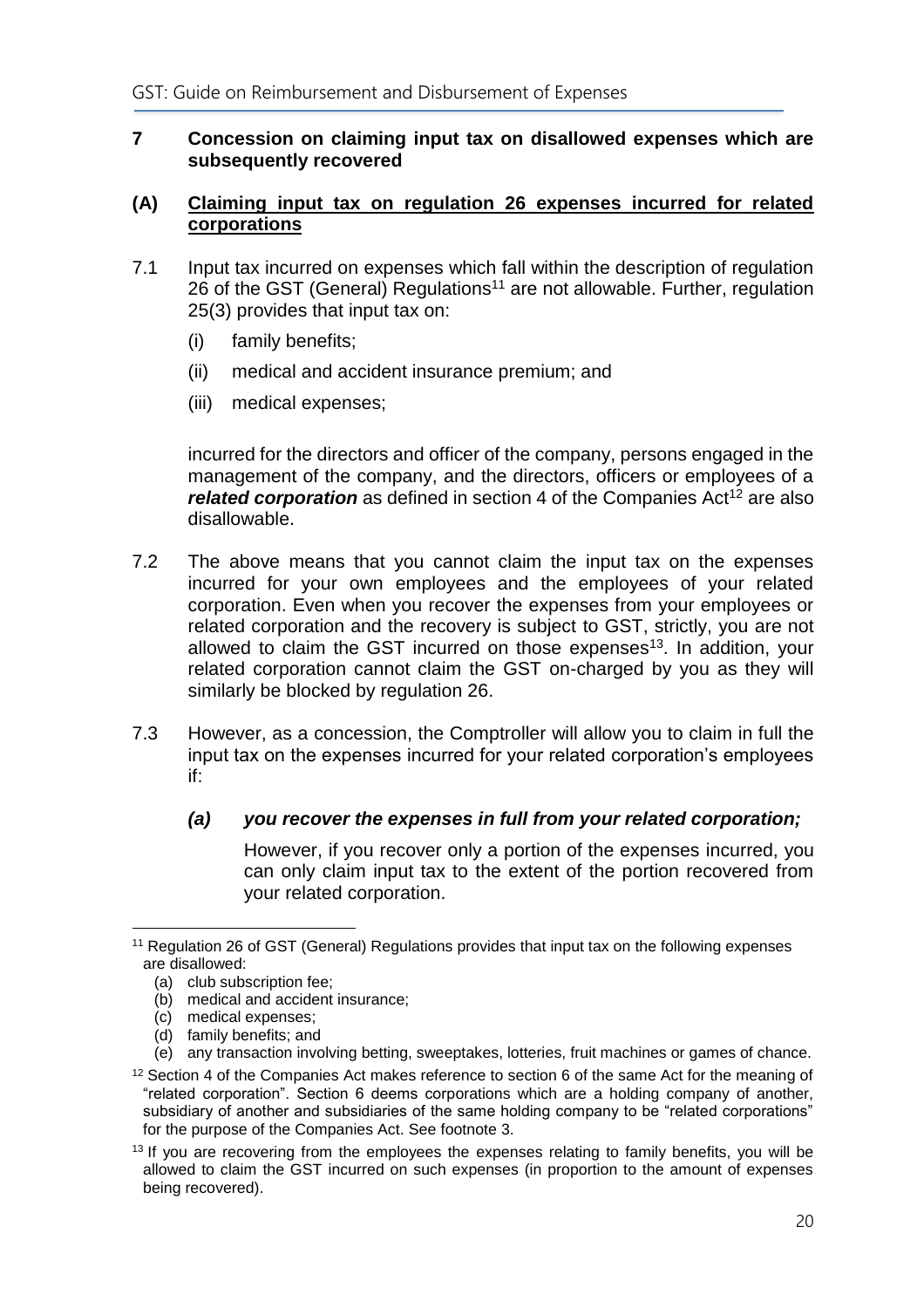For example, if you recover only 50% of the expenses incurred, you can only claim 50% of the input tax incurred.

#### *(b) the recovery is not ancillary to any primary supply made by you to your related corporation; and*

If the recovery is ancillary to a primary supply, the concession is not available to you. Please see paragraph 7.7 for further information.

#### *(c) your related corporation is registered for GST.*

- 7.4 To enjoy the concession, you must hence:
	- (a) maintain the relevant documents to support that the expenses were incurred by you as a principal (e.g. tax invoices issued by the supplier are addressed to you);
	- (b) be able to segregate the GST incurred on the expenses relating to the employees of your related corporation from those relating to your own employees even if the expenses are billed in a single invoice to you by the supplier. For example, the insurance company issued a single tax invoice to you for group medical insurance bought by you for your employees and employees of your related corporation;
	- (c) where you are only recovering a portion of the expense from your related corporation, ensure that you will only claim GST to the extent covered by the on-charging; and
	- (d) inform your related corporation that you will be the party to claim the GST incurred on the expense and your related corporation will not claim the GST charged by you when you recover the expense from it. In billing your related corporation, you should denote on your invoice to it that the GST chargeable is not claimable as input tax.
- 7.5 Even if you do not avail yourself to the concession, you must still account for GST when you recover the expenses from your related corporation. However, your related corporation will not be allowed to claim input tax credit for the GST charged by you.
- 7.6 Businesses should only avail themselves to the concession if they are able to comply with the requirements in 7.4 (a) to (d). In addition, if in the course of our audit, a business applying the concession is found to have claimed more input tax than it should or if its related corporation is found to have claimed the GST charged by it, the business will not be allowed to continue enjoying the concession. Penalties will also be imposed on the input tax overclaimed.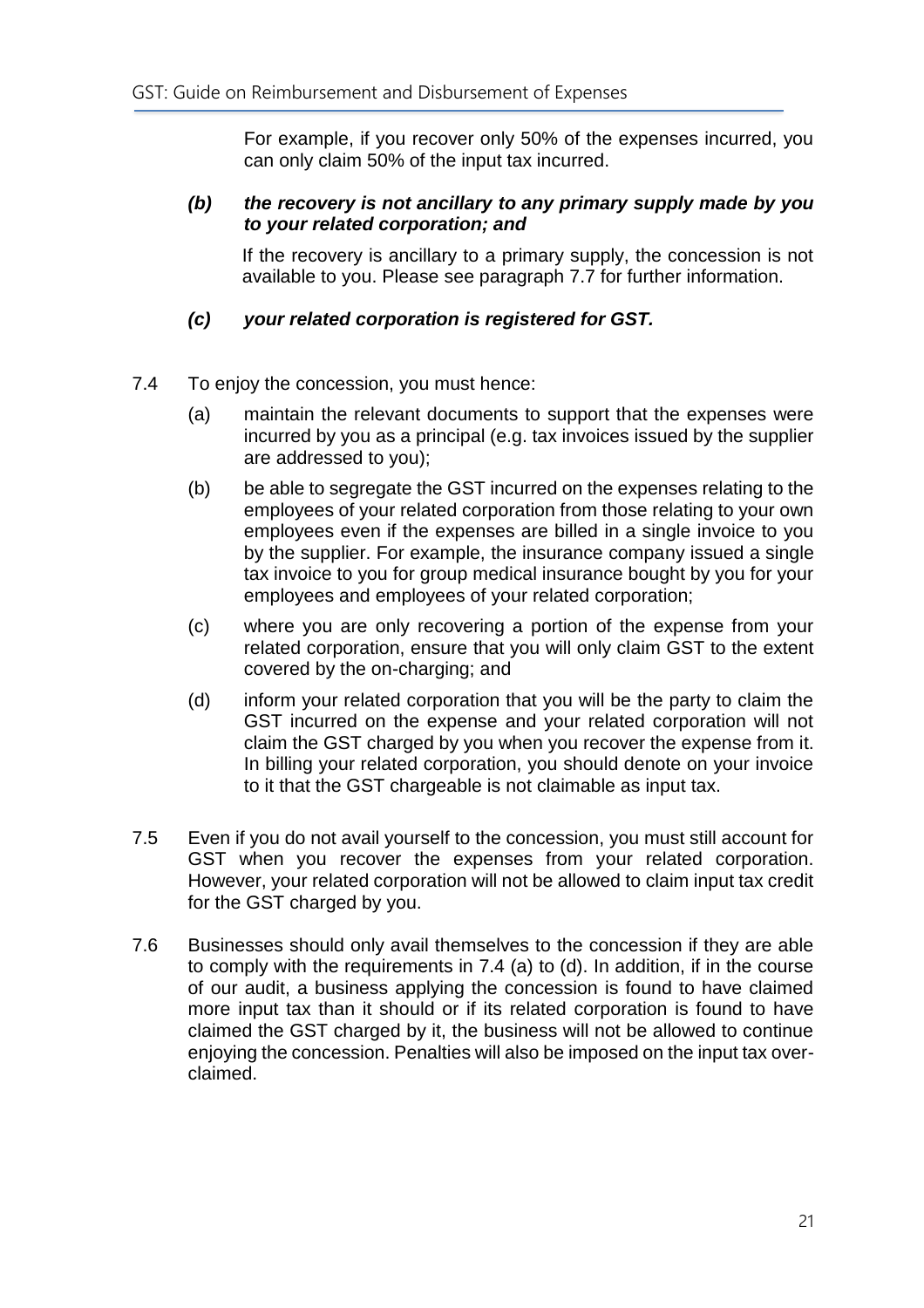#### Disallowed expenses recovered that is ancillary to a primary supply

7.7 If the recovery of the expenses is ancillary to a primary supply of services or goods which you are providing to the related corporation, the concession will no longer apply to you. For example, if you are supplying management services to your related corporation and the recovery of the expenses is ancillary to the supply of the management services, you will not be allowed to claim the input tax on the expenses. You will be required to account for GST on the consideration (including the recovery of the expenses) that you receive from your related corporation for the management services. Your related corporation will be allowed to claim input tax for the GST charged by you (subject to meeting all the conditions for claiming input tax) as what it receives is the management services and not supplies of a nature blocked under regulation 26.

#### Examples of claiming of input tax on regulation 26 expenses

Example 29 – Recovery of medical and accident insurance premium

Y Holdings Pte Ltd arranges to purchase medical and accident insurance for its own employees as well as all the employees of its local GST-registered subsidiary, Z. Y invoices Z for the portion of the insurance premium attributable to the employees under Z's headcount with GST charged.

Scenario A: Y does not provide any other services to Z. It merely helps to purchase the medical and accident insurance and will recover the expense at cost from Z.

Scenario B: The above service is provided as part of Y's management services to Z. The cost is recovered when Y charges a lump sum management fee to Z.

7.8 In Example 29, Y is disallowed from claiming the input tax incurred on the medical and accident insurance purchased for both Y's own employees and the employees of Z. This is because it is provided under regulation 25(3) of the GST (General) Regulations that employees of a related corporation as defined in section 4 of the Companies Act are deemed to be persons employed by the company. Consequently, input tax incurred for both Y's employees and Z's employees are disallowed under regulation 26 of the GST (General) Regulations.

#### Scenario A

- 7.9 While input tax incurred on the insurance for Z's employees is blocked under the GST law, as a concession, Y is allowed to claim the input tax incurred on the premium for Z's employees when it recovers the insurance premium from Z.
- 7.10 Y's subsequent recovery of the insurance premiums from Z is to be standardrated whether or not Y claimed input tax under the concession. On the other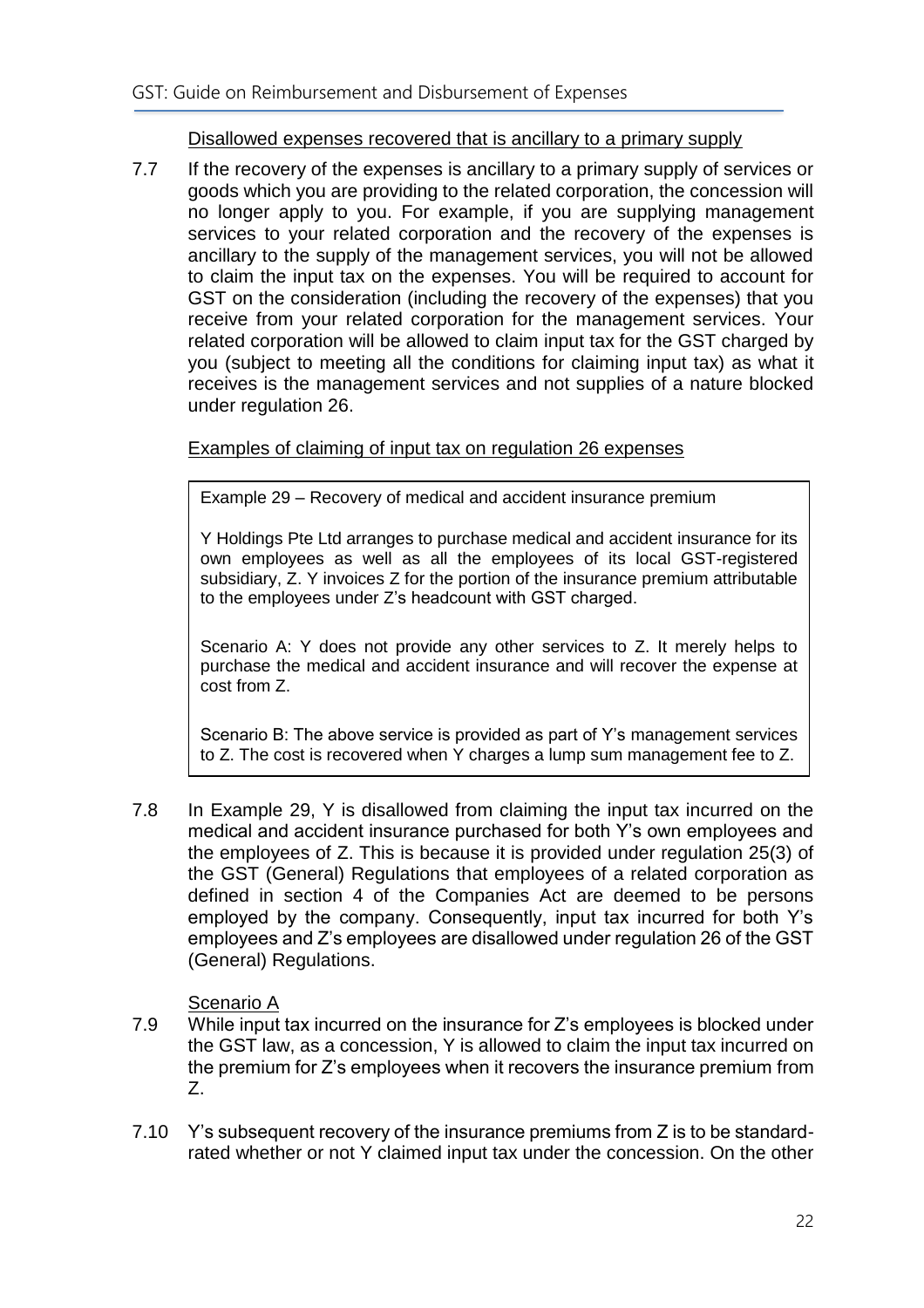hand, Z is disallowed from claiming the input tax for the GST charged by Y since the insurance is for its own employees.

Scenario B

7.11 Y would not be able to enjoy the above concession. It is not allowed to claim the input tax on all the medical and insurance premiums including those relating to Z's employees. On the other hand, since Z is receiving management services from Y, it can claim the input tax incurred subject to the input tax claiming rules.

Example 30 – Recovery of medical insurance premium co-funded

Co A contracts with an insurance company for medical insurance coverage for its employees. A co-funds 50% of the medical insurance premium for its employees and recovers the remaining 50% from its employees.

7.12 In Example 30, A needs to charge GST on the 50% medical insurance premium recovered from its employees. It is however disallowed from claiming any input tax incurred on the medical insurance premium, including the 50% portion recovered from its employees. This is because input tax incurred on medical insurance premium for employees is disallowed under regulation 26 of the GST (General) Regulations.

#### **(B) Claiming input tax on regulation 27 expenses**

- 7.13 Under regulation 27 of the GST (General) Regulations<sup>14</sup>, input tax incurred on the costs and running expenses relating to a motor car (except for Qplated cars with COE issued before 1 April 2008) used by a business are not allowable. Hence, under the law, you cannot claim input tax on expenses you incurred in relation to a motor car, whether or not you are using the motor car.
- 7.14 However, as a concession, the Comptroller will allow you to claim in full the input tax incurred on the motor car expenses if:

#### *(a) you recover the expenses in full from another party; and*

However, if you recover only a portion of the motor car expenses incurred, you can only claim input tax to the extent of the portion recovered.

For example, if you recover only 50% of the motor car expenses incurred, you can only claim 50% of the input tax incurred.

<sup>1</sup> <sup>14</sup> Regulation 27 of GST (General) Regulations disallowed input tax incurred by a taxable person on:

a) the supply or importation of a motor car; or

b) the supply or importation of goods or supply of services, used by him directly in connection with a motor car.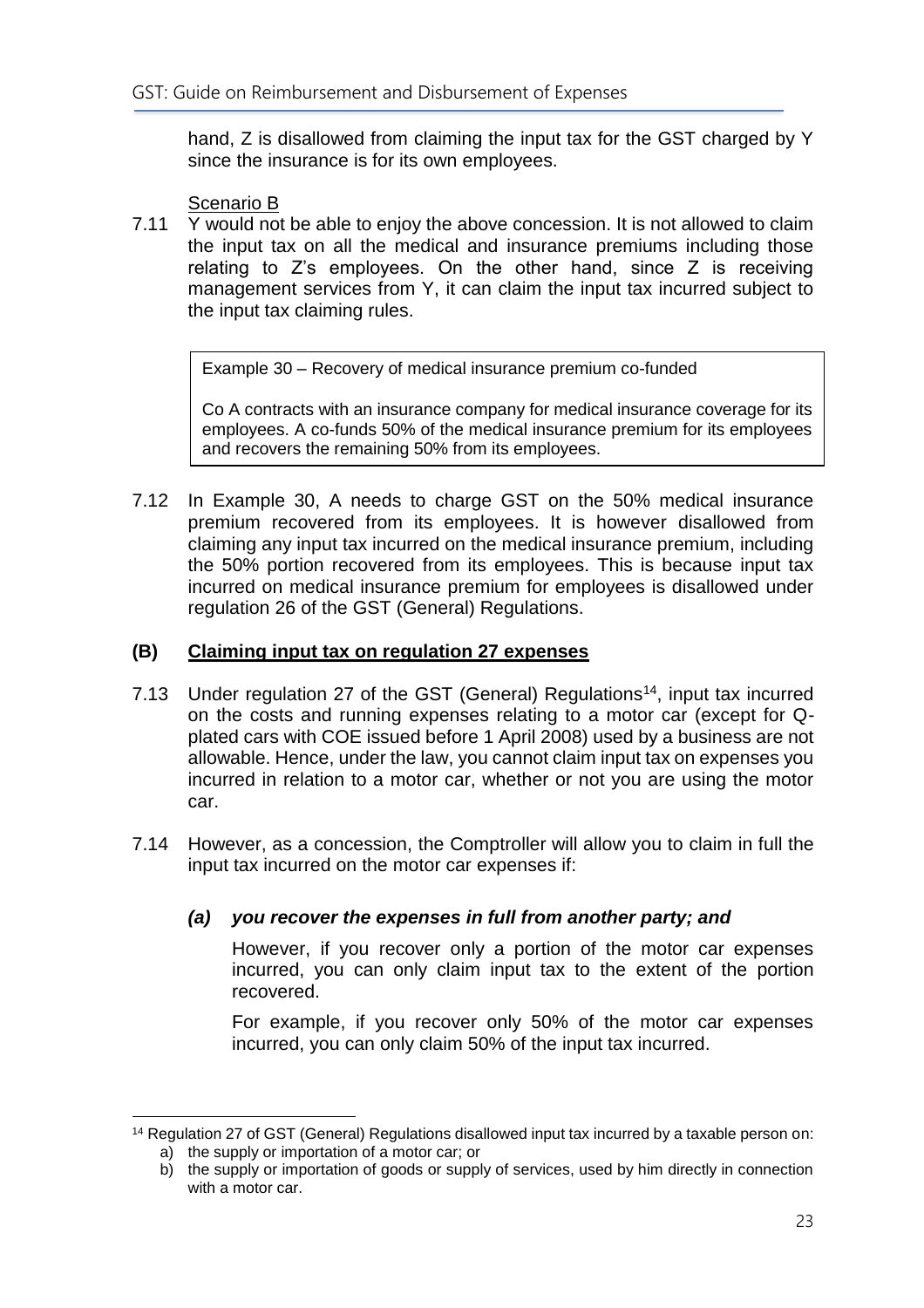#### *(b) the recovery is not ancillary to any primary supply made by you to the other party; and*

If the recovery is ancillary to a primary supply, the concession is not available to you.

#### *(c) the other party is registered for GST.*

- 7.15 To enjoy the concession, you must hence:
	- (a) maintain the relevant documents to support that the motor car expenses were incurred by you as a principal (e.g. tax invoices issued by the supplier are addressed to you);
	- (b) be able to segregate the GST incurred on the expenses relating to the other party from those relating to you even if the expenses are billed in a single invoice to you by the supplier. For example, a car rental company issued a single tax invoice to you for rental fees relating to three motor cars rented by you for use by your related corporation and you;
	- (c) where you are only recovering a portion of the motor car expense from another party, ensure that you will only claim GST to the extent covered by the on-charging; and
	- (d) when you recover the expense from the other party, denote on your invoice that the GST charged is not claimable as input tax. For related corporations, also inform your related corporations that you will be the party to claim the GST incurred on the expense and your related corporations will not claim the GST charged by you when you recover the expense from them.
- 7.16 Even if you do not avail yourself to the concession, you must still account for GST when you recover the expenses from the other party. The other party will not be allowed to claim input tax credit for the GST charged by you as the GST is still considered as input tax incurred on motor car expenses (i.e. blocked under regulation 27).
- 7.17 Businesses should only avail themselves to the concession if they are able to comply with the requirements in 7.15 (a) to (d). In addition, if in the course of our audit, a business applying the concession is found to have claimed more input tax than it should, the business will not be allowed to continue enjoying the concession. Penalties will also be imposed on the input tax overclaimed.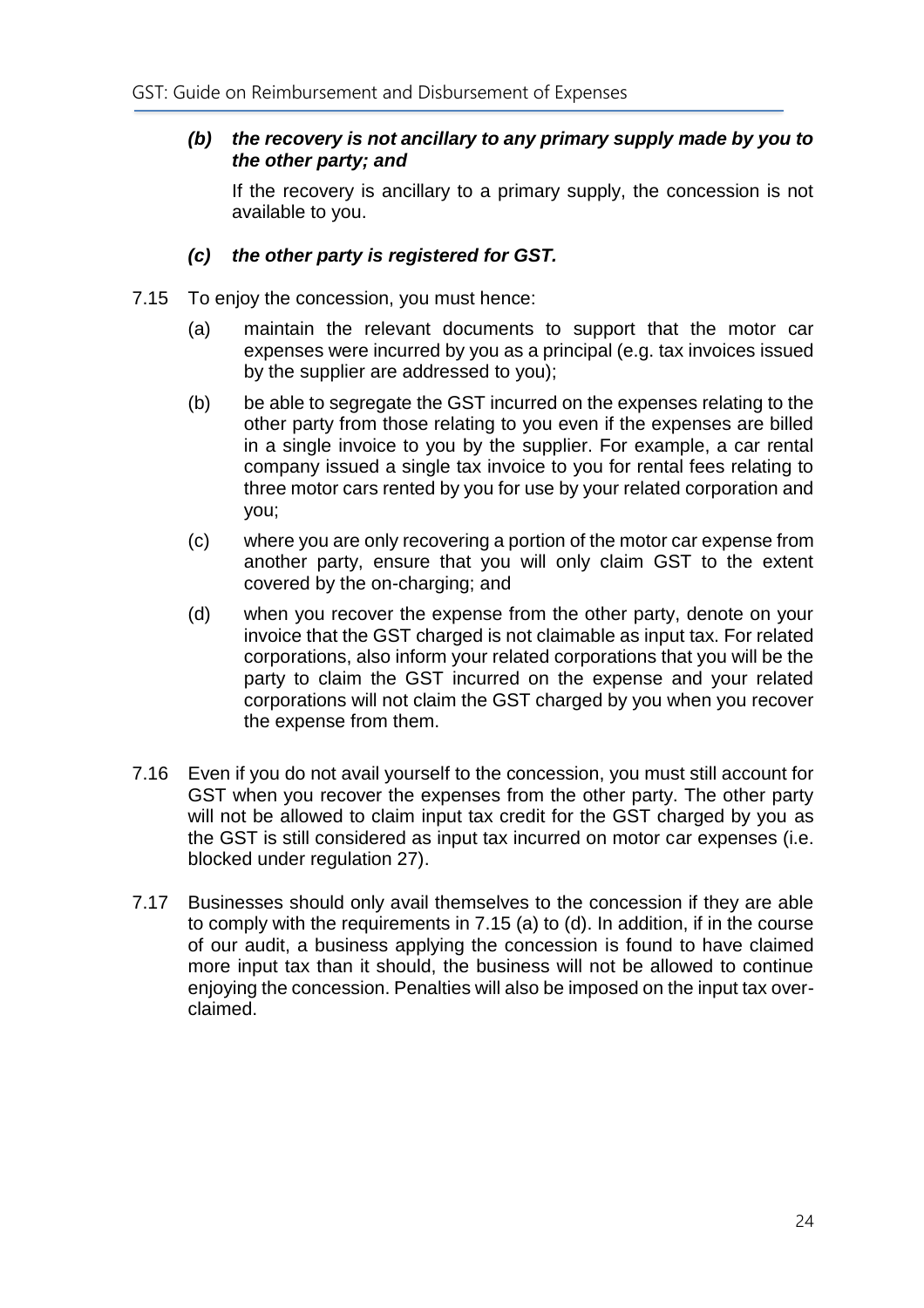#### Examples of claiming of input tax on expenses relating to a motor car

Example 31 – Recovery of car rental fees

Company B and Company C are related corporations. As B has a standing arrangement with a car rental company, it hires a motor car from the car rental company for C's use in Singapore. The car rental company charges B for the car rental fees and B recovers the fees from C at cost. B does not provide any other services to C.

7.18 In Example 31, B cannot claim input tax incurred on the car rental as it is blocked under regulation 27 (being supply of services directly in connection with a motor car). When B recovers the car rental fees from C, it is required to standard-rate the supply. C will similarly be disallowed under regulation 27 from claiming the input tax incurred on the car rental billed by B. However, as a concession, B can claim input tax incurred on the car rental since it recovers the same expenses from C.

Example 32 – Recovery of parking expenses

Company D incurs parking expenses of \$749 (GST-inclusive) and subsequently recovers 50% of the parking expenses, i.e. \$374.50 from a local GST-registered related corporation E as the parking lot is also used by E.

7.19 In Example 32, D cannot claim input tax on the full parking expenses since the parking expenses are incurred directly in relation to a motor car. When D subsequently recovers 50% of the expenses from E, it is required to account for output tax of \$24.50 (7/107 of \$374.50). E will similarly be disallowed from claiming the input tax incurred on the parking expenses billed by D under regulation 27. However, as a concession, the Comptroller will allow D to claim input tax (i.e. \$24.50) on the portion of parking expenses recovered from E.

#### <span id="page-27-0"></span>**8 Billing for recovery of expenses**

8.1 The earlier sections have explained and illustrated through various examples the GST treatment for the recovery of expenses. This section shows through illustrations what businesses should observe when billing to recover expenses from other parties.

Example 33 – Disbursement Case

Company F provides maintenance service to Company G for \$1,000 and charges GST of \$70. The invoice is addressed to G but c/o G's consultant, Company H. H pays the bill and invoices G to recover the amount. In the same invoice, H also includes its fee of \$1,500 for the consultancy services it provides to G.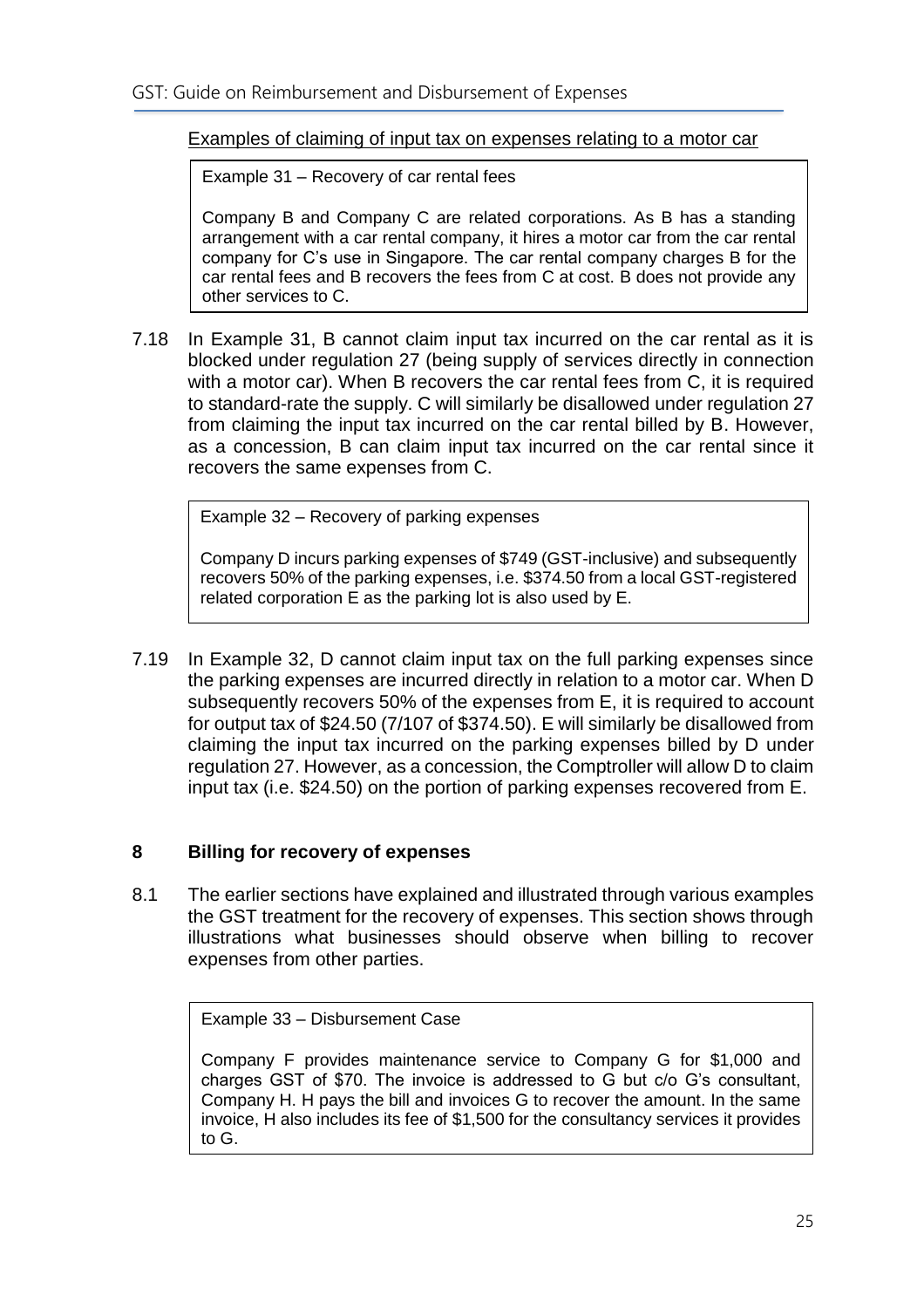8.2 In Example 33, H should charge and account GST of \$105 (7% GST x \$1,500) for the consultancy services rendered to G. The value of supply of \$1,500 and GST of \$105 must be shown clearly on the tax invoice. As for the recovery of payment made to F on G's behalf, H can reflect the total figure, i.e. \$1,070 on the same invoice. H should not show the breakdown of \$1,000 and GST \$70 since the recovery is a disbursement. H should attach F's tax invoice to G to enable G to claim the input tax incurred. H may present the charges for its supplies of services and recovery of expenses on its tax invoices in the following manner:

| <b>Company H's Tax Invoice</b><br>to Company GGG    |                           |  |
|-----------------------------------------------------|---------------------------|--|
| <b>Consultancy services</b><br>GST @ 7%<br>Subtotal | \$1,500<br>105<br>\$1,605 |  |
| Recovery of payment made<br>to Company F            |                           |  |
| (See attached invoice)<br>Total                     | \$1,070                   |  |

Example 34 – Reimbursement of expenses as part of a primary supply

In the course of providing consultancy services to Company I, Company J engages Company K to provide interpretation services. K invoices J \$1,000 and GST of \$70 for its services. J in turn invoices I \$1,500 and GST of \$105 for its consultancy services and \$1,070 (inclusive of GST) for the costs incurred on interpretation services.

8.3 In Example 34, J contracts with K for the interpretation services as a principal as part of its supply of consultancy services to I. Hence, J can claim the input tax of \$70 charged by K but should also charge and account for GST when it recovers the costs from I. J may present the charges for its supplies of services on its tax invoice to I in the following manner:

| <b>Company J P/L's Tax invoice</b><br><b>To Company III</b> |         |
|-------------------------------------------------------------|---------|
| <b>Consultancy services</b>                                 | \$1,500 |
| Interpretation services                                     | \$1,000 |
| Subtotal                                                    | \$2,500 |
| GST @ 7%                                                    | \$175   |
| $($105 + $70)$                                              |         |
| Total                                                       | 2.675   |

8.4 In the event that J recovers the interpretation service fee from I at a mark-up of, say 10%, GST would be chargeable on \$1,100 (i.e. \$1,000 + 10%). The total GST to be accounted would be  $$182$  (\$105 + \$77).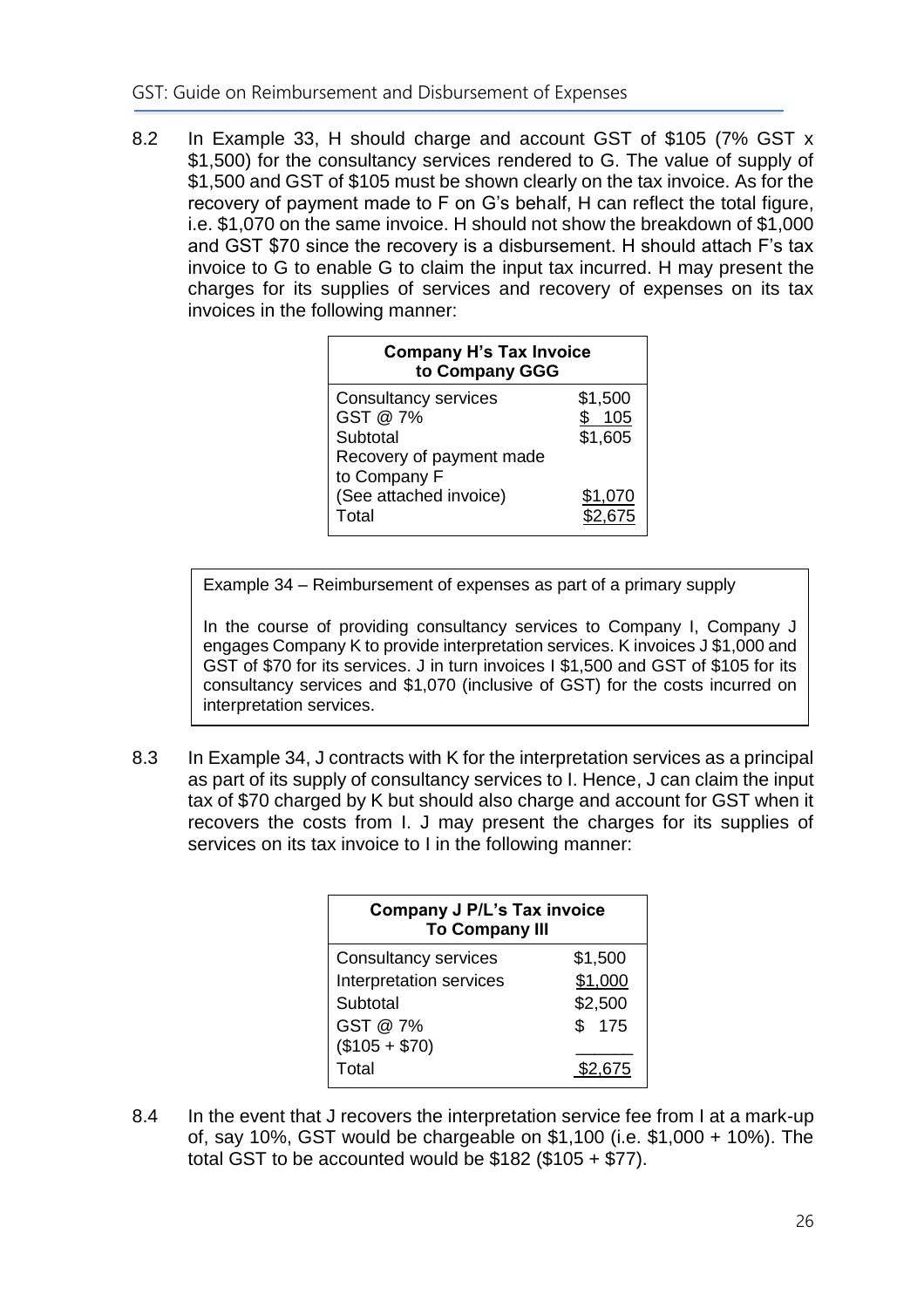Example 35 – Reimbursement of expenses which are directly supplied by the third party supplier and the break-down of cost and mark-up is provided

Company L provides a one-off arranging service to its overseas head office, Company M, to arrange for hotel accommodation for M's director during his visit to Singapore. The hotel bills L for the hotel accommodation, food and beverages, internet charges and IDD call charges. L subsequently recovers the expenses incurred from M plus a 10% mark-up.

- 8.5 In Example 35, L contracts as a principal with the hotel for the hotel accommodation and hence, the recovery is a reimbursement. Since there is no primary supply being provided by L to M, L can be regarded as making a separate recovery of expenses from M and supplying the same goods and services to M as originally procured from the hotel.
- 8.6 In this case, L's recovery of the expenses from M is subject to 7% GST. The accommodation is a supply of goods in Singapore, the food and beverages and the internet charges directly benefit and are consumed by M's director who is in Singapore at the time of consumption, and thus must be standardrated. The IDD calls and the 10% mark-up charged to M for the arranging services on the other hand may qualify for zero-rating under section  $21(3)(q)$ and 21(3)(j) respectively. L may present its recovery of the various expenses on its tax invoice to M in the following manner:

<span id="page-29-0"></span>

| COMPANY L F/L S TAX MYOICG<br><b>To Company M</b> |           |
|---------------------------------------------------|-----------|
| Hotel accommodation                               | \$1,000   |
| Food and beverages                                | 450<br>\$ |
| Internet usage charges                            | \$<br>50  |
| Subtotal                                          | \$1,500   |
| GST @ 7%                                          | \$ 105    |
| Total inclusive of 7 % GST                        | \$1,605   |
| Subject to GST @ 0%                               |           |
| <b>IDD</b> calls                                  | \$<br>100 |
| Arranging service (10%<br>mark-up on \$1,600)     | \$<br>160 |
| Total bill payable                                | \$1,865   |

# **Company L P/L's Tax invoice**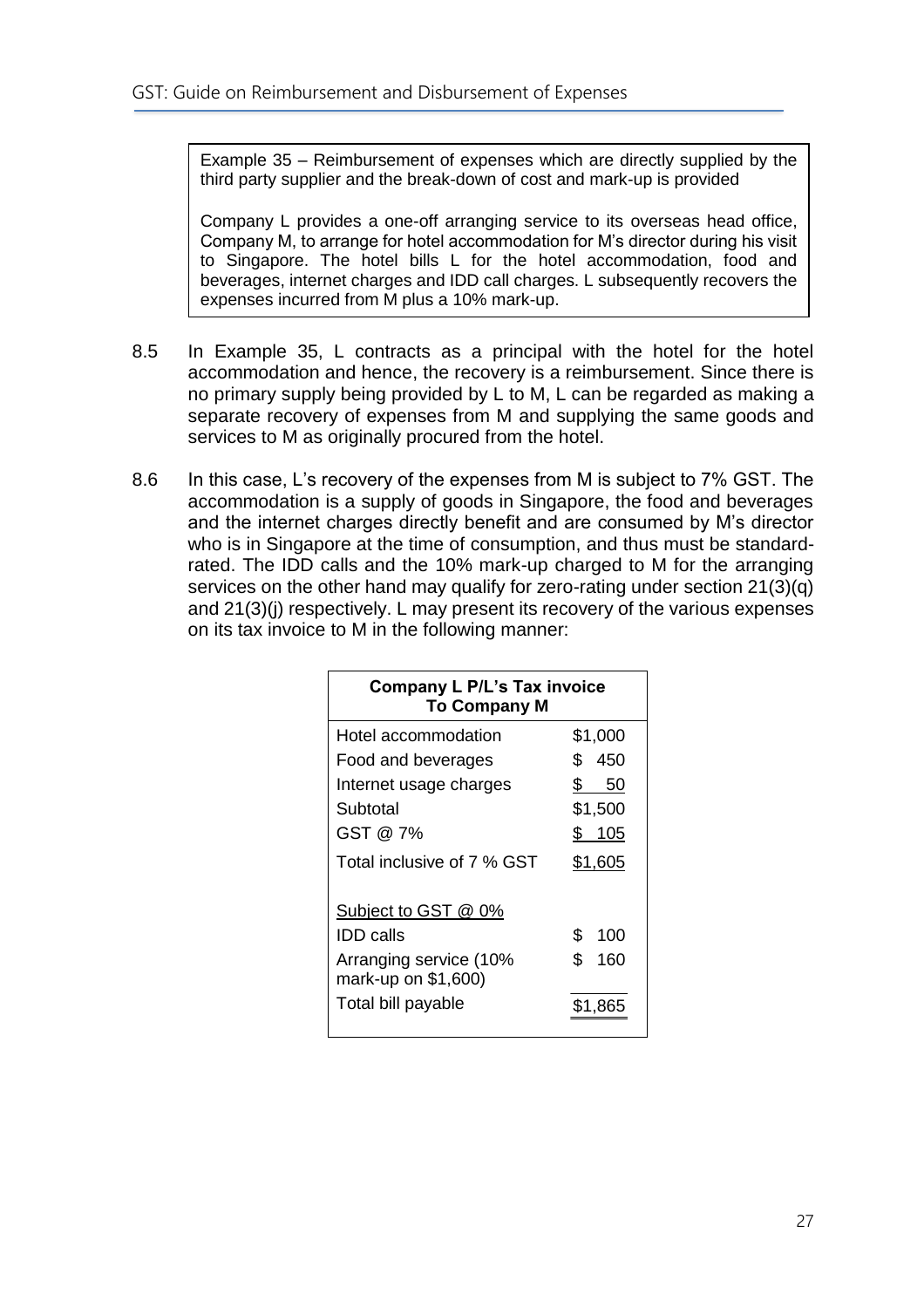#### **9 Frequently asked questions**

#### Strict pass-through costs

9.1 **Question 1**: A Singapore group service provider ("Singapore provider") contracted with a third-party firm to acquire information services for two of its related companies. Payment was made by the group service provider direct to the third-party firm. The Singapore provider subsequently entered into a written agreement with its two related companies that requires them to assume all contractual obligations and liabilities arising from the contract entered into between itself and the third party firm. The costs to be onward charged to its related companies qualify as strict pass-through costs<sup>15</sup> and will be passed on without a mark-up. When the Singapore provider recovers the payment made from its related companies, is the recovery a reimbursement or disbursement for GST purposes?

**Answer 1**: Since the Singapore provider entered into the contract with the third-party firm in its capacity as a principal, for GST purposes, we will treat the cost recovery as a reimbursement. This is regardless of the fact that the Singapore provider is taken to be a paying agent for transfer pricing purposes and the transaction qualifies as strict pass-through costs.

9.2 **Question 2**: A Singapore group service provider ("Singapore provider') helped arrange and pay for the costs of engaging a third-party firm to provide various corporate secretarial services to its related companies. The Singapore provider is not a party to the contract and is merely making payments on behalf of its related companies. The Singapore provider subsequently passes on the related costs to its related companies without a mark-up. The costs qualify as strict pass-through costs. When the Singapore provider recovers the payment made from its related companies, is the recovery a reimbursement or disbursement for GST purposes?

**Answer 2**: In this scenario, as the Singapore provider is not a party to the contract with the third-party firm, it is merely acting as an agent in the payment of fees and hence, the cost recovery is treated as a disbursement, for GST purposes.

1

<sup>15</sup> See IRAS' webpage: www.iras.gov.sg > Businesses > Companies > Working out Corporate Income Taxes > Specific topics > Transfer Pricing > Other Issues.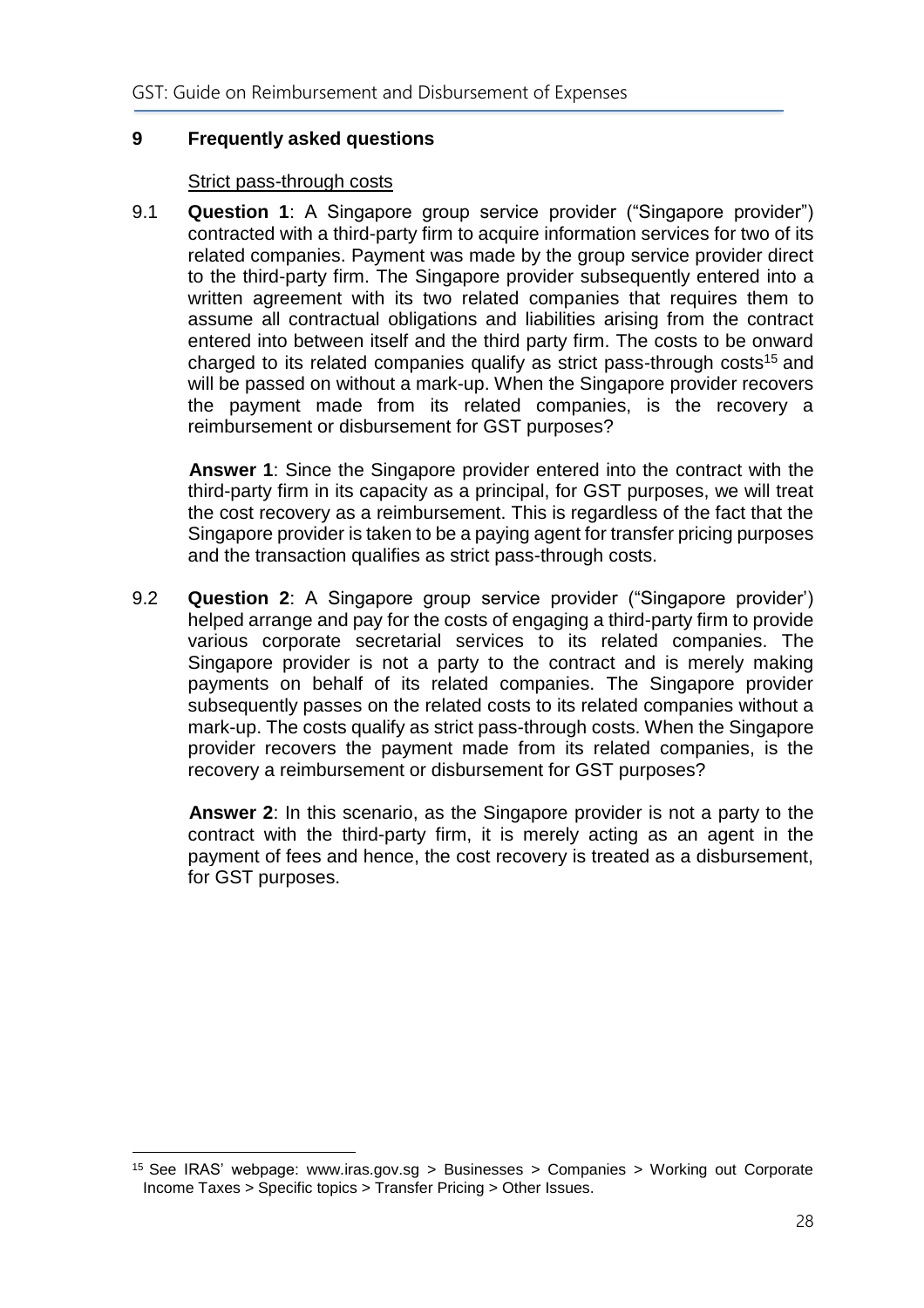#### <span id="page-31-0"></span>**10 Contact Information**

10.1 For enquiries on this e-Tax Guide, please contact the Goods and Services Tax Division at www.iras.gov.sg (select "Contact Us").

### <span id="page-31-1"></span>**11 Updates and Amendments**

|   | Date of<br>amendment | <b>Amendments made</b>                                                                                                                                                                       |
|---|----------------------|----------------------------------------------------------------------------------------------------------------------------------------------------------------------------------------------|
|   | 9 Feb 2018           | Inserted footnotes 3, 9 and 12, amended footnote 14<br>$\bullet$                                                                                                                             |
|   |                      | <b>Editorial amendments</b>                                                                                                                                                                  |
| 2 | 18 Oct 2019          | Removed paragraph 2.4 and 2.5 on conditions for<br>$\bullet$<br>disbursement prior to 30 Jun 2013<br>Inserted footnote 3 to explain changes to section<br>$21(3)(i)$ and (k) from 1 Jan 2020 |
| 3 | 30 Dec 2019          | • Amended paragraphs 6.2, 6.33 and Annex 1 to<br>include the exempt supply of digital payment tokens<br>with effect from 1 Jan 2020.                                                         |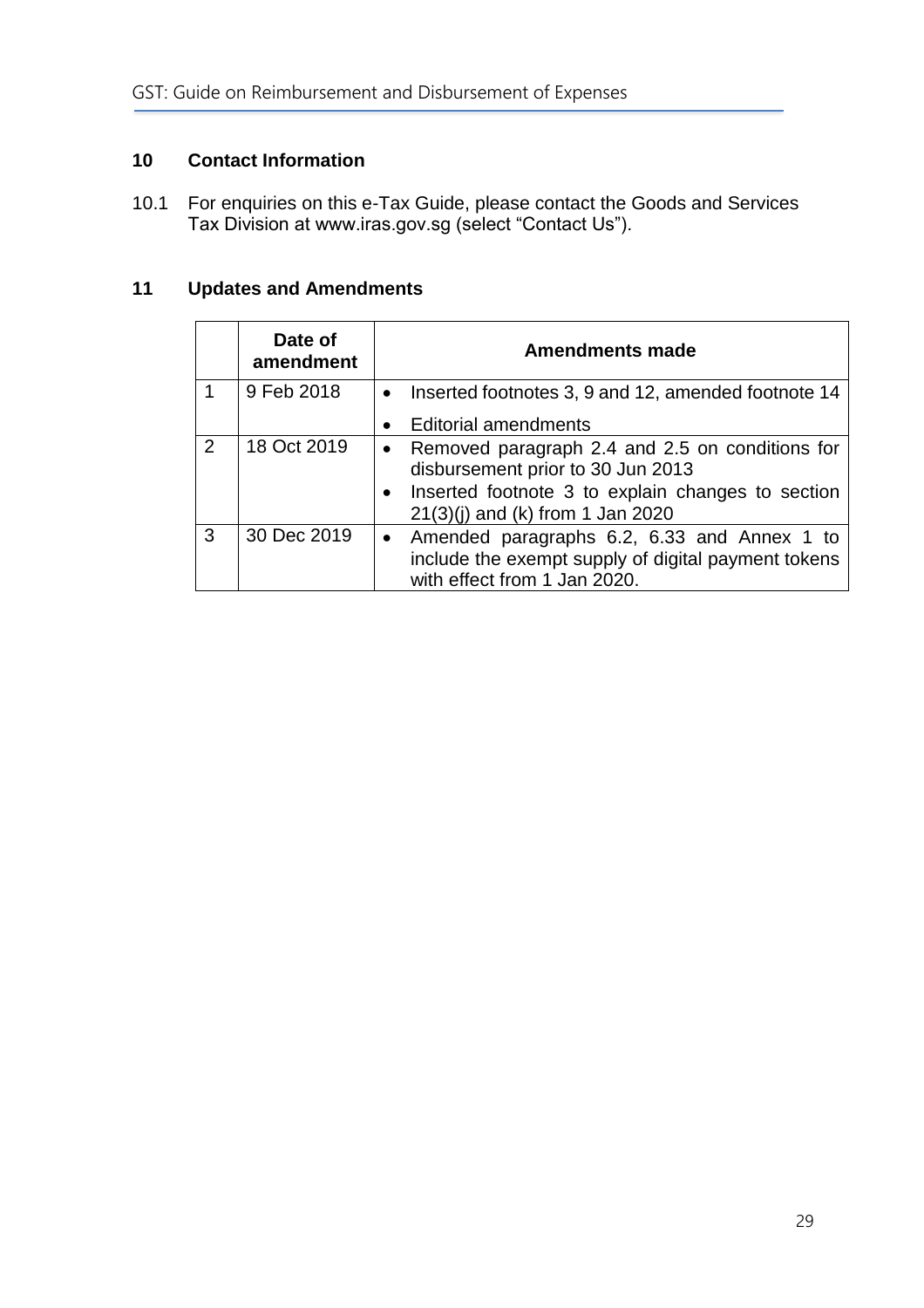

<span id="page-32-0"></span>**Annex 1 - Flowchart on GST treatment for recovery of expenses**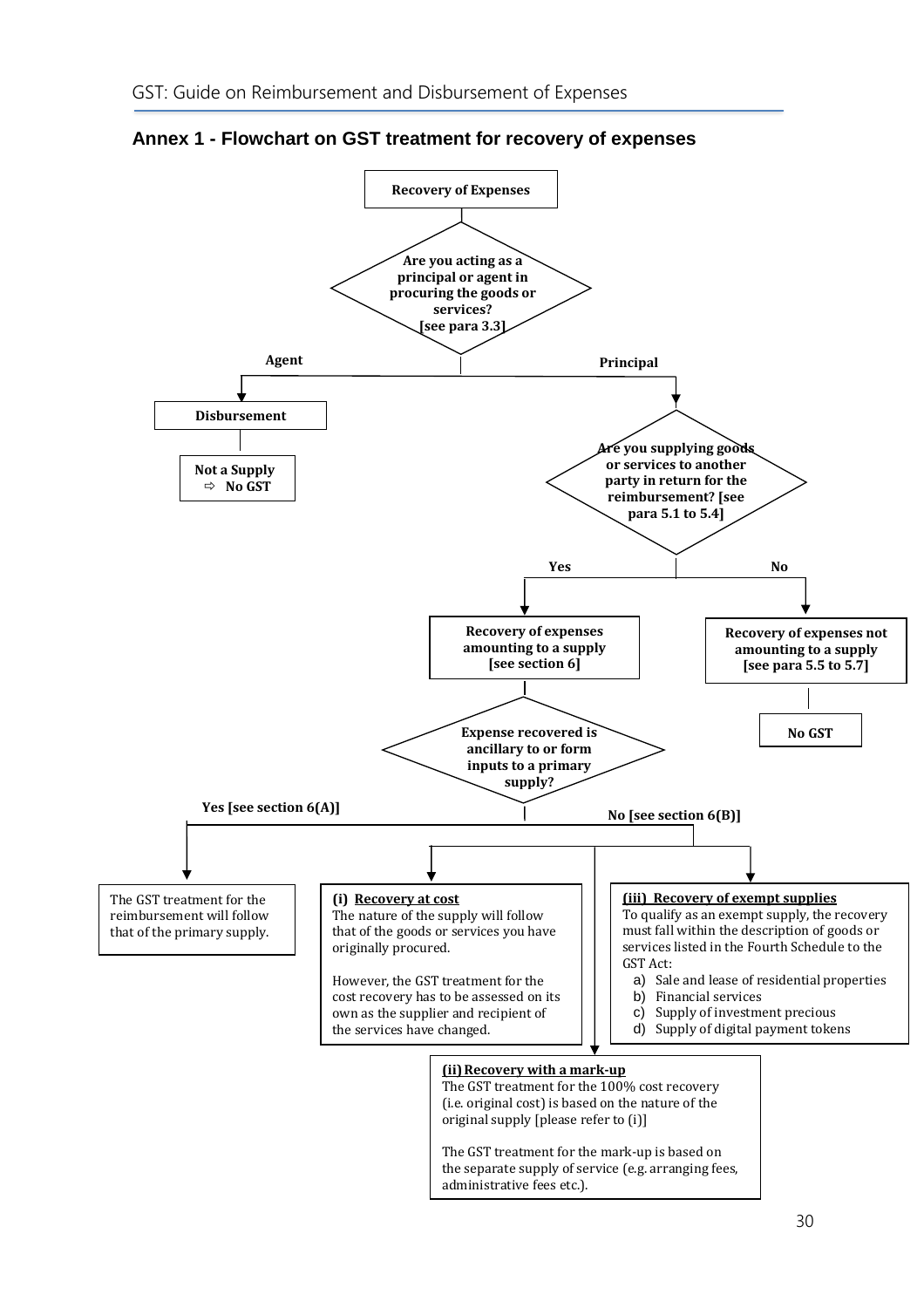| <b>Scenario</b>                                                                                                                                       |                                                                                                                                                                                                                                                                                          | <b>GST Treatment</b>                                                                                                                                                                                                                                                                                                                                                                    |  |
|-------------------------------------------------------------------------------------------------------------------------------------------------------|------------------------------------------------------------------------------------------------------------------------------------------------------------------------------------------------------------------------------------------------------------------------------------------|-----------------------------------------------------------------------------------------------------------------------------------------------------------------------------------------------------------------------------------------------------------------------------------------------------------------------------------------------------------------------------------------|--|
| Examples of disbursement (Pg 4-5)                                                                                                                     |                                                                                                                                                                                                                                                                                          |                                                                                                                                                                                                                                                                                                                                                                                         |  |
| Example $1 -$<br>Recovery<br>0f<br>costs of door<br>gifts by events<br>company                                                                        | Company A engages an event<br>organiser B to help organise its<br>annual Dinner and Dance. On the<br>day of the event, door gifts are given<br>away to the participants to thank<br>them for their support.                                                                              | A contracts with C for the gifts and<br>hence, is the principal in purchasing<br>the gifts. B merely receives and pays<br>for the gifts on behalf of A. Therefore,<br>B's recovery of the costs of the gifts<br>from A is a disbursement and not<br>subject to GST.                                                                                                                     |  |
|                                                                                                                                                       | A ordered the gifts from Company C<br>and instructed C to deliver them to B<br>due to logistical reasons. C invoiced<br>A and requires cash on delivery.<br>Upon receipt of the goods, B makes<br>the payment for the gifts and<br>subsequently recovers the amount<br>from A.           |                                                                                                                                                                                                                                                                                                                                                                                         |  |
| Example $2 -$<br>Recovery<br>of<br>company's<br>incorporation<br>expenses                                                                             | Corporate<br>services<br>firm<br>D<br>is<br>engaged to handle the legal work<br>pertaining to the incorporation of<br>Company E. Other than its service<br>fees, D also recovers from E a<br>company registration fee and a<br>company name approval fee paid to<br>ACRA on behalf of E. | The fees charged by ACRA for<br>company registration and company<br>name approval are compulsorily levied<br>on E. D is merely acting as an agent in<br>the payment of those fees. Therefore,<br>D's recovery of such expenses is a<br>disbursement and not subject to GST.                                                                                                             |  |
| Example $3 -$<br>Recovery<br>οf<br>fees<br>for<br>updating<br>corporate<br>particulars                                                                | firm<br>F<br>Corporate<br>services<br><b>IS</b><br>engaged by Company G to handle<br>the firm's obligation to file annual<br>returns, change company name,<br>registered address<br>and<br>office<br>operating hours with ACRA.                                                          | G is the one required under the law to<br>file annual returns and inform ACRA of<br>changes<br>its<br>any<br>to<br>corporate<br>particulars. The fees are<br>legally<br>imposed by ACRA on G and it is G's<br>obligation to pay. F is merely acting as<br>an agent in the payment of those fees<br>and hence, F's recovery of such fees is<br>a disbursement and not subject to<br>GST. |  |
| Example $4 -$<br>Recovery<br>of<br><b>GST</b><br>import<br>paid on behalf<br>of importers by<br>freight<br>forwarding<br>or<br>logistics<br>companies | Import GST is levied on goods<br>imported into Singapore. In the<br>of<br>clearance,<br>course<br>freight<br>forwarder H who is engaged by<br>importer I to pick up its goods from<br>Customs paid the import GST.                                                                       | The goods are owned and imported by<br>I. The import permit is also issued in I's<br>name. As it is I's obligation to pay tax<br>on its imports, H is merely acting as an<br>agent in making the payment on I's<br>behalf. Hence, H's recovery from I for<br>the tax paid is a disbursement and not<br>subject to GST.                                                                  |  |
| Example 5<br>$\overline{\phantom{a}}$<br>Recovery<br>οf<br>property<br>tax<br>sale<br>of<br>on<br>property                                            | Company J owns several properties<br>in Singapore. J sold one of the<br>properties to buyer K. On top of the<br>property sale price, J also recovers<br>from K a pro-rated portion of the                                                                                                | Having purchased the property from J,<br>K is the one liable to pay the property<br>tax to the authority as property tax is<br>levied on the owner of the property.<br>Hence, the recovery of the pro-rated<br>portion of property tax paid by J for the                                                                                                                                |  |

<span id="page-33-0"></span>**Annex 2 – Summary of examples**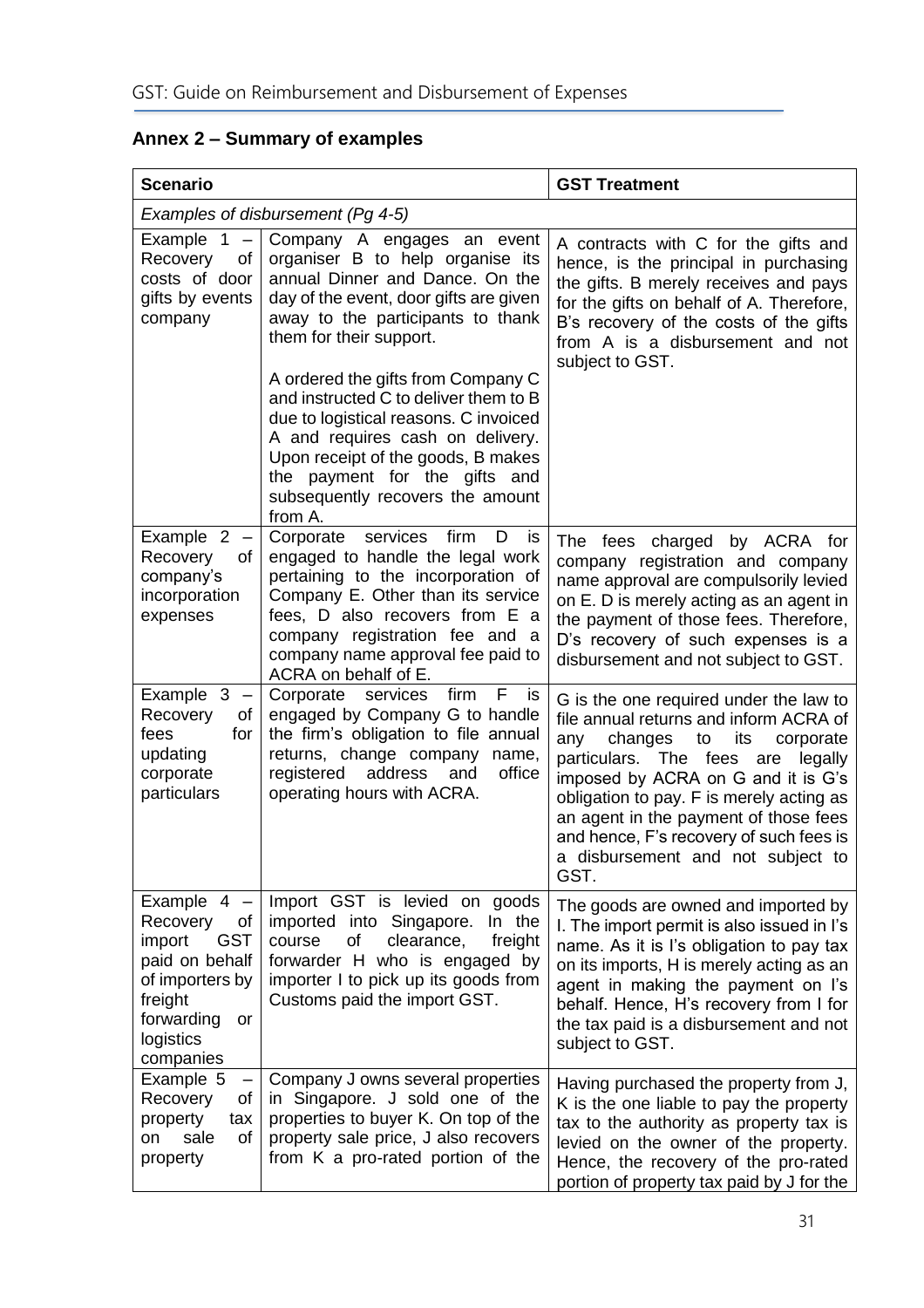|                                                                                   | property tax it had already paid in<br>advance for the entire year.                                                                                                                                                                        | period is a disbursement and not<br>subject to GST.                                                                                                                                                                                                                                                                                                                                                                                                                                                                               |
|-----------------------------------------------------------------------------------|--------------------------------------------------------------------------------------------------------------------------------------------------------------------------------------------------------------------------------------------|-----------------------------------------------------------------------------------------------------------------------------------------------------------------------------------------------------------------------------------------------------------------------------------------------------------------------------------------------------------------------------------------------------------------------------------------------------------------------------------------------------------------------------------|
| Example 6<br>—<br>Recovery<br>οf<br>parking fine                                  | An employee of Company L is fined<br>for illegal parking of the company's<br>truck and the fine is issued to L. Firm<br>M, being the secretariat of L, makes<br>payment for the fine and recovers it<br>from L.                            | L is the one liable to pay the fine to the<br>authority as illegal parking is an<br>offence imposed on the owner of the<br>vehicle. Hence, the recovery of the fine<br>paid by M is a disbursement and not<br>subject to GST.                                                                                                                                                                                                                                                                                                     |
|                                                                                   | Examples of reimbursement (Pg 5-6)                                                                                                                                                                                                         |                                                                                                                                                                                                                                                                                                                                                                                                                                                                                                                                   |
| Example 7<br>$\overline{\phantom{m}}$<br>Recovery<br>οf<br>transport<br>expenses  | In the course of performing their<br>from<br>audit<br>work,<br>auditors<br>N.<br>Associates & Co. incur transport<br>fares. These expenses will be<br>included in N's billing to their clients.                                            | The auditors from N acquire the<br>transport services as a principal in their<br>own capacity and are legally obliged to<br>pay the transport service providers.<br>They receive and use the transport<br>services directly in the course of<br>performing their work. Hence, the<br>recovery of these expenses by N from<br>their clients is a reimbursement.                                                                                                                                                                    |
| Example 8<br>—<br>Recovery<br>οf<br>property<br>tax<br>on lease<br>οf<br>property | Company O leases two properties to<br>earn rental income. The tenancy<br>agreements include a clause that<br>allows O recovery of property tax<br>from its tenants.                                                                        | The obligation to pay the property tax<br>to the authority remains with O as the<br>property owner<br>the<br>and<br>hence,<br>recovery of the property tax from the<br>tenant is a reimbursement. In this case,<br>the property tax recovered forms part<br>and parcel of the rental consideration.<br>Hence, the property tax recovered in<br>relation to the lease of a commercial<br>property is subject to GST whereas<br>property tax recovered in relation to the<br>lease of a residential property is<br>exempt from GST. |
|                                                                                   | Examples of recovery not amounting to a supply for GST purposes (Pg 7)                                                                                                                                                                     |                                                                                                                                                                                                                                                                                                                                                                                                                                                                                                                                   |
| Example $9 -$<br>Recovery<br>0f<br>fine for illegal<br>parking                    | Car rental Company P was fined by<br>the traffic police for illegal parking of<br>a car hired to its customer. As the<br>offence was committed during the<br>period which the customer hired the<br>car, P will recover the fine from him. | The fine for illegal parking is levied on<br>P as the owner of the vehicle and P is<br>legally liable to pay the fine. When P<br>subsequently recovers the fine from its<br>customer, P is regarded as seeking<br>compensation. Since the recovery is<br>compensatory in nature and no goods<br>or services are supplied by P to the<br>customer in return for it, the recovery of<br>the fine is not a supply for GST<br>purposes. P does not have to account<br>for GST on the recovery.                                        |
| Example $10 -$<br>Recovery<br>οf<br>debt collection<br>fees                       | defaulted<br>Company Q<br>the<br>on<br>payment for the goods supplied by<br>Company R.<br>R.<br>engaged<br>the<br>services of a debt collector, to help                                                                                    | Engaging the debt collector to recover<br>the<br>debt<br>outstanding<br>is<br>an<br>"enforcement action" taken by R; R did<br>not supply any goods or services to Q                                                                                                                                                                                                                                                                                                                                                               |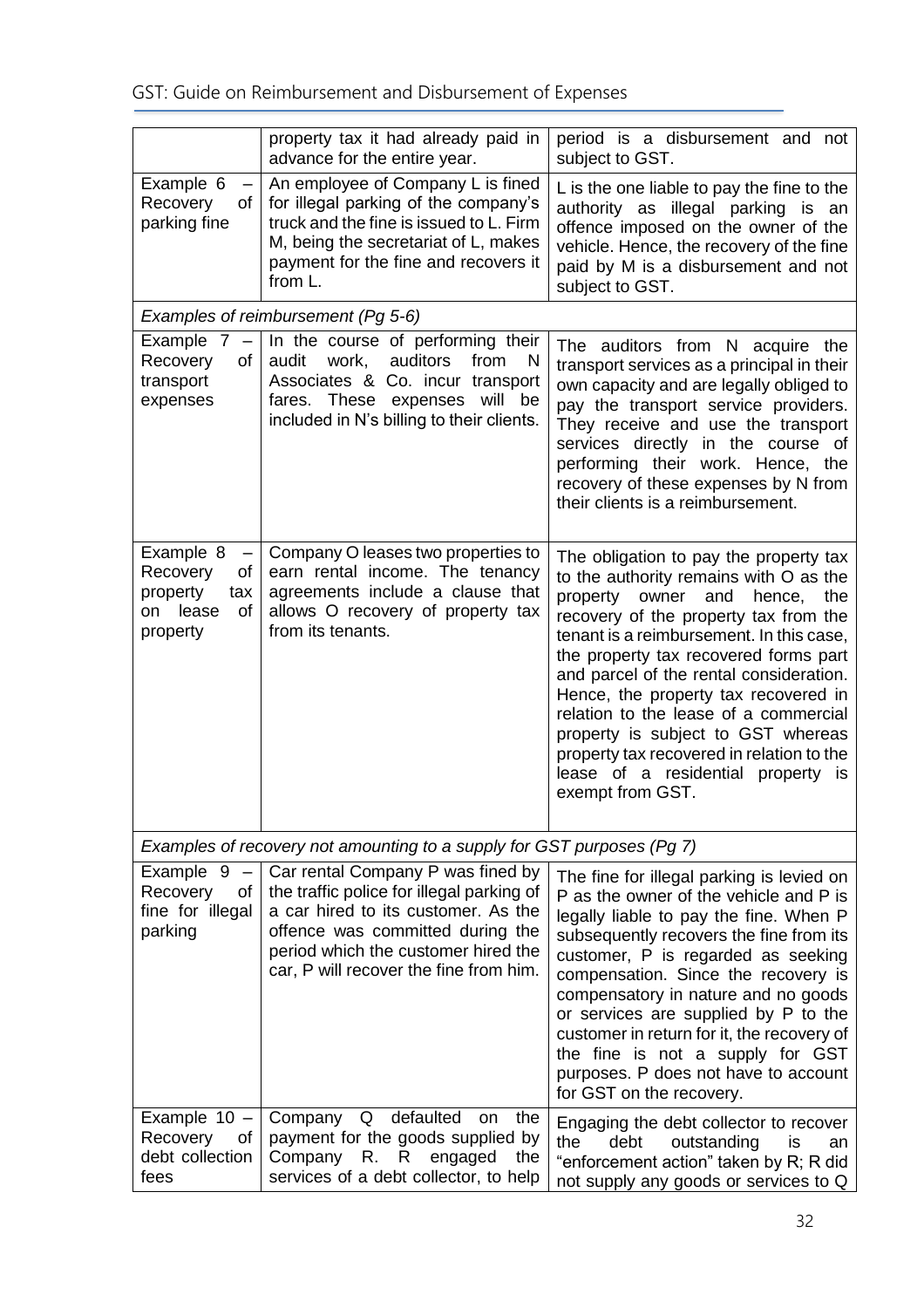|                                                                    | recover the debt owed by Q. Q<br>eventually settled the debt owed to<br>R. Additionally, R also recovered the<br>debt collection fees charged by the<br>debt collector from Q.                                                                                                                                                                                                                                                                                      | in return for recovering the debt<br>collection fees payment. Accordingly,<br>the recovery of the debt collection fees<br>is compensatory in nature and is not a<br>supply for GST purposes and R does<br>not need to charge GST on the<br>recovery.                                                                                                                                                                                                                      |
|--------------------------------------------------------------------|---------------------------------------------------------------------------------------------------------------------------------------------------------------------------------------------------------------------------------------------------------------------------------------------------------------------------------------------------------------------------------------------------------------------------------------------------------------------|---------------------------------------------------------------------------------------------------------------------------------------------------------------------------------------------------------------------------------------------------------------------------------------------------------------------------------------------------------------------------------------------------------------------------------------------------------------------------|
| Example 11 -<br>Recovery<br>οf<br>damage<br>charges                | Company S rents an office space<br>from the landlord and sublets half<br>the space to Company T. Under the<br>contract, S is allowed to sublet the<br>office space to a third party but will<br>be held liable for any damage to<br>office furniture or equipment. On<br>occasion, T's<br>employee<br>one<br>accidentally damages one of the<br>office projectors and S has to pay<br>the landlord for the damage. S<br>subsequently recovers the amount<br>from T. | S has to pay the landlord the damage<br>charges as S is the party held legally<br>liable for any damage to<br>office<br>equipment pursuant to the contract.<br>When S subsequently recovers the<br>damage charges from T, it is<br>considered as compensatory in nature<br>and is not a supply for GST purposes<br>since S does not supply any goods or<br>services to T in return for the damage<br>charges recovered. S does not need to<br>charge GST on the recovery. |
| $9-11)$                                                            |                                                                                                                                                                                                                                                                                                                                                                                                                                                                     | Examples of recovery of expenses which is ancillary to or form inputs to a primary supply (Pg)                                                                                                                                                                                                                                                                                                                                                                            |
| Example 12 -<br>Recovery<br>0f<br>overseas<br>counsel fees         | from U Associates<br>lawyer<br>A<br>provides legal advice to a local client<br>Indonesian<br>an<br>company<br>on<br>acquisition case. U seeks counsel<br>with an Indonesian law firm V who<br>provided the necessary information<br>Indonesian law and<br>concerning<br>business regulations. U includes V's                                                                                                                                                        | U contracts with V directly and works<br>with the latter to obtain the required<br>information in order to perform its legal<br>services to the client. In other words, U<br>is the principal in acquiring the services<br>from V.<br>The subsequent recovery of overseas                                                                                                                                                                                                 |
|                                                                    | counsel fees in its billing to the<br>client.                                                                                                                                                                                                                                                                                                                                                                                                                       | counsel fees by U from its local client<br>is a reimbursement. The counsel fee<br>recovered forms inputs to U's legal<br>services to the local client and is<br>subject to GST. This is so, even if no<br>GST is charged by $V$ to $U$ as $V$ is an<br>overseas company and is not GST-<br>registered.                                                                                                                                                                    |
| Example 13 -<br>Recovery<br>οf<br>medical<br>certification<br>fees | Medical certification of victim W is<br>required for a litigation. Lawyer X<br>arranges for W to be examined by a<br>doctor, and requests the clinic to<br>issue a medical certification for this<br>purpose. The doctor will invoice X<br>for the medical check-up fee. X will<br>recover this fee along with his legal<br>fees from W.                                                                                                                            | The recovery of the medical fee is a<br>reimbursement as the medical service<br>is contracted for by X. The recovery is<br>ancillary to X's legal services since X<br>receives and uses the medical report in<br>the course of performing his services to<br>W. Accordingly, the GST treatment for<br>the recovery follows that of the legal<br>service provided by X to W.                                                                                               |
| Example 14 -<br>Recovery<br>ot<br>plan fees                        | Civil and structural engineer Y is<br>engaged by a local developer to<br>provide engineering<br>design<br>and<br>consultancy<br>works<br>the<br>on<br>construction<br>building<br>of<br>a<br>in<br>Singapore. As part of his work, Y is                                                                                                                                                                                                                             | Y is contracted to design the plan for<br>the construction of the building and the<br>submissions and payment of the plan<br>fees are part of his scope of work. As<br>Y acquired the supplies from the                                                                                                                                                                                                                                                                   |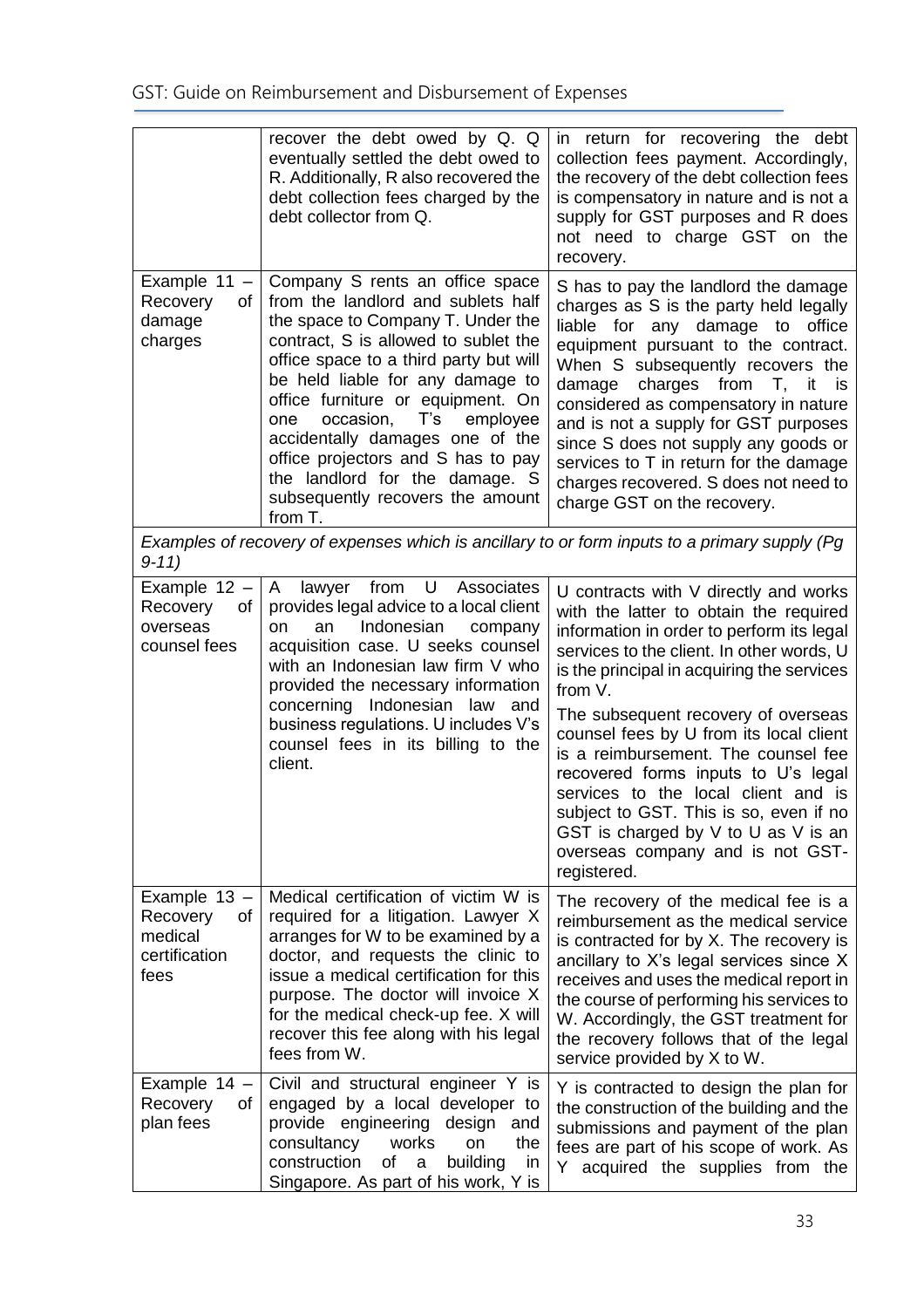|                                                                                                                                       | required to make submissions to the<br>various government agencies to<br>obtain relevant planning approvals.<br>The applications require payment of<br>plan fees to statutory boards such<br>as the Building Control Authority<br>and the Urban Redevelopment<br>Authority.                                                                                                                                                           | authorities<br>his<br>principal,<br>as<br>a<br>subsequent recovery of plan fees is a<br>reimbursement. Following the GST<br>treatment of Y's primary supply of<br>design and consultancy services,<br>which is directly in connection with land<br>in Singapore, the reimbursement is<br>subject to 7% GST.                                                                                                                                                                                                                                                                                                                                                                                                                                                                                                          |
|---------------------------------------------------------------------------------------------------------------------------------------|---------------------------------------------------------------------------------------------------------------------------------------------------------------------------------------------------------------------------------------------------------------------------------------------------------------------------------------------------------------------------------------------------------------------------------------|----------------------------------------------------------------------------------------------------------------------------------------------------------------------------------------------------------------------------------------------------------------------------------------------------------------------------------------------------------------------------------------------------------------------------------------------------------------------------------------------------------------------------------------------------------------------------------------------------------------------------------------------------------------------------------------------------------------------------------------------------------------------------------------------------------------------|
| Example $15 -$<br>Recovery<br>οf<br>handling<br>charges<br>incurred<br>for<br>the provision<br>0f<br>transportation<br>services.      | Z is engaged by a local wholesaler<br>international<br>provide<br>to<br>transportation services to import<br>goods<br>from<br>into<br>overseas<br>Singapore. The service agreement<br>also provides that Z may recover<br>costs incurred in relation to the<br>transportation<br>services,<br>e.g.<br>handling costs. Z thus recovers from<br>the wholesaler the handling costs<br>incurred in importing the goods into<br>Singapore. | Z's recovery of the handling costs from<br>the wholesaler is a reimbursement<br>since Z has incurred the expenses as<br>a principal. As the expenses are<br>incurred in the course of making the<br>supply<br>of<br>international<br>primary<br>transportation services,<br>the<br><b>GST</b><br>treatment for the reimbursement will<br>follow that of the primary supply - both<br>the reimbursement and the primary<br>supply will be zero-rated under section<br>$21(3)(a)$ of the GST Act.                                                                                                                                                                                                                                                                                                                      |
| Example $16 -$<br>Recovery<br>0f<br>freight,<br>handling<br>and<br>insurance<br>charges<br>incurred<br>for<br>the sale<br>οf<br>goods | B enters into a sale agreement<br>which includes the delivery of goods<br>to a customer. The sale agreement<br>provides that B may recover the<br>costs it incurs for making the<br>delivery. B thus recovers from the<br>customer, the international freight,<br>handling<br>and<br>insurance<br>costs<br>incurred in importing the goods into<br>Singapore for the sale.                                                            | B's recovery of the expenses from his<br>customer is a reimbursement since B<br>has incurred the freight, handling and<br>insurance charges as a principal.<br>Ordinarily, B does not provide freight<br>services. In this case B has provided<br>the service to facilitate its sale of goods<br>to the customer. That is, the freight<br>service is ancillary to its supply of<br>goods to the customer. Hence, the<br>GST treatment for the reimbursement<br>will follow that of the sale of goods. If<br>the goods are sold locally, the recovery<br>of the expenses together with the<br>supply of goods, is subject to 7% GST.<br>This is even though some of the<br>expenses, such as the international<br>freight, could have been zero-rated if<br>supplied on its own by the freight<br>forwarder directly. |
| Example 17 -<br>Recovery<br>0t<br>costs incurred<br>the<br>in<br>provision<br>οf<br>consultancy<br>services                           | Consultancy Company C contracts<br>with an overseas Company D to<br>provide consultancy services to the<br>latter. C engages the help of two<br>staff from its overseas subsidiary,<br>for their industry expertise. C paid<br>for<br>the<br>air<br>fares,<br>hotel<br>accommodation, transport, wages<br>and entertainment expenses of the<br>staff during their stay in Singapore.                                                  | C's recovery of the staff expenses from<br>D is a reimbursement since C engaged<br>the services of its overseas subsidiary<br>and incurred the staff expenses as a<br>principal. These expenses are inputs<br>for C to provide consultancy services to<br>D and thus form part of the overall<br>consideration for the service. For this<br>reason, the reimbursement of staff                                                                                                                                                                                                                                                                                                                                                                                                                                       |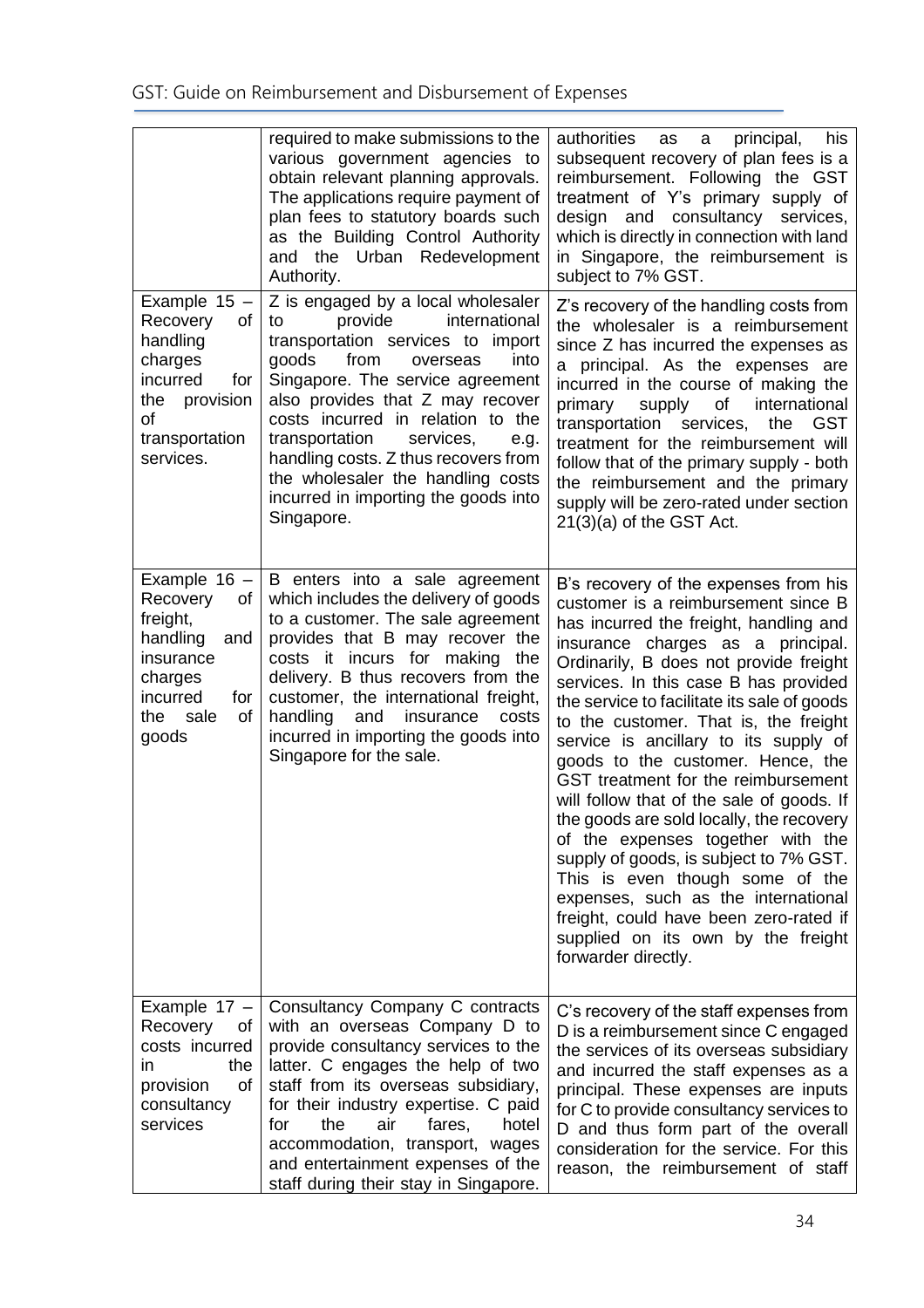GST: Guide on Reimbursement and Disbursement of Expenses

|                                                                                                           | C then recovers these expenses<br>from D in addition to a consultancy<br>fee.                                                                                                                                                                                                                                                                                                                                                                                                                                                                            | expenses should follow that of C's<br>primary supply of consultancy services<br>to D. The services can be zero-rated<br>under section $21(3)(j)$ or (k) of the GST<br>Act since the consultancy services is<br>contracted with and directly benefitting<br>D, an overseas company, wholly in its<br>business capacity, who is not in<br>Singapore at the time the services are<br>performed.                                                                                                                                                                                                                                                                                                                                                                                                                                |
|-----------------------------------------------------------------------------------------------------------|----------------------------------------------------------------------------------------------------------------------------------------------------------------------------------------------------------------------------------------------------------------------------------------------------------------------------------------------------------------------------------------------------------------------------------------------------------------------------------------------------------------------------------------------------------|-----------------------------------------------------------------------------------------------------------------------------------------------------------------------------------------------------------------------------------------------------------------------------------------------------------------------------------------------------------------------------------------------------------------------------------------------------------------------------------------------------------------------------------------------------------------------------------------------------------------------------------------------------------------------------------------------------------------------------------------------------------------------------------------------------------------------------|
|                                                                                                           | exclusion in the GST law (Pg 12)                                                                                                                                                                                                                                                                                                                                                                                                                                                                                                                         | Example of recovery of expenses which is ancillary to a primary supply but subject to specific                                                                                                                                                                                                                                                                                                                                                                                                                                                                                                                                                                                                                                                                                                                              |
| Example 18 -<br>Recovery<br>Οf<br>costs incurred<br>the<br>in.<br>provision<br>οf<br>training<br>services | Company<br>Е<br>provides<br>training<br>employees<br><b>of</b><br>services to<br>an<br>overseas Company F and<br>the<br>employees are sent to Singapore to<br>attend the training. E helps F to<br>book hotel accommodations for the<br>employees when they are<br><i>in</i><br>Singapore. The hotel bills E and E in<br>turn recovers the hotel charges from<br>F.                                                                                                                                                                                      | The primary supply of training services<br>can be zero-rated under section<br>$21(3)(k)$ since the training services is<br>an<br>contracted<br>with<br>F,<br>overseas<br>wholly in its<br>business<br>company,<br>capacity and the services benefits its<br>employees, being persons belonging<br>outside Singapore, wholly in their<br>business capacity. E's recovery of<br>accommodation expenses from F is a<br>reimbursement since E has incurred<br>the hotel charges as a principal.<br>Although the hotel accommodation is<br>ancillary to E's supply of training<br>service<br>accommodation<br>F,<br>to<br>expenses incurred in Singapore are<br>specifically excluded from the zero-<br>rating relief provided under section<br>21(3)(k). As such, the recovery of hotel<br>charges from F is subject to 7% GST. |
|                                                                                                           | Examples of separate recovery of expenses at cost (Pg 13-14)                                                                                                                                                                                                                                                                                                                                                                                                                                                                                             |                                                                                                                                                                                                                                                                                                                                                                                                                                                                                                                                                                                                                                                                                                                                                                                                                             |
| Example 19 -<br>Recovery<br>0f<br>courier<br>expenses<br>at<br>from<br>cost<br>related<br>corporations    | For cost savings purpose, G<br>has<br><b>Holdings</b><br>Ltd<br>informal<br>an<br>arrangement with its worldwide<br>related corporations to procure<br>international courier services for the<br>entire group as and when required.<br>Other than this, there is no other<br>supply made by G to its related<br>corporations. The courier company<br>will provide the services directly to<br>the corporations and bill G. G would<br>then recover the courier expenses<br>from<br>the<br>cost<br>respective<br>at<br>corporations based on their usage. | As G contracts with the courier<br>company for the courier services as a<br>principal, its subsequent recovery of<br>the<br>expense<br>from<br>its<br>related<br>corporations is a reimbursement. The<br>reimbursement is a separate recovery<br>of expenses since it does not relate to<br>any primary supply G makes to its<br>related corporations. As the recovery is<br>at cost, the nature of the supply<br>courier<br>remains<br>international<br>as<br>services. Accordingly, G's recovery of<br>the courier charges can be zero-rated<br>under section $21(3)(a)$ .                                                                                                                                                                                                                                                |
| Example $20 -$<br>Recovery<br>0t<br>market<br>research                                                    | H Holdings Ltd is the headquarters<br>for the Asia Pacific region based in<br>Singapore. H has an arrangement<br>Pacific<br>Asia<br>with<br>its<br>related                                                                                                                                                                                                                                                                                                                                                                                               | As H contracts with I as a principal, its<br>subsequent recovery of the expenses<br>from its related corporations is a<br>reimbursement. The reimbursement is                                                                                                                                                                                                                                                                                                                                                                                                                                                                                                                                                                                                                                                               |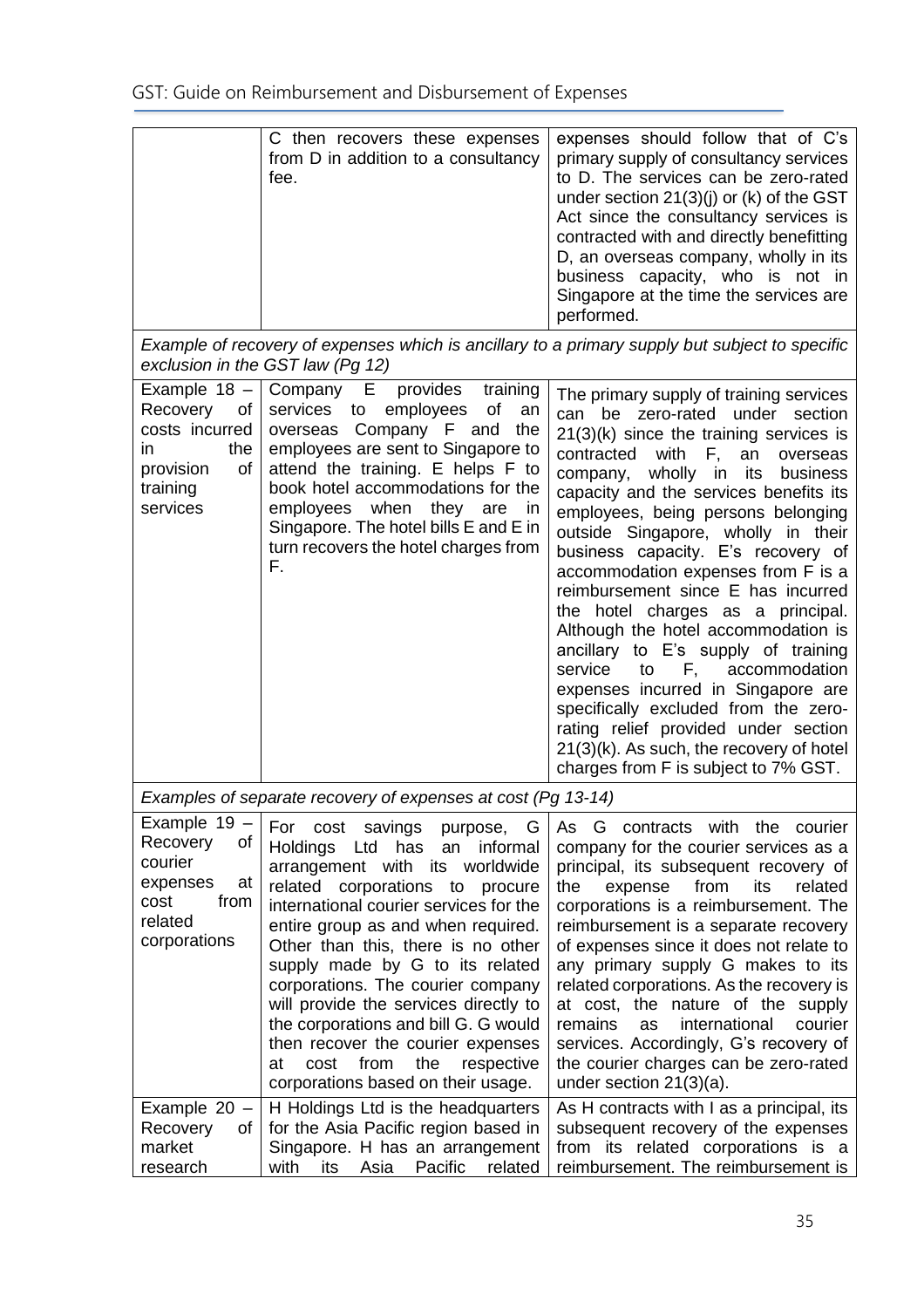| expenses<br>at<br>from<br>cost<br>related<br>corporations                                                   | corporations to procure market<br>research services for the entire<br>group. Other than this, there is no<br>other supply made by H to its related<br>corporations. H contracts with a<br>Singapore company I for the market<br>research services and subsequently<br>recovers the expenses at cost from<br>the respective corporations in equal<br>proportion. I charges H GST at 7%<br>for the market services since H<br>belongs in Singapore. | a separate recovery of expenses since<br>it does not relate to any primary supply<br>H makes to its related corporations. H<br>is treated as supplying the same<br>market research services procured<br>from I to its related corporations as the<br>recovery is at cost. However, when H<br>the<br>market<br>recovers<br>research<br>expenses from its related corporations,<br>the recovery qualifies for zero-rating<br>under section $21(3)(j)$ since H's related<br>corporations<br>outside<br>belong<br>Singapore.                                                                                                                                                                               |
|-------------------------------------------------------------------------------------------------------------|---------------------------------------------------------------------------------------------------------------------------------------------------------------------------------------------------------------------------------------------------------------------------------------------------------------------------------------------------------------------------------------------------------------------------------------------------|--------------------------------------------------------------------------------------------------------------------------------------------------------------------------------------------------------------------------------------------------------------------------------------------------------------------------------------------------------------------------------------------------------------------------------------------------------------------------------------------------------------------------------------------------------------------------------------------------------------------------------------------------------------------------------------------------------|
| Example $21 -$<br>Recovery<br>of<br>expenses<br>incurred<br>in<br>Singapore<br>by<br>related<br>corporation | An overseas company J organised<br>a training in Singapore for 2 months<br>and used its related corporation K's<br>facilities in Singapore to conduct the<br>training. K subsequently recovered<br>at cost from J for the portion of the<br>office<br>utilities,<br>rental<br>and<br>telecommunication<br>services<br>consumed by J during its training.                                                                                          | K has contracted for the rental of the<br>office<br>utilities<br>and<br>space,<br>telecommunication<br>services<br>as<br>a<br>principal. K's subsequent recovery of<br>the expenses from J is therefore a<br>reimbursement. As K is<br>merely<br>recovering from J the cost of J's<br>consumption of goods (utilities and<br>office rental) and telecommunication<br>services without providing anything<br>else (i.e., there is no primary supply), K<br>is treated as supplying the same goods<br>and services as what it has procured to<br>J.                                                                                                                                                      |
|                                                                                                             |                                                                                                                                                                                                                                                                                                                                                                                                                                                   | K needs to examine the goods and<br>services individually to determine the<br>GST treatment of each of the expenses<br>lf<br>the<br>recovered.<br>supply<br>of<br>telecommunication services relates to<br>both local and international calls made<br>by J, K is required to standard-rate the<br>portion attributable to the local calls<br>when it recovers the expense from J.<br>The portion that relates to international<br>transmission is an international service<br>that can be zero-rated under section<br>$21(3)(q)$ of the GST Act. The supply of<br>office space and utilities are treated as<br>goods in Singapore, hence, K has to<br>standard-rate the recovery of these<br>expenses. |
| Secondment of staff (Pg 15-16)                                                                              |                                                                                                                                                                                                                                                                                                                                                                                                                                                   |                                                                                                                                                                                                                                                                                                                                                                                                                                                                                                                                                                                                                                                                                                        |
| Example 22 -<br>Recovery<br>οf<br>seconded staff<br>cost                                                    | Company L seconded its staff to its<br>subsidiary company N. L did not<br>charge N any secondment fees; it<br>merely recovered the seconded<br>staff's salary and related fringe<br>benefits (e.g.<br>accommodation                                                                                                                                                                                                                               | L and N are related corporations and L<br>did not claim any input tax directly<br>relating to the secondment of staff (i.e.<br>accommodation fee). If N also has<br>exclusive control over the allocation<br>and performance of the duties of the                                                                                                                                                                                                                                                                                                                                                                                                                                                      |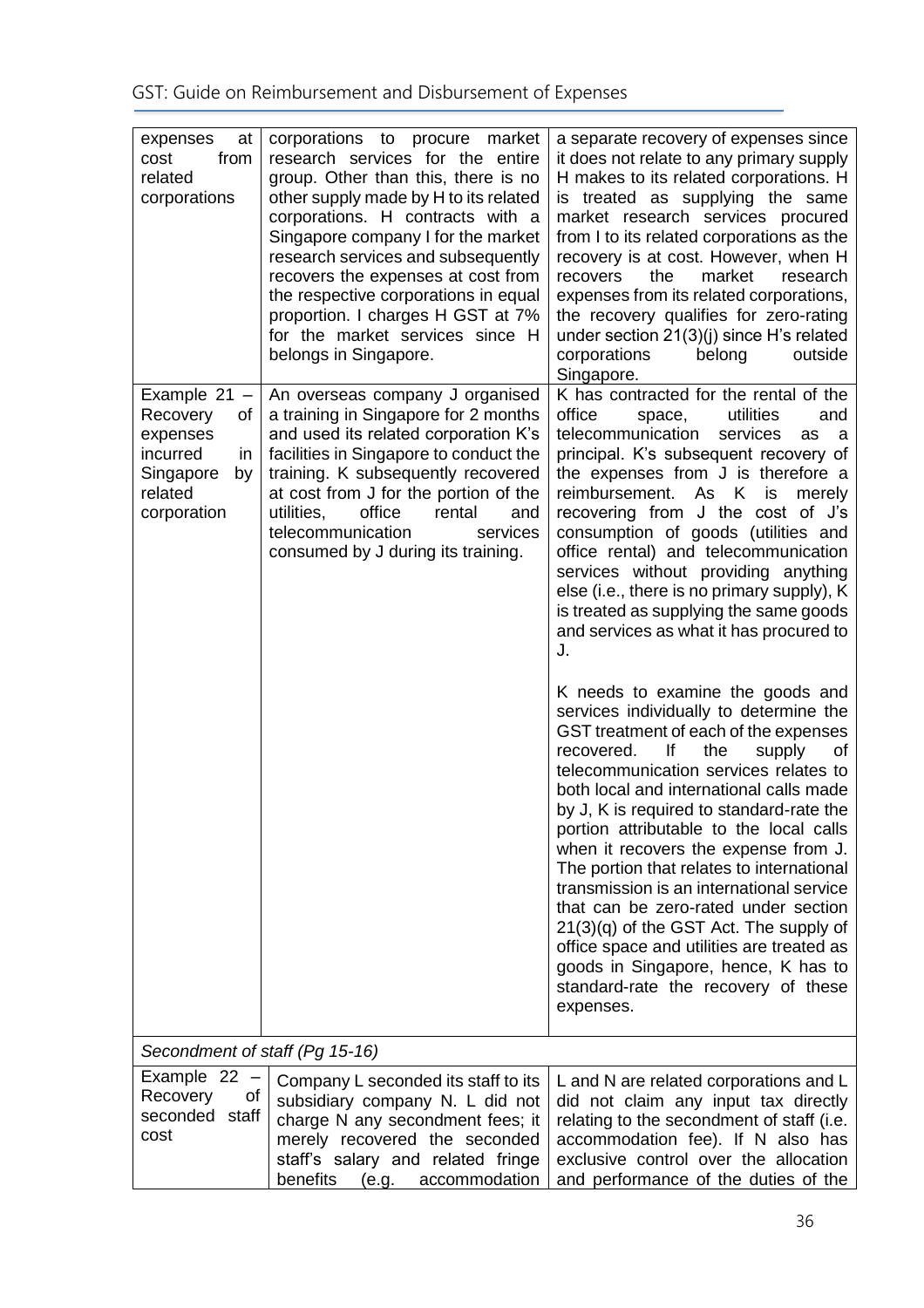|                                                                                                                                   | costs) at cost from N. L did not<br>claim any input tax incurred on the<br>accommodation provided to the<br>staff.                                                                                                                                                                                                                                                                                                                                | seconded staff during the period of<br>secondment, L's recovery of seconded<br>staff cost from N can qualify for the<br>administrative concession and GST<br>need not be charged on the recovery.<br>The recovery will be treated as not a<br>supply for GST purposes.                                                                                                                                                                                                                                                                                                                                                                                                                                                                                                                                                                                                                                                                                                                                                                                                                                                                  |
|-----------------------------------------------------------------------------------------------------------------------------------|---------------------------------------------------------------------------------------------------------------------------------------------------------------------------------------------------------------------------------------------------------------------------------------------------------------------------------------------------------------------------------------------------------------------------------------------------|-----------------------------------------------------------------------------------------------------------------------------------------------------------------------------------------------------------------------------------------------------------------------------------------------------------------------------------------------------------------------------------------------------------------------------------------------------------------------------------------------------------------------------------------------------------------------------------------------------------------------------------------------------------------------------------------------------------------------------------------------------------------------------------------------------------------------------------------------------------------------------------------------------------------------------------------------------------------------------------------------------------------------------------------------------------------------------------------------------------------------------------------|
|                                                                                                                                   | Examples of separate recovery of expenses with a mark-up (Pg 16-17)                                                                                                                                                                                                                                                                                                                                                                               |                                                                                                                                                                                                                                                                                                                                                                                                                                                                                                                                                                                                                                                                                                                                                                                                                                                                                                                                                                                                                                                                                                                                         |
| Example $23 -$<br>Recovery<br>of<br>freight charges<br>from<br>local<br>a<br>company                                              | Company O used Company P's<br>account with its freight forwarder to<br>import some goods. The freight<br>forwarder<br>billed<br>P<br>for<br>the<br>international freight service, which<br>P in turn recovered from O with an<br>additional \$50 arranging fee.                                                                                                                                                                                   | The freight service is regarded as<br>being contractually supplied to P as a<br>principal since the standing account<br>with the freight forwarder is P's. Hence,<br>subsequent recovery of the<br>P's<br>expense from O is a reimbursement. In<br>this case, P is regarded as making 2<br>separate supplies to $O$ – international<br>freight service (i.e. the 100% cost<br>recovery) and arranging service (i.e.<br>\$50 mark-up). The international freight<br>service is zero-rated under section<br>21(3)(a) of the GST Act. Similarly the<br>arranging service for the international<br>freight can also be zero-rated under<br>section 21(3)(c) of the GST Act.                                                                                                                                                                                                                                                                                                                                                                                                                                                                 |
| Example 24 -<br>Recovery<br>of<br>expenses<br>incurred<br>in.<br>Singapore<br>by<br>overseas<br>related<br>corporation's<br>staff | Overseas company Q's staff would<br>be in Singapore for a business trip.<br>For convenience, Q requested its<br>local related corporation R to make<br>the necessary arrangements. R<br>contracted for and paid for various<br>expenses for Q's staff (including air<br>accommodation,<br>local<br>tickets,<br>transportation,<br>food<br>and<br>entertainment). R subsequently<br>recovered the individual expenses<br>from Q with a 5% mark-up. | R's subsequent recovery of the various<br>expenses from Q is a reimbursement<br>since R contracted for them as a<br>principal. In this case, R is treated as<br>making a cost recovery for the various<br>expenses and supplying a separate<br>arranging service (i.e. the 5% mark-up)<br>to $Q$ .<br>For the cost recovery, R needs to<br>examine the individual goods and<br>services supplied to determine the<br>respective GST treatment. The supply<br>of air tickets is an international service<br>zero-rated under section<br>that<br>is<br>of the GST Act.<br>21(3)(a)<br>The<br>accommodation is a supply of goods in<br>Singapore and is thus subject to 7%<br>GST. The local transportation, food<br>and entertainment are also subject to<br>7% GST as the goods and services<br>were consumed in Singapore by Q's<br>staff and do not qualify for zero-rating.<br>R's arranging service can be zero-<br>rated under section 21(3)(j) of the GST<br>Act, since the arranging service directly<br>benefits Q who belongs in a country<br>outside Singapore and the arranging<br>service itself is not supplied directly in |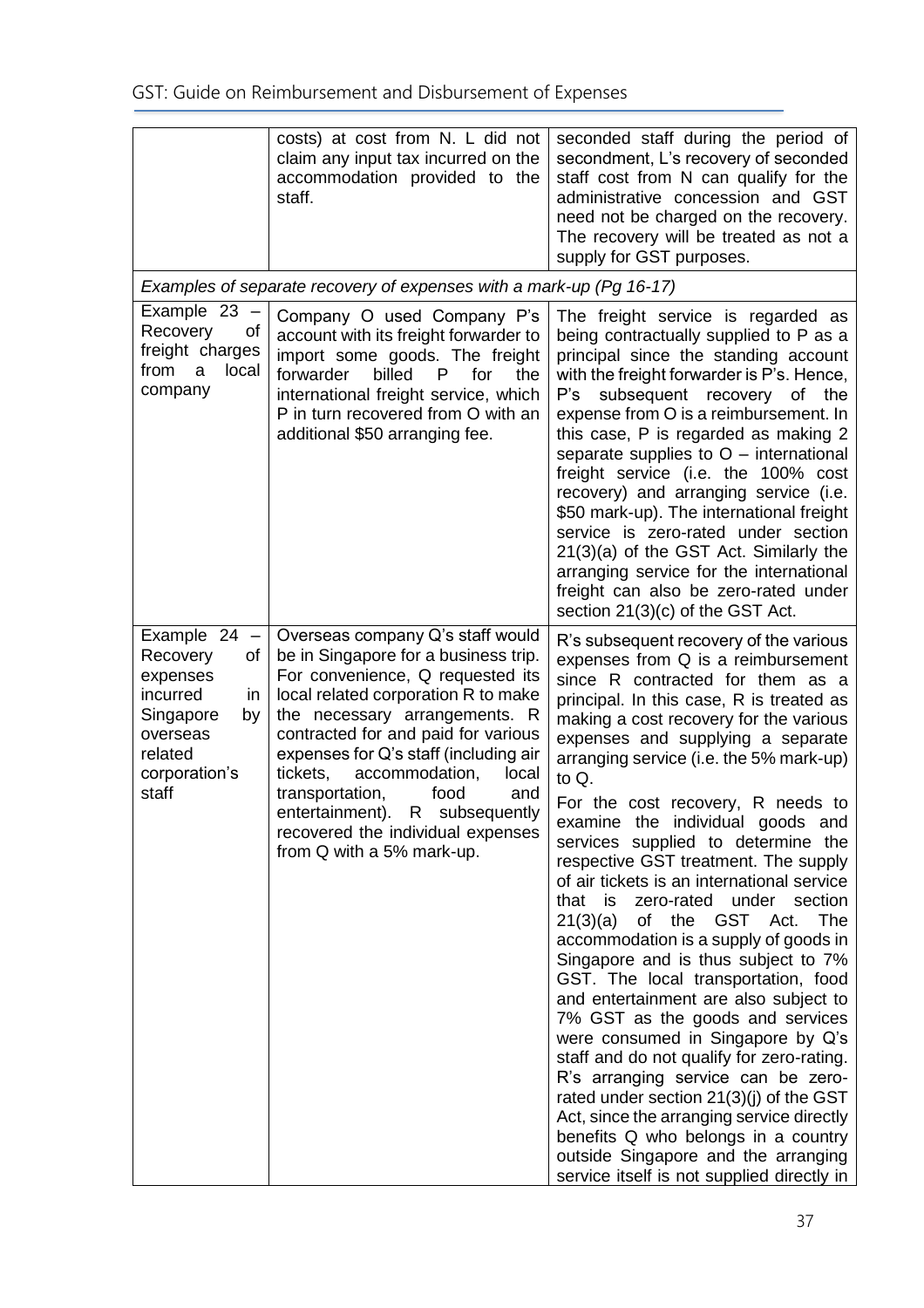|                                                                                                   |                                                                                                                                                                                                                                                                                                                                                                                                                                                                                                   | connection with any land or goods in<br>Singapore.                                                                                                                                                                                                                                                                                                                                                                                                                                                                                                                                                                                                                                                                                                                                                                                                                                                                                                                                                                                                                                                                                                                                                |
|---------------------------------------------------------------------------------------------------|---------------------------------------------------------------------------------------------------------------------------------------------------------------------------------------------------------------------------------------------------------------------------------------------------------------------------------------------------------------------------------------------------------------------------------------------------------------------------------------------------|---------------------------------------------------------------------------------------------------------------------------------------------------------------------------------------------------------------------------------------------------------------------------------------------------------------------------------------------------------------------------------------------------------------------------------------------------------------------------------------------------------------------------------------------------------------------------------------------------------------------------------------------------------------------------------------------------------------------------------------------------------------------------------------------------------------------------------------------------------------------------------------------------------------------------------------------------------------------------------------------------------------------------------------------------------------------------------------------------------------------------------------------------------------------------------------------------|
|                                                                                                   | Examples of separate recovery of rental costs of residential properties (Pg 17-18)                                                                                                                                                                                                                                                                                                                                                                                                                |                                                                                                                                                                                                                                                                                                                                                                                                                                                                                                                                                                                                                                                                                                                                                                                                                                                                                                                                                                                                                                                                                                                                                                                                   |
| Example 25<br>Recovery<br>οf<br>staff<br>accommodatio<br>n costs from a<br>related<br>corporation | Local Company S leases<br>10<br>unfurnished<br>apartments<br>in<br>Singapore from a landlord<br>to<br>accommodate its own staff and the<br>expatriate staff of its<br>related<br>T.<br>The<br>corporation<br>landlord<br>invoices S for rental of all the<br>apartments on a monthly basis. S<br>in turn recovers at cost from T the<br>rental<br>for<br>the 6<br>apartments<br>occupied by T's staff.                                                                                            | S contracts with the landlord directly as<br>a principal for the rental of the 10<br>apartments and in turn, grants T a right<br>for T's staff to occupy 6 apartments.<br>Hence, S's recovery of costs from T in<br>relation to the 6 apartments can be<br>exempt from GST.                                                                                                                                                                                                                                                                                                                                                                                                                                                                                                                                                                                                                                                                                                                                                                                                                                                                                                                       |
| Example 26 -<br>Recovery<br>οf<br>rental cost from<br>employee                                    | Landlord charges Company U the<br>following on a monthly basis:<br>Bare rent<br>$= $3,000$<br>Rental of furniture and fittings<br>$= $3,000$<br><b>Total rental</b><br>$= $6,000$<br>Annual value in the valuation list<br>$=$ \$24,000<br>Value of exempt supply per month<br>$= 1/12 \times $24,000$<br>$= $2,000$<br>U<br>subsidises<br>As<br>only<br>its<br>employee's rental up to a cap of<br>\$5,000, U thus recovers<br>the<br>balance amount of \$1,000 from its<br>employee every month | U contracts with the landlord directly<br>as a principal for the rental of furnished<br>residential apartment and in turn,<br>grants its employees the right to use<br>the apartment. U subsidises the rental<br>which comprises both the rental of<br>fittings<br>furniture<br>and<br>the<br>and<br>apartment. When U recovers \$1,000,<br>part of the recovery is attributable to<br>the rental of the furniture and fittings<br>(taxable) and part of it to the rental of<br>apartment (exempt). U should use the<br>following formula to arrive at the<br>taxable portion of the subsidised<br>rental:<br>Open Market Rental (i.e. total rental) -<br>1/12 OF AV<br>$= $6,000 - $2,000$<br>$= $4,000 - [A]$<br>[A] - represents the taxable value of<br>the furniture and fittings in a situation<br>of open market rental (i.e. rental is not<br>subsidised)<br>[A]/Open Market Rental<br>$= $4,000 \div $6,000$<br>$= 2/3$<br>Hence, when U recovers \$1,000 from<br>its employee every month, 2/3 of<br>\$1,000 should be taxable; with the<br>remaining portion to be treated as an<br>exempt supply. U is thus required to<br>charge and account for GST of<br>\$666.67 (2/3 x \$1,000). |
| Examples of separate recovery of exempt financial services (Pg 19)                                |                                                                                                                                                                                                                                                                                                                                                                                                                                                                                                   |                                                                                                                                                                                                                                                                                                                                                                                                                                                                                                                                                                                                                                                                                                                                                                                                                                                                                                                                                                                                                                                                                                                                                                                                   |

*Examples of separate recovery of exempt financial services (Pg 19)*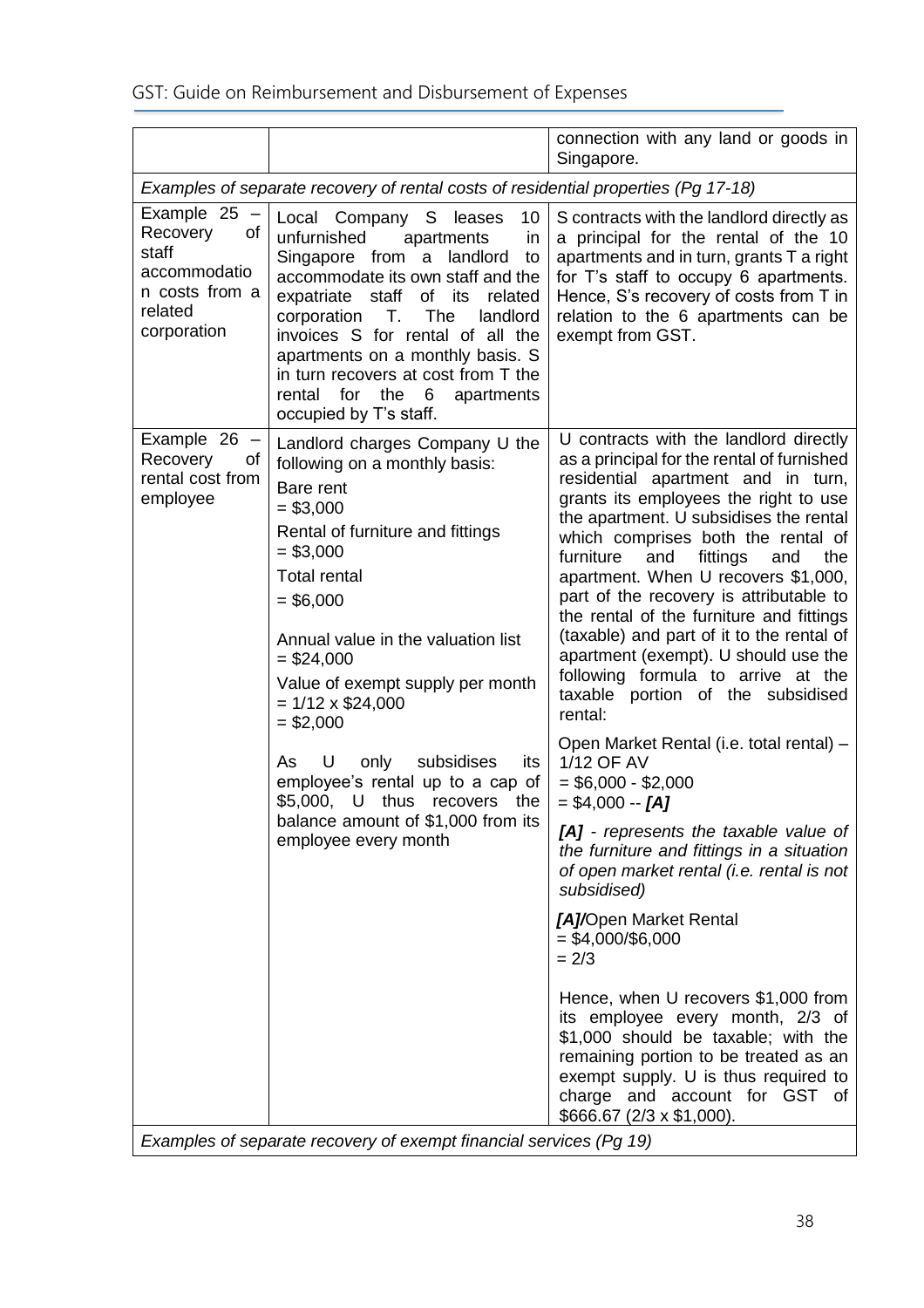| Example $27 -$<br>Recovery of fee<br>incurred<br>on<br>of<br>issuance<br>letter of credit | Local Company V used Company<br>W's letter of credit facility with the<br>bank due to the latter's better credit<br>standing. The bank issued the LC<br>and invoiced W for the fee on<br>issuance of the LC. W recovered<br>the fee from V at cost.                                                                                                                                                                                                                                                                | The fee charged by the bank to W for<br>issuance of the LC is exempt under<br>paragraph 1(d) of Part I of the Fourth<br>Schedule to the GST Act. However,<br>when W recovers the LC fee at cost<br>from V, paragraph 1(d) cannot apply<br>since W is not the one issuing the LC.<br>Thus, W's recovery of the LC fee from<br>V is subject to 7% GST.                                                                                                                                                                                                                                                                       |
|-------------------------------------------------------------------------------------------|--------------------------------------------------------------------------------------------------------------------------------------------------------------------------------------------------------------------------------------------------------------------------------------------------------------------------------------------------------------------------------------------------------------------------------------------------------------------------------------------------------------------|----------------------------------------------------------------------------------------------------------------------------------------------------------------------------------------------------------------------------------------------------------------------------------------------------------------------------------------------------------------------------------------------------------------------------------------------------------------------------------------------------------------------------------------------------------------------------------------------------------------------------|
| Example $28 -$<br>Recovery of life<br>insurance<br>premium                                | Company X, a holding company,<br>purchased a group life insurance<br>policy from an insurance company<br>its<br>and<br>its<br>local<br>for<br>own<br>subsidiaries'<br>employees.<br>X<br>invoiced its subsidiaries for the<br>portion of the insurance premium<br>attributable to the employees<br>under the subsidiaries headcount.                                                                                                                                                                               | The<br>insurance<br>services<br>are<br>contractually supplied to X as a<br>principal as X is the policyholder.<br>Hence, X's recovery of the premiums<br>from the respective subsidiaries is a<br>reimbursement.<br>The premium charged by the insurance<br>company to X is exempt under<br>paragraph 1(I) of Part I of the Fourth<br>Schedule. However, when X recovers<br>from<br>premiums<br>its<br>local<br>the<br>subsidiaries, paragraph 1(I) cannot<br>apply since X is not making a<br>"provision of life insurance contract".<br>X's recovery of the premium from the<br>local subsidiaries is thus subject to 7% |
|                                                                                           |                                                                                                                                                                                                                                                                                                                                                                                                                                                                                                                    | GST.                                                                                                                                                                                                                                                                                                                                                                                                                                                                                                                                                                                                                       |
|                                                                                           | Examples of claiming of input tax on regulation 26 expenses (Pg 22-23)                                                                                                                                                                                                                                                                                                                                                                                                                                             |                                                                                                                                                                                                                                                                                                                                                                                                                                                                                                                                                                                                                            |
| Example 29<br>Recovery<br>οf<br>medical<br>and<br>accident<br>insurance<br>premium        | Y Holdings Pte Ltd arranges to<br>purchase medical and accident<br>insurance for its own employees as<br>well as all the employees of its local<br>GST-registered subsidiary, Z. Y<br>invoices Z for the portion of the<br>insurance premium attributable to<br>employees<br>the<br>under<br>Z's<br>headcount with GST charged.<br>Scenario A: Y does not provide any<br>other services to Z. It merely helps<br>to purchase the medical and<br>accident insurance and will recover<br>the expense at cost from Z. | Y is disallowed from claiming the input<br>tax incurred on the medical and<br>accident insurance purchased for both<br>Y's own employees and the employees<br>of Z. This is because it is provided<br>under regulation 25(3) of the GST<br>(General) Regulations that employees<br>of a related corporation as defined in<br>section 4 of the Companies Act are<br>deemed to be persons employed by<br>the company. Consequently, input tax<br>incurred for both Y's employees and<br>Z's employees are disallowed under<br>regulation 26 of the GST (General)<br>Regulations.                                             |
|                                                                                           | Scenario B: The above service is<br>provided<br>of<br>part<br>Y's<br>as<br>management services to Z. The<br>cost is recovered when Y charges<br>a lump sum management fee to Z.                                                                                                                                                                                                                                                                                                                                    | Scenario A<br>While input tax incurred on<br>the<br>insurance for Z's employees is blocked<br>under the GST law, as a concession, Y<br>is allowed to claim the input tax<br>incurred on the premium for<br>$Z$ 's<br>employees when it recovers<br>the<br>insurance premium from Z.                                                                                                                                                                                                                                                                                                                                        |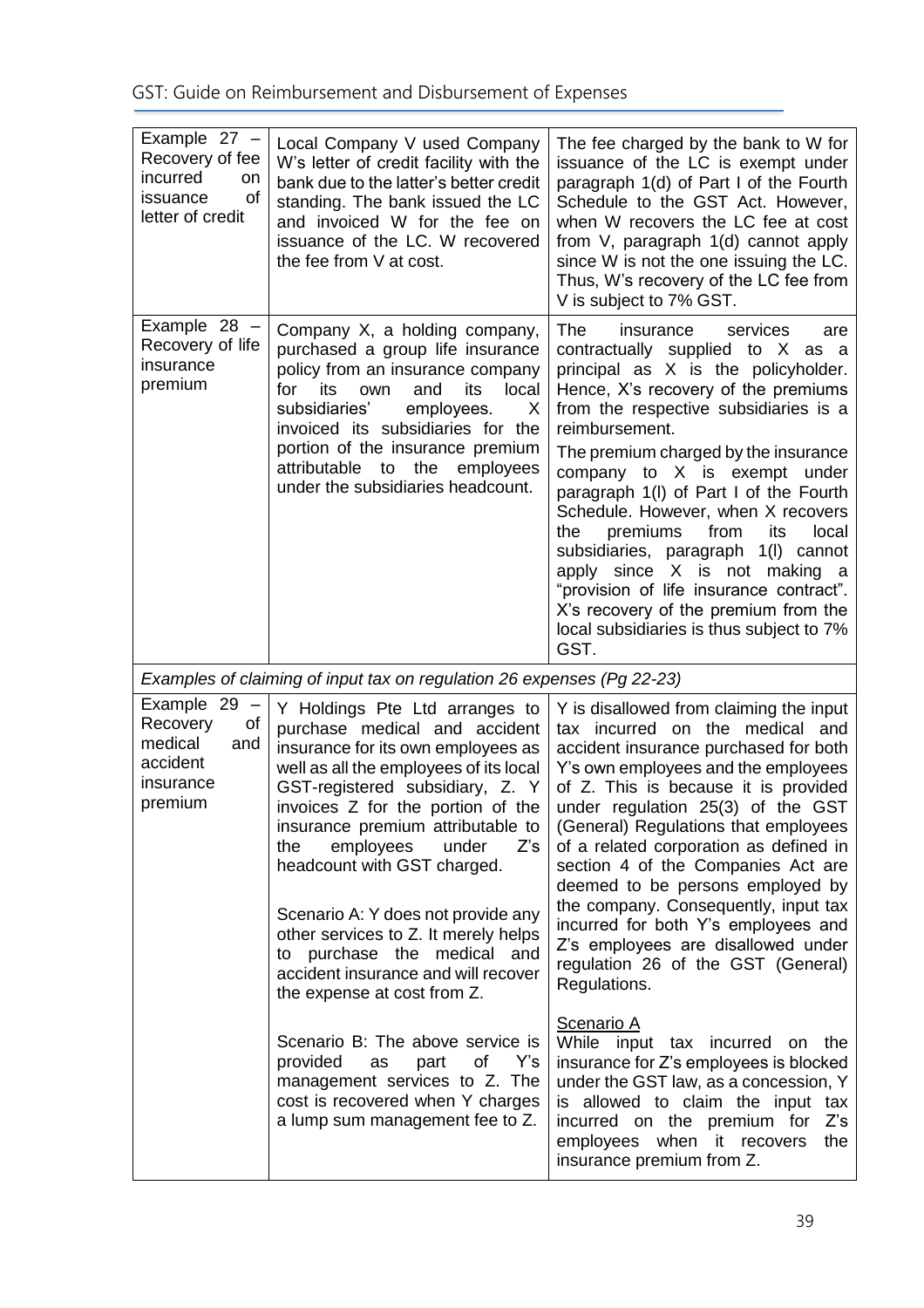|                                                                                      |                                                                                                                                                                                                                                                                                                                                                                       | Y's subsequent recovery of the<br>insurance premiums from Z is to be<br>standard-rated whether or not<br>-Y<br>claimed<br>input<br>under<br>the<br>tax<br>concession. On the other hand, Z is<br>disallowed from claiming the input tax<br>for the GST charged by Y since the<br>insurance is for its own employees.                                                                                                                                                                                                                                             |
|--------------------------------------------------------------------------------------|-----------------------------------------------------------------------------------------------------------------------------------------------------------------------------------------------------------------------------------------------------------------------------------------------------------------------------------------------------------------------|------------------------------------------------------------------------------------------------------------------------------------------------------------------------------------------------------------------------------------------------------------------------------------------------------------------------------------------------------------------------------------------------------------------------------------------------------------------------------------------------------------------------------------------------------------------|
|                                                                                      |                                                                                                                                                                                                                                                                                                                                                                       | <b>Scenario B</b><br>Y would not be able to enjoy the above<br>concession. It is not allowed to claim<br>the input tax on all the medical and<br>insurance premiums including those<br>relating to Z's employees. On the other<br>hand, since Z is receiving management<br>services from Y, it can claim the input<br>tax incurred subject to the input tax<br>claiming rules.                                                                                                                                                                                   |
| Example $30 -$<br>Recovery<br>of<br>medical<br>insurance<br>premium<br>CO-<br>funded | Co A contracts with an insurance<br>company for medical insurance<br>coverage for its employees. A co-<br>funds<br>50%<br>of<br>the<br>medical<br>premium<br>insurance<br>for<br>its<br>employees<br>and<br>recovers<br>the<br>remaining 50% from its employees.                                                                                                      | A needs to charge GST on the 50%<br>medical insurance premium recovered<br>from its employees. It is however<br>disallowed from claiming any input tax<br>incurred on the medical insurance<br>premium, including the 50% portion<br>recovered from its employees. This is<br>because input tax incurred on medical<br>insurance premium for employees is<br>disallowed under regulation 26 of the<br>GST (General) Regulations.                                                                                                                                 |
|                                                                                      | Examples of claiming of input tax on expenses relating to a motor car (Pg 24-25)                                                                                                                                                                                                                                                                                      |                                                                                                                                                                                                                                                                                                                                                                                                                                                                                                                                                                  |
| Example 31<br>Recovery of car<br>rental fees                                         | Company B and Company C are<br>related corporations. As BBB has a<br>standing arrangement with a car<br>rental company, it hires a motor car<br>from the car rental company for C's<br>use in Singapore. The car rental<br>company charges BBB for the car<br>rental fees and BBB recovers the<br>fees from C at cost. B does not<br>provide any other services to C. | B cannot claim input tax incurred on<br>the car rental as it is blocked under<br>regulation 27 (being supply of services<br>directly in connection with a motor car).<br>When B recovers the car rental fees<br>from C, it is required to standard-rate<br>will<br>similarly<br>the<br>supply.<br>$\mathsf{C}$<br>be<br>disallowed under regulation 27 from<br>claiming the input tax incurred on the<br>car rental billed by B. However, as a<br>concession, B can claim input tax<br>incurred on the car rental since it<br>recovers the same expenses from C. |
| Example $32 -$<br>Recovery<br>οf<br>parking<br>expenses                              | Company<br>D<br>incurs<br>parking<br>expenses of \$749 (GST-inclusive)<br>and subsequently recovers 50% of<br>the parking expenses, i.e. \$374.50<br>from a local GST-registered related<br>corporation E as the parking lot<br>was also used by E.                                                                                                                   | D cannot claim input tax on the full<br>parking expenses since the parking<br>expenses are incurred directly in<br>relation to a motor car. When D<br>subsequently recovers 50% of the<br>expenses from E, it is required to<br>account for output tax of \$24.50 (7/107<br>of \$374.50). E will similarly<br>be <sub>1</sub>                                                                                                                                                                                                                                    |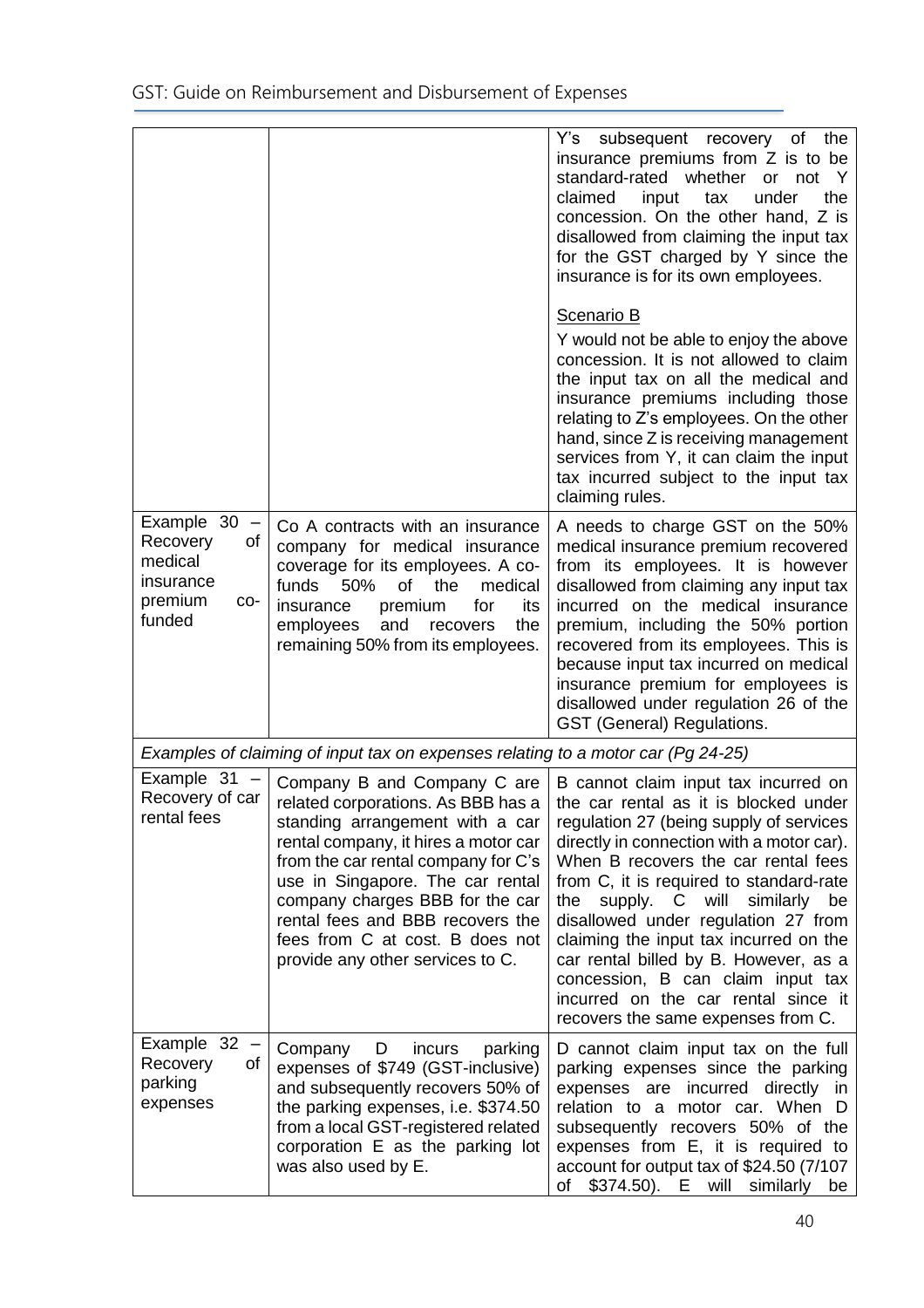|                                                                                                                                                                                          |                                                                                                                                                                                                                                                                                                                                                                                                       | disallowed from claiming the input tax<br>incurred on the parking expenses billed<br>by D under regulation 27. However, as<br>a concession, the Comptroller will<br>allow D to claim input tax (i.e. \$24.50)<br>on the portion of parking expenses<br>recovered from E.                                                                                                                                                                                                                                                                                                                                         |
|------------------------------------------------------------------------------------------------------------------------------------------------------------------------------------------|-------------------------------------------------------------------------------------------------------------------------------------------------------------------------------------------------------------------------------------------------------------------------------------------------------------------------------------------------------------------------------------------------------|------------------------------------------------------------------------------------------------------------------------------------------------------------------------------------------------------------------------------------------------------------------------------------------------------------------------------------------------------------------------------------------------------------------------------------------------------------------------------------------------------------------------------------------------------------------------------------------------------------------|
|                                                                                                                                                                                          | Billing for recovery of expenses (Pg 25-27)                                                                                                                                                                                                                                                                                                                                                           |                                                                                                                                                                                                                                                                                                                                                                                                                                                                                                                                                                                                                  |
| Example 33<br><b>Disbursement</b><br>Case                                                                                                                                                | Company F provides maintenance<br>service to Company G for \$1,000<br>and charges GST of \$70. The<br>invoice is addressed to G - but c/o<br>G's consultant, Company H. H.<br>pays the bill and invoices G to<br>recover the amount. In the same<br>invoice, H also includes its fee of<br>\$1,500<br>for<br>the<br>consultancy<br>services it provides to G.                                         | H should charge and account GST of<br>\$105 (7% GST x \$1,500) for the<br>consultancy services rendered to G.<br>The value of supply of \$1,500 and GST<br>of \$105 must be shown clearly on the<br>tax invoice. As for the recovery of<br>payment made to F on GGG's behalf,<br>H can reflect the total figure, i.e. \$1,070<br>on the same invoice. H should not<br>show the breakdown of \$1,000 and<br>GST \$70 since the recovery is a<br>disbursement. H should attach F's tax<br>invoice to G to enable G to claim the<br>input tax incurred.                                                             |
| Example $34 -$<br>Reimbursement<br>of expenses as<br>part of a primary<br>supply                                                                                                         | the<br>providing<br>of<br>In.<br>course<br>consultancy services to Company<br>I, Company J engages Company<br>K<br>provide<br>interpretation<br>to<br>services. K invoices J \$1,000 and<br>GST of \$70 for its services. J in<br>turn invoices I \$1,500 and GST of<br>\$105 for its consultancy services<br>and \$1,070 (inclusive of GST) for<br>the costs incurred on interpretation<br>services. | J contracts with K for the interpretation<br>services as a principal as part of its<br>supply of consultancy services to I.<br>Hence J can claim the input tax of \$70<br>charged by K but should also charge<br>and account GST when it recovers the<br>costs from I.<br>In the event that J recovers the<br>interpretation service fee from I at a<br>mark-up of, say 10%, GST would be<br>chargeable on $$1,100$ (i.e. $$1,000 +$<br>10%). The total GST to be accounted<br>would be $$182$ (\$105 + \$77).                                                                                                   |
| Example $35 -$<br>Reimbursement<br>of<br>expenses<br>which<br>are<br>directly supplied<br>by the third party<br>supplier and the<br>break-down<br>of<br>cost and mark-<br>up is provided | Company L provides a one-off<br>arranging service to its overseas<br>head office, Company M, to<br>arrange for hotel accommodation<br>for M's director during his visit to<br>Singapore. The hotel bills L for the<br>hotel accommodation, food and<br>beverages, internet charges and<br>IDD call charges. L subsequently<br>recovers the expenses incurred<br>from M plus a 10% mark-up.            | L contracts as a principal with the hotel<br>for the hotel accommodation and<br>hence,<br>the<br>recovery<br>is<br>a<br>reimbursement. Since there is no<br>primary supply being provided by L to<br>M, L can be regarded as making a<br>separate recovery of expenses from M<br>and supplying the same goods and<br>services to M as originally procured<br>from the hotel.<br>In this case, L's recovery of the<br>expenses from M is subject to 7%<br>GST. The accommodation is a supply<br>of goods in Singapore, the food and<br>beverages and the internet charges<br>directly benefit and are consumed by |